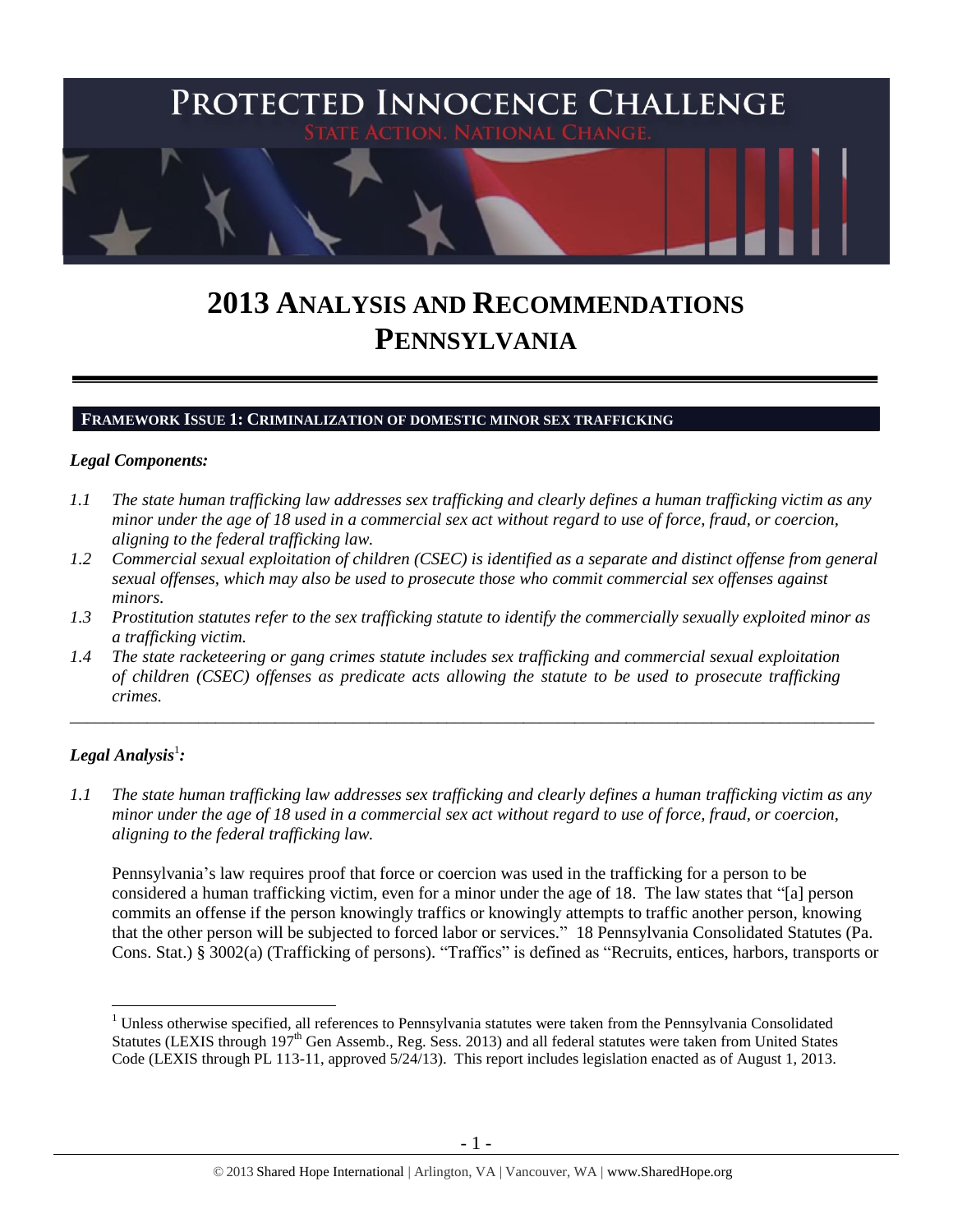provides or obtains by any means." 18 Pa. Cons. Stat. §3001. Under this law, "forced labor or services" is defined in 18 Pa. Cons. Stat. §3001 as the following:

Labor or services that are performed or provided by another person which are obtained or maintained when a person:

(1) attempts to cause, causes or by threat of physical menace puts another person in fear of bodily injury;

(2) physically restrains or threatens to physically restrain another person unlawfully;

(3) abuses or threatens to abuse the law or legal process;

(4) possesses except as required by Federal immigration law or regulation, destroys, conceals, removes or confiscates any actual or purported passport or other immigration document of another person, or any other actual or purported government identification document of another person; or (5) engages in criminal coercion of another person.

- 1.1.1 Recommendation: Eliminate the requirement to prove that force or coercion was used in the sex trafficking of a minor.
- 1.1.2 Recommendation: Amend 18 Pa. Cons. Stat. § 3001 to include a definition of "commercial sex act."
- 1.1.3 Recommendation: Alternatively, enact a separate sex trafficking of a child statute that eliminates the requirement to prove force or coercion.<sup>2</sup>
- *1.2 Commercial sexual exploitation of children (CSEC) is identified as a separate and distinct offense from general sexual offenses, which may also be used to prosecute those who commit commercial sex offenses against minors.*

The following laws criminalize CSEC in Pennsylvania:

1. 18 Pa. Cons. Stat. § 5902(b.1) (Prostitution) makes it a third degree felony to "knowingly promote[] prostitution of a minor."<sup>3</sup> The following constitutes promoting prostitution under subsection (b.1):

(b.1) Promoting prostitution of minor. --A person who knowingly promotes prostitution of a minor commits a felony of the third degree. The following acts shall, without limitation of the foregoing, constitute promoting prostitution of a minor:

(1) owning, controlling, managing, supervising or otherwise keeping, alone or in association with others, a house of prostitution or a prostitution business in which a victim is a minor;

(2) procuring an inmate who is a minor for a house of prostitution or a place in a house of prostitution where a minor would be an inmate;

(3) encouraging, inducing, or otherwise intentionally causing a minor to become or remain a prostitute;

(4) soliciting a minor to patronize a prostitute;

(5) procuring a prostitute who is a minor for a patron;

(6) transporting a minor into or within this Commonwealth with intent to promote the engaging in prostitution by that minor, or procuring or paying for transportation with that intent;

 $\overline{a}$ <sup>2</sup> Subsequent recommendations in this report referring to 18 Pa. Cons. Stat. § 3002 (Trafficking of persons) or § 3001 (Definitions) are predicated upon the recommendations contained in Section 1.1 being previously or simultaneously implemented.

<sup>&</sup>lt;sup>3</sup> Pursuant to 18 Pa. Const. Stat.§ 5902(f), "[m]inor" is defined as "[a]n individual under 18 years of age."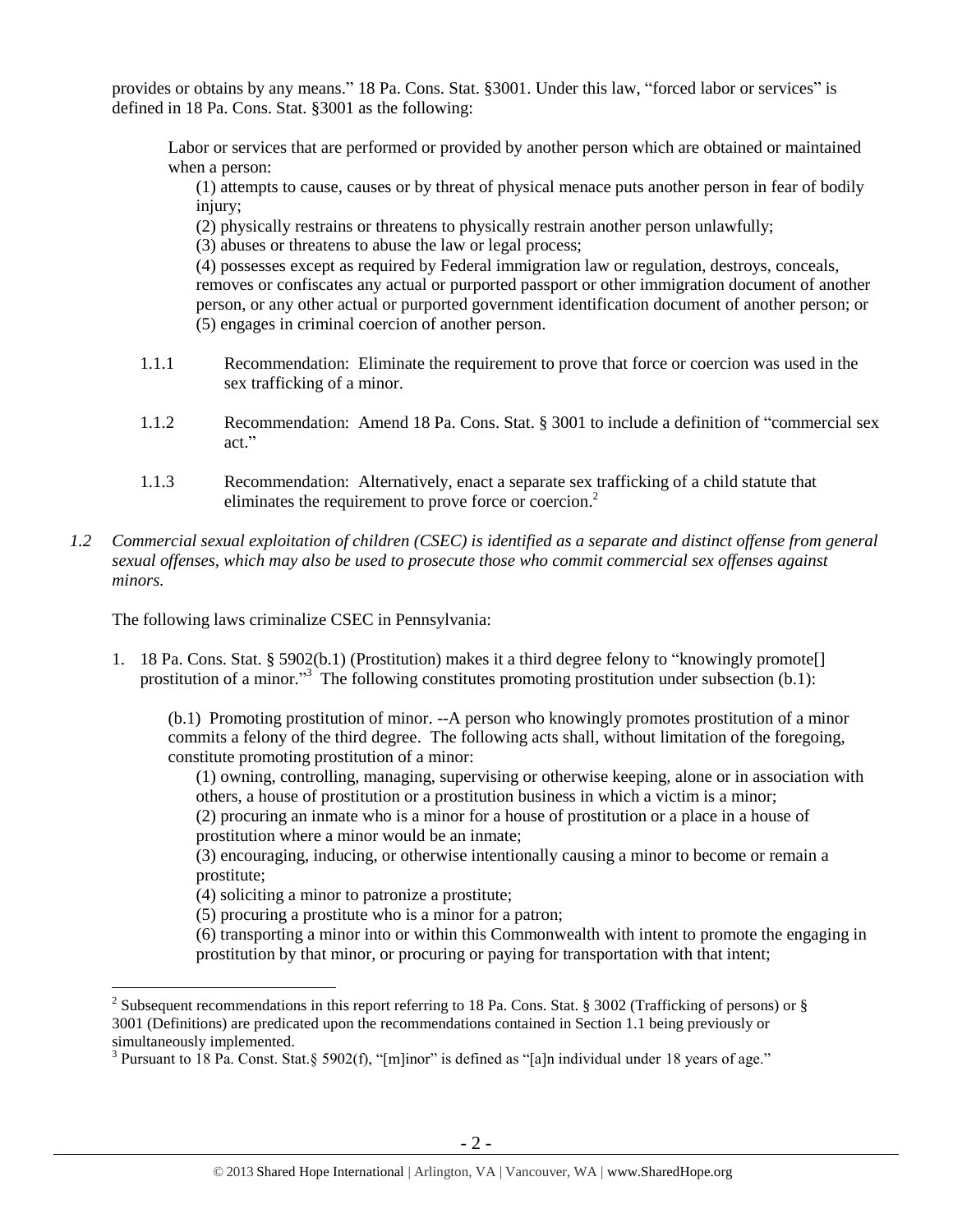(7) leasing or otherwise permitting a place controlled by the actor, alone or in association with others, to be regularly used for prostitution of a minor or the promotion of prostitution of a minor, or failure to make reasonable effort to abate such use by ejecting the tenant, notifying law enforcement authorities or other legally available means; or (8) soliciting, receiving, or agreeing to receive any benefit for doing or agreeing to do anything forbidden by this subsection.

2. 18 Pa. Cons. Stat. § 6318(a) (Unlawful contact with minor) states,

(a) OFFENSE DEFINED.—A person commits an offense if he is intentionally in contact with a minor, or a law enforcement officer acting in the performance of his duties who has assumed the identity of a minor, for the purpose of engaging in an activity prohibited under any of the following, and either the person initiating the contact or the person being contacted is within this Commonwealth:

(1) Any of the offenses enumerated in Chapter 31 (relating to sexual offenses).

(2) Open lewdness as defined in section 5901 (relating to open lewdness).

(3) Prostitution as defined in section 5902 (relating to prostitution and related offenses).

(4) Obscene and other sexual materials and performances as defined in section 5903 (relating to obscene and other sexual materials and performances).

(5) Sexual abuse of children as defined in section 6312 (relating to sexual abuse of children). (6) Sexual exploitation of children as defined in section 6320 (relating to sexual exploitation of children).

Under subsection (b), "A violation of subsection (a) is: (1) an offense of the same grade and degree as the most serious underlying offense in subsection (a) for which the defendant contacted the minor; or (2) a felony of the third degree; whichever is greater." Subsection (c) defines "contacts" as "[d]irect or indirect contact or communication by any means, method or device, including contact or communication in person or through an agent or agency, through any print medium, the mails, a common carrier or communication common carrier, any electronic communication system and any telecommunications, wire, computer or radio communications device or system."

3. 18 Pa. Cons. Stat.  $\S 5903(a)^4$  (Obscene and other sexual materials and performances) states it is illegal to "hire, employ, use or permit any minor child to do or assist in doing any act or thing mentioned in [subsection (a)]." These things include the following:

(a) OFFENSES DEFINED.—No person, knowing the obscene character of the materials or performances involved, shall:

. . .  $(3) \ldots$ 

<sup>&</sup>lt;sup>4</sup> In 1975, the Supreme Court of Pennsylvania held in Commonwealth v. MacDonald, 347 A.2d 290, 299 (Pa. 1975), "that section 5903(a) fails to satisfy the *Miller* standard and therefore may not constitutionally be applied unless and until it is amended to specifically define the sexual conduct whose depiction or description is to be regulated thereby." The statute was subsequently amended and appears to have not been held unconstitutional since. *See, e.g.*, Commonwealth v. Bond, 504 A.2d 869, 875 (Pa. Super. Ct. 1986); Commonwealth v. Croll, 480 A.2d 266, 268–69 (Pa. Super. Ct. 1984) ("Initially, appellant argues that the obscenity statute is unconstitutionally vague. This question has, however, been considered and decided adversely to appellant by this Court. *See Commonwealth v. Doe* . . . . Appellant's argument was ably refuted by Judge Johnson in that case. Appellant concedes that the Pennsylvania Act was amended 'with slavish adherence to' the decision of the United States Supreme Court in *Miller v. California* . . . .") (citations omitted).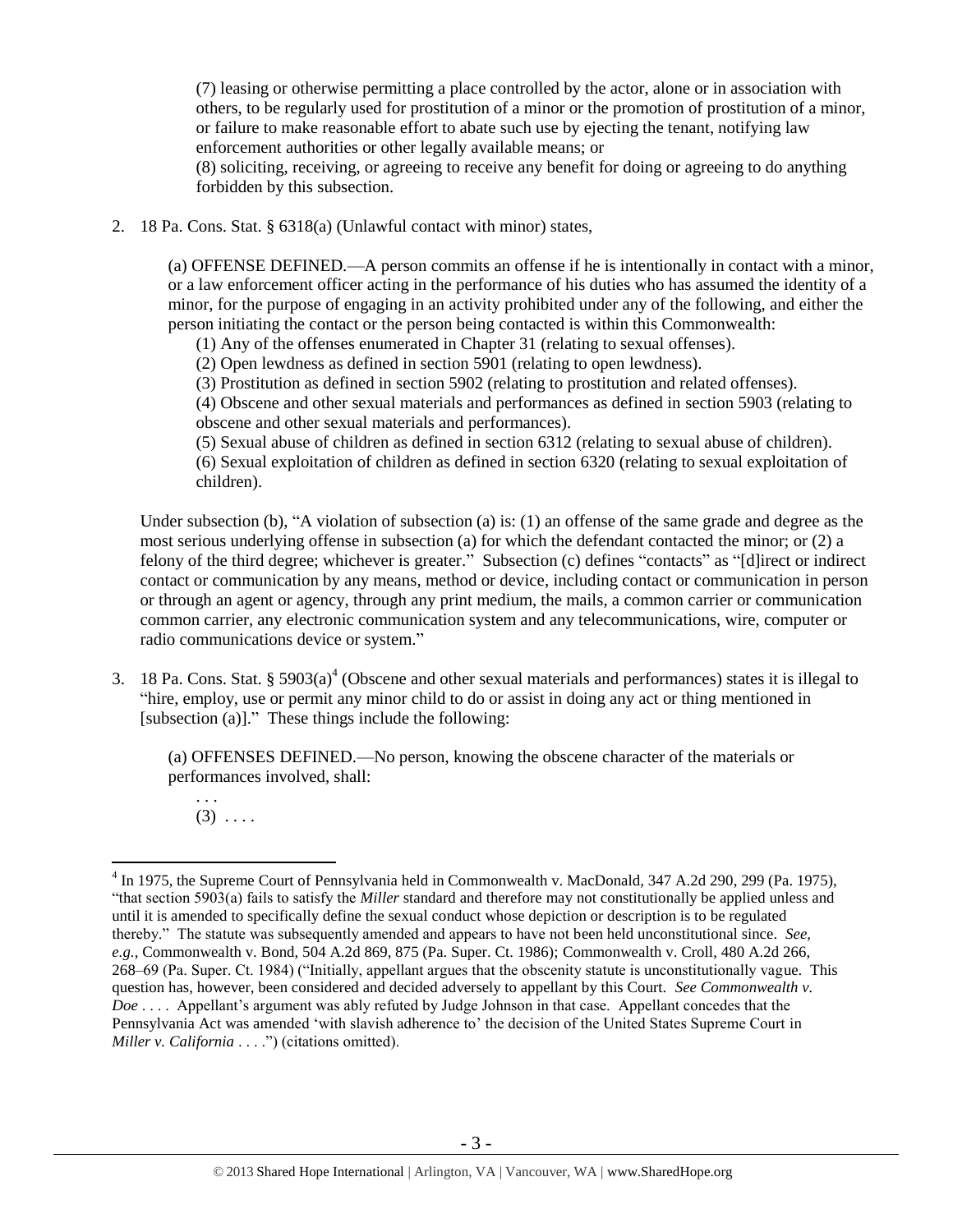(ii) design, copy, draw, photograph, print, utter, publish or in any manner manufacture or prepare any obscene materials in which a minor<sup>5</sup> is depicted;

 $(4)$  . . . .

(ii) write, print, publish, utter or cause to be written, printed, published or uttered any advertisement or notice of any kind giving information, directly or indirectly, stating or purporting to state where, how, from whom or by what means any obscene materials can be purchased, obtained or had if the victim is a minor in which a minor is included;

. . . .  $(5)$ . . . .

> (ii) produce, present or direct any obscene performance or participate in a portion thereof that is obscene or that contributes to its obscenity if a minor is included;

Although not expressly commercial, the following laws could apply to commercial sexual exploitation of children in Pennsylvania:

- 1. 18 Pa. Cons. Stat. § 6320 (Sexual exploitation of children) makes it a felony in the second degree "if [a person] procures for another person a child under 18 years of age for the purpose of sexual exploitation." 18 Pa. Cons. Stat. § 6320(a), (b). "Sexual exploitation" is defined as "[a]ctual or simulated sexual activity or nudity arranged for the purpose of sexual stimulation or gratification of any person." 18 Pa. Cons. Stat.  $§ 6320(c).$
- 2. Producing child pornography is addressed in 18 Pa. Cons. Stat. § 6312 (Sexual abuse of children), which states in subsection (b),

(b) PHOTOGRAPHING, VIDEOTAPING, DEPICTING ON COMPUTER OR FILMING SEXUAL ACTS.—Any person who causes or knowingly permits a child under the age of 18 years to engage in a prohibited sexual act<sup>6</sup> or in the simulation of such act is guilty of a felony of the second degree if such person knows, has reason to know or intends that such act may be photographed, videotaped, depicted on computer or filmed. Any person who knowingly photographs, videotapes, depicts on computer or films a child under the age of 18 years engaging in a prohibited sexual act or in the simulation of such an act is guilty of a felony of the second degree.

3. Pennsylvania's corruption of minors statute, 18 Pa. Cons. Stat. § 6301, could apply to trafficking and states in subsection (a),

(a) OFFENSE DEFINED.—

(1)

(i) Except as provided in subparagraph (ii), whoever, being of the age of 18 years and upwards, by any act corrupts or tends to corrupt the morals of any minor less than 18 years of age, or who aids, abets, entices or encourages any such minor in the commission of any crime, or who knowingly assists or encourages such minor in violating his or her parole or any order of court, commits a misdemeanor of the first degree.

(ii) Whoever, being of the age of 18 years and upwards, by any course of conduct in violation of Chapter 31 (relating to sexual offenses) corrupts or tends to corrupt the morals of any minor

<sup>&</sup>lt;sup>5</sup> Pursuant to 18 Pa. Cons. Stat. § 5903(b), "minor" is defined as "an individual under 18 years of age."

 $6$  18 Pa. Cons. Stat. § 6312(g) defines "prohibited sexual act" as "[s]exual intercourse as defined in section 3101 (relating to definitions), masturbation, sadism, masochism, bestiality, fellatio, cunnilingus, lewd exhibition of the genitals or nudity if such nudity is depicted for the purpose of sexual stimulation or gratification of any person who might view such depiction."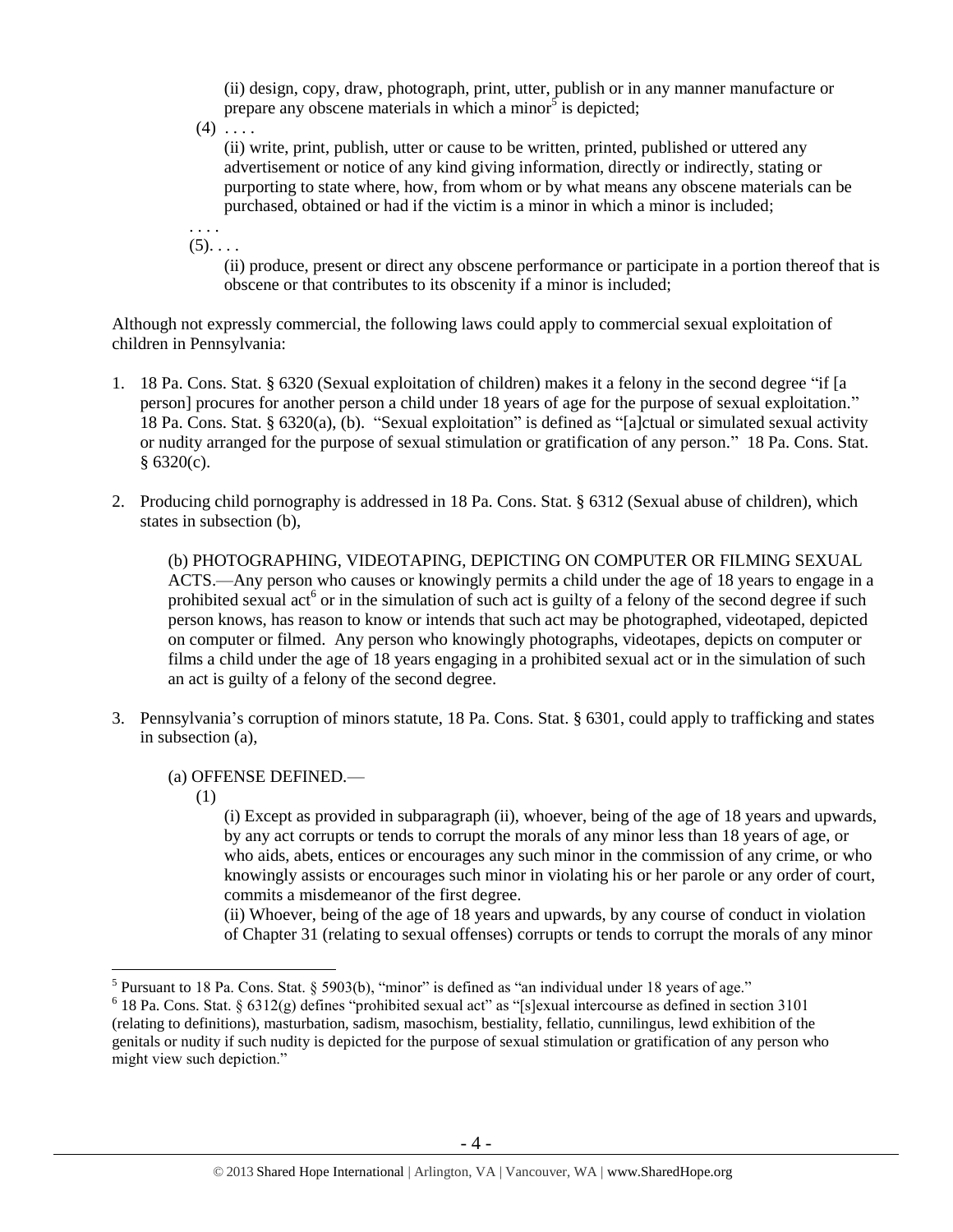less than 18 years of age, or who aids, abets, entices or encourages any such minor in the commission of an offense under Chapter 31 commits a felony of the third degree. (2) Any person who knowingly aids, abets, entices or encourages a minor younger than 18 years of age to commit truancy commits a summary offense. Any person who violates this paragraph within one year of the date of a first conviction under this section commits a misdemeanor of the third degree. A conviction under this paragraph shall not, however, constitute a prohibition under section 6105 (relating to persons not to possess, use, manufacture, control, sell or transfer firearms).

*1.3 Prostitution statutes refer to the sex trafficking statute to identify the commercially sexually exploited minor as a trafficking victim.* 

Pennsylvania's prostitution law, 18 Pa. Cons. Stat. § 5902(a) (Prostitution) when the person engaged in prostitution is under 18, does not refer to 18 Pa. Cons. Stat. § 3002(a) (Trafficking of persons) to clarify the status of the victim.

- 1.3.1 Recommendation: Amend 18 Pa. Cons. Stat. § 5902 (Prostitution)to refer cases of minors engaged in prostitution to 18 Pa. Cons. Stat. § 3002(a) (Trafficking of persons) in order to ensure proper identification of the minor as a sex trafficking victim.
- *1.4 The state racketeering or gang crimes statute includes sex trafficking and commercial sexual exploitation of children (CSEC) offenses as predicate acts allowing the statute to be used to prosecute trafficking crimes.*

Pennsylvania's Corrupt Organizations statute is codified at 18 Pa. Cons. Stat. § 911 and may be applicable to traffickers and facilitators.

18 Pa. Cons. Stat. § 911(b) states in part,

 $\overline{a}$ 

"(1) It shall be unlawful for any person who has received any income derived, directly or indirectly, from a pattern of racketeering activity<sup>7</sup> in which such person participated as a principal, to use or invest, directly or indirectly, any part of such income, or the proceeds of such income, in the acquisition of any interest in, or the establishment or operation of, any enterprise<sup>8</sup>: ....

(2) It shall be unlawful for any person through a pattern of racketeering activity to acquire or maintain, directly or indirectly, any interest in or control of any enterprise.

(3) It shall be unlawful for any person employed by or associated with any enterprise to conduct or participate, directly or indirectly, in the conduct of such enterprise's affairs through a pattern of racketeering activity.

(4) It shall be unlawful for any person to conspire to violate any of the provisions of subsections (1), (2) or (3) of this subsection."

"Racketeering activity" is defined in 18 Pa. Cons. Stat. § 911(h)(1)(i) and means all of the following:

 (i) An act which is indictable under any of the following provisions of this title: Chapter 30 (relating to trafficking of persons)

 $^7$  A "pattern of racketeering activity" is defined as "a course of conduct requiring two or more acts of racketeering activity one of which occurred after the effective date of this section." 18 Pa. Cons. Stat. §911(h)(4).

<sup>&</sup>lt;sup>8</sup> An "enterprise" is defined as "any individual, partnership, corporation, association or other legal entity, and any union or group of individuals associated in fact although not a legal entity, engaged in commerce and includes legitimate as well as illegitimate entities and governmental entities." 18 Pa. Cons. Stat. §911(h)(3).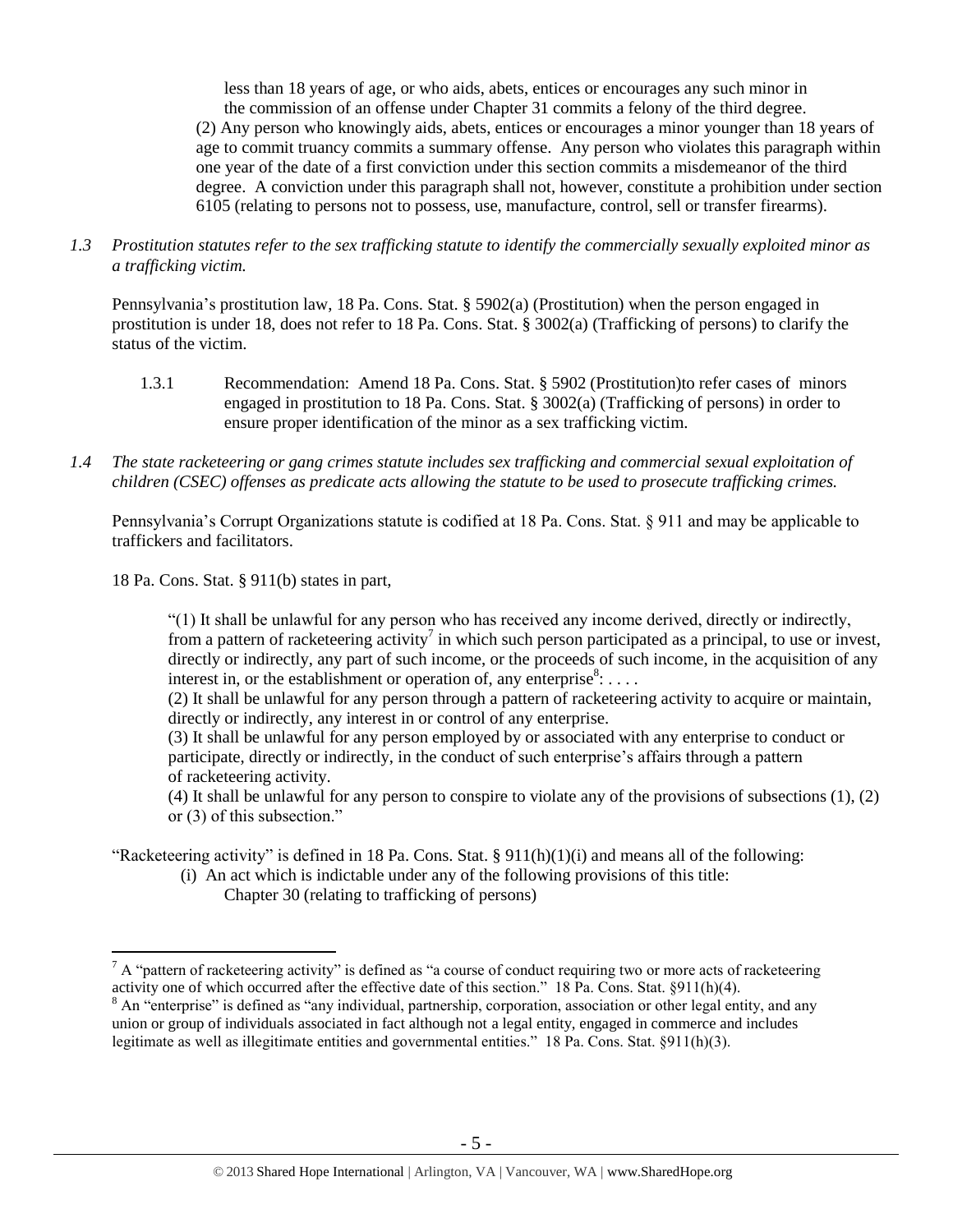Chapter 59 (relating to public indecency) [which includes 18 Pa. Cons. Stat. § 5902 (Prostitution and related offenses)]."

Based on this definition of racketeering activity, acts of commercial sexual exploitation of children constitute predicate crimes under the racketeering law, making it available for combatting criminal enterprises engaged in domestic minor sex trafficking. Conviction under this statute is a first degree felony, which is punishable by a possible fine not to exceed \$25,000 and possible imprisonment up to 20 years. 18 Pa. Cons. Stat. §§ 911(c), 1101(2), 1103(1).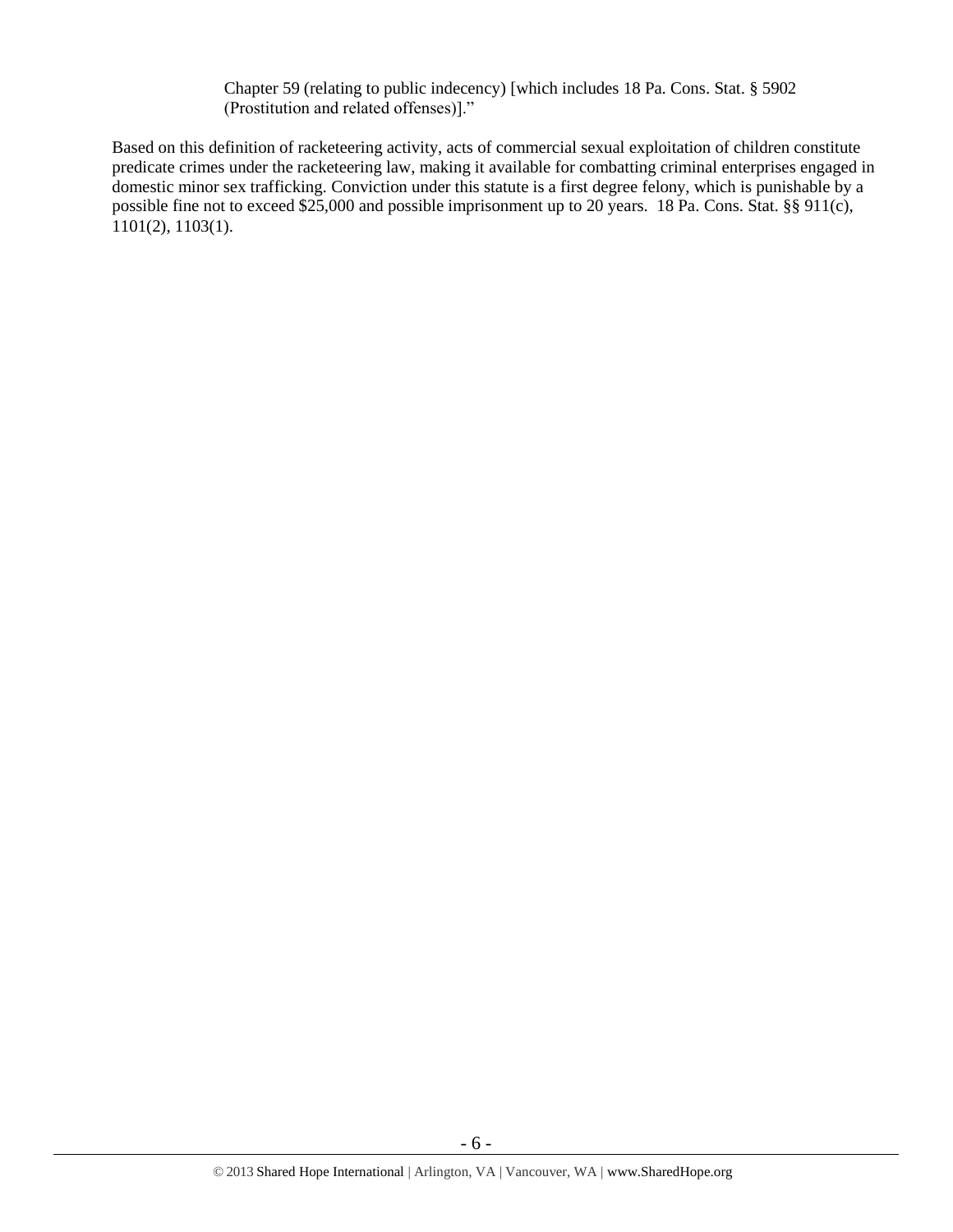#### **FRAMEWORK ISSUE 2: CRIMINAL PROVISIONS ADDRESSING DEMAND**

#### *Legal Components:*

- *2.1 The state sex trafficking law can be applied to the buyers of commercial sex acts with a victim of domestic minor sex trafficking.*
- *2.2 Buyers of commercial sex acts with a minor can be prosecuted under commercial sexual exploitation of children (CSEC) laws.*
- *2.3 Solicitation of prostitution laws differentiate between buying sex acts with an adult and buying sex acts with a minor under 18.*
- *2.4 Penalties for buyers of commercial sex acts with minors are as high as federal penalties.*
- *2.5 Using the Internet to lure, entice, or purchase, or attempt to lure, entice, or purchase commercial sex acts with a minor is a separate crime or results in an enhanced penalty for buyers.*
- *2.6 No age mistake defense is permitted for a buyer of commercial sex acts with any minor under 18.*
- *2.7 Base penalties for buying sex acts with a minor under 18 are sufficiently high and not reduced for older minors.*
- *2.8 Financial penalties for buyers of commercial sex acts with minors are sufficiently high to make it difficult for buyers to hide the crime.*
- *2.9 Buying and possessing child pornography carries penalties as high as similar federal offenses.*
- *2.10 Convicted buyers of commercial sex acts with minors and child pornography are required to register as sex offenders*.

\_\_\_\_\_\_\_\_\_\_\_\_\_\_\_\_\_\_\_\_\_\_\_\_\_\_\_\_\_\_\_\_\_\_\_\_\_\_\_\_\_\_\_\_\_\_\_\_\_\_\_\_\_\_\_\_\_\_\_\_\_\_\_\_\_\_\_\_\_\_\_\_\_\_\_\_\_\_\_\_\_\_\_\_\_\_\_\_\_\_\_\_\_\_

#### *Legal Analysis:*

*2.1 The state sex trafficking law can be applied to the buyers of sex with a victim of domestic minor sex trafficking.*

18 Pa. Cons. Stat. § 3002(a) (Trafficking of persons) does not specifically include sex trafficking and therefore does not apply to buyers of commercial sex act with a minor.

- 2.1.1 Recommendation: Amend the definition of "traffic" in Pa. Cons. Stat. § 3001 to clearly make the law applicable to buyers of sex with minors.
- 2.1.2 Recommendation: Eliminate the requirement that buyers of commercial sex with minors must "know" of the force or coercion occurring in the trafficking situation.
- *2.2 Buyers of commercial sex acts with a minor can be prosecuted under commercial sexual exploitation of children (CSEC) laws.*

Pennsylvania law has several offenses applicable to the crime of buying sex with a minor. Patronizing a prostitute is a crime that applies to those who patronize both minors and adults for commercial sexual purposes. Under 18 Pa. Cons. Stat. § 5902(e), "[A] person commits the offense of patronizing prostitutes if that person hires a prostitute or any other person enters or remains in a house of prostitution for the purpose of engaging in sexual activity." The crime is a third degree misdemeanor for the first or second offense, a second degree misdemeanor for the third offense, and a first degree misdemeanor for the fourth and subsequent offenses. 18 Pa. Cons. Stat. § 5902(e)(E.1)(1)–(3).

A buyer in Pennsylvania could be charged with unlawful contact with a minor under 18 Pa. Cons. Stat. § 6318. Under 18 Pa. Cons. Stat. § 6318(a)(3).,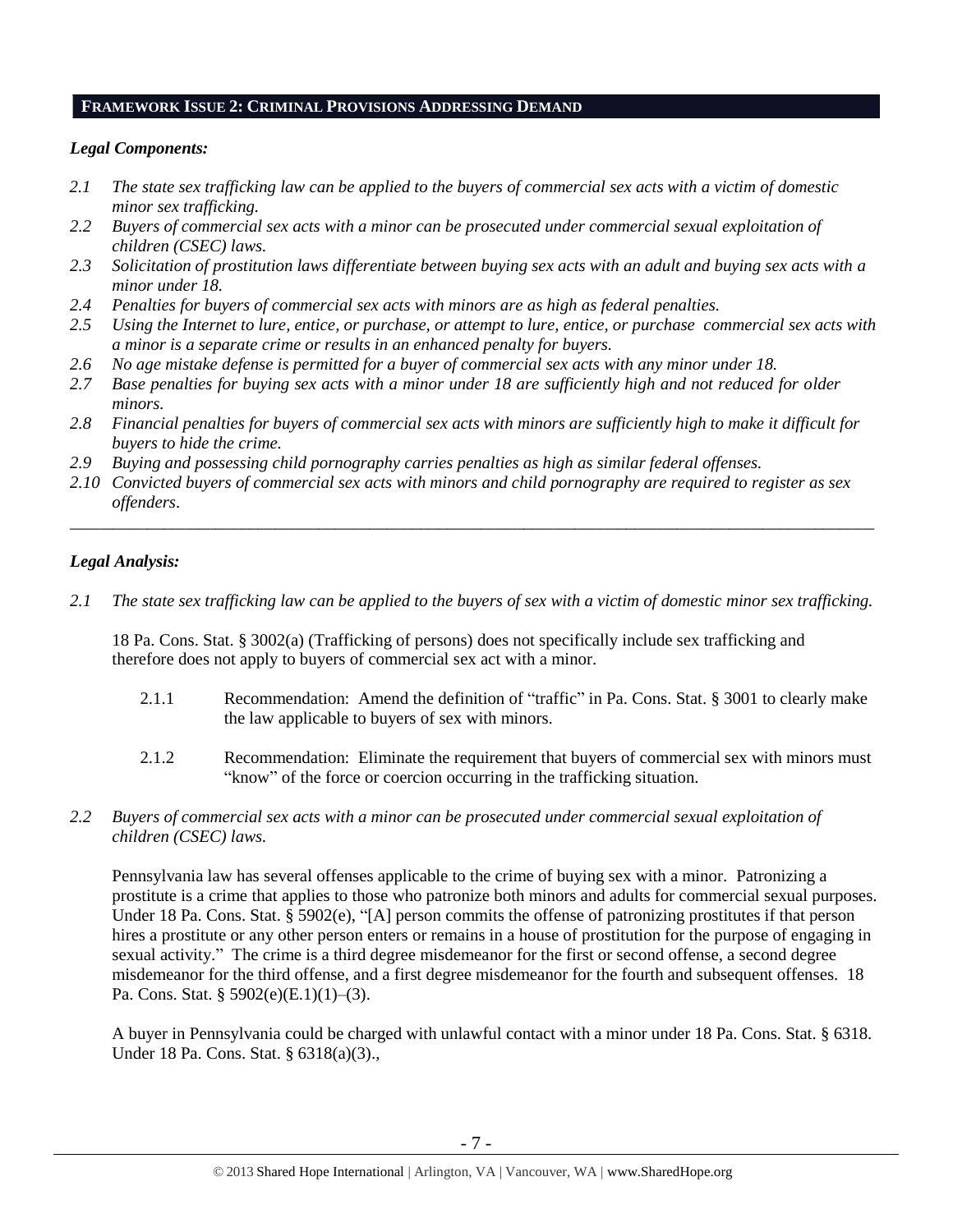A person commits an offense if he is intentionally in contact with a minor, or a law enforcement officer acting in the performance of his duties who has assumed the identity of a minor, for the purpose of engaging in an activity prohibited under any of the following, and either the person initiating the contact or the person being contacted is within this Commonwealth:

. . . . (3) Prostitution as defined in section 5902 (relating to prostitution and related offenses). $9$ 

Under this statute, a crime constitutes either "(1) an offense of the same grade and degree as the most serious underlying offense in subsection (a) for which the defendant contacted the minor; or (2) a felony of the third degree; whichever is greater." 18 Pa. Cons. Stat. § 6318(b). Since prostitution is generally a misdemeanor offense in Pennsylvania, the buyer could be guilty of a third degree felony under this statute. 18 Pa. Cons. Stat.  $§$  5902(a), (A.1).

A buyer could be charged with criminal solicitation under 18 Pa. Cons. Stat. § 902 if he attempts to patronize a prostitute under 18 Pa. Cons. Stat. § 5902(a).

Lastly, a buyer could possibly be charged with corruption of minors under 18 Pa. Cons. Stat. § 6301(a)(1)(ii), which states that "[w]hoever, being of the age of 18 years and upwards, by any course of conduct in violation of Chapter  $31^{10}$  (relating to sexual offenses) corrupts or tends to corrupt the morals of any minor less than 18 years of age, or who aids, abets, entices or encourages any such minor in the commission of an offense under Chapter 31 commits a felony of the third degree."

*2.3 Solicitation of prostitution laws differentiate between buying sex acts with an adult and buying sex acts with a minor under 18.*

18 Pa. Cons. Stat. § 5902(e), which addresses "patronizing prostitutes," does not differentiate between buying sex with a minor and buying sex with an adult. The law is age-neutral and makes buying sex a third degree misdemeanor for the first and second offense, a second degree misdemeanor for the third offense, and a first degree misdemeanor for a fourth or subsequent offense. 18 Pa. Cons. Stat. § 5902(e), (E.1). It is also possible that a buyer soliciting a minor to engage in prostitution could be charged with criminal solicitation under 18 Pa. Cons. Stat. § 902(a) with the underlying criminal conduct alleged as prostitution under 18 Pa. Cons. Stat. § 5902(a). But, this would result in a failure to recognize solicitation of a minor for prostitution as more severe than solicitation of an adult. However, under Pa. Cons. Stat. § 6318(a)(3) (Unlawful contact with a minor), a buyer potentially faces a third degree felony for contacting a minor under 18 in order to engage in prostitution. 18 Pa. Cons. Stat. § 6318(a)(3), (b).

2.3.1 Recommendation: Amend 18 Pa. Cons. Stat. § 5902(e) and § 902(a) when the crime solicited is any commercial sex act to indicate that solicitation of a minor is an offense under 18 Pa. Cons. Stat. § 3002(a) (Trafficking of persons).

<sup>&</sup>lt;sup>9</sup> A person is guilty of "prostitution" in 18 Pa. Cons. Stat. § 5902(a) "if he or she: (1) is an inmate of a house of prostitution or otherwise engages in sexual activity as a business; or (2) loiters in or within view of any public place for the purpose of being hired to engage in sexual activity."

<sup>&</sup>lt;sup>10</sup> Offenses falling within Chapter 31 include the following: Pa. Cons. Stat. § 3121 (Rape), § 3122.1 (Statutory sexual assault), § 3123 (Involuntary deviate sexual intercourse), § 3124.1 (Sexual assault), § 3124.2 Institutional sexual assault), § 3125 (Aggravated indecent assault), § 3126 (Indecent assault), and § 3127 (Indecent exposure).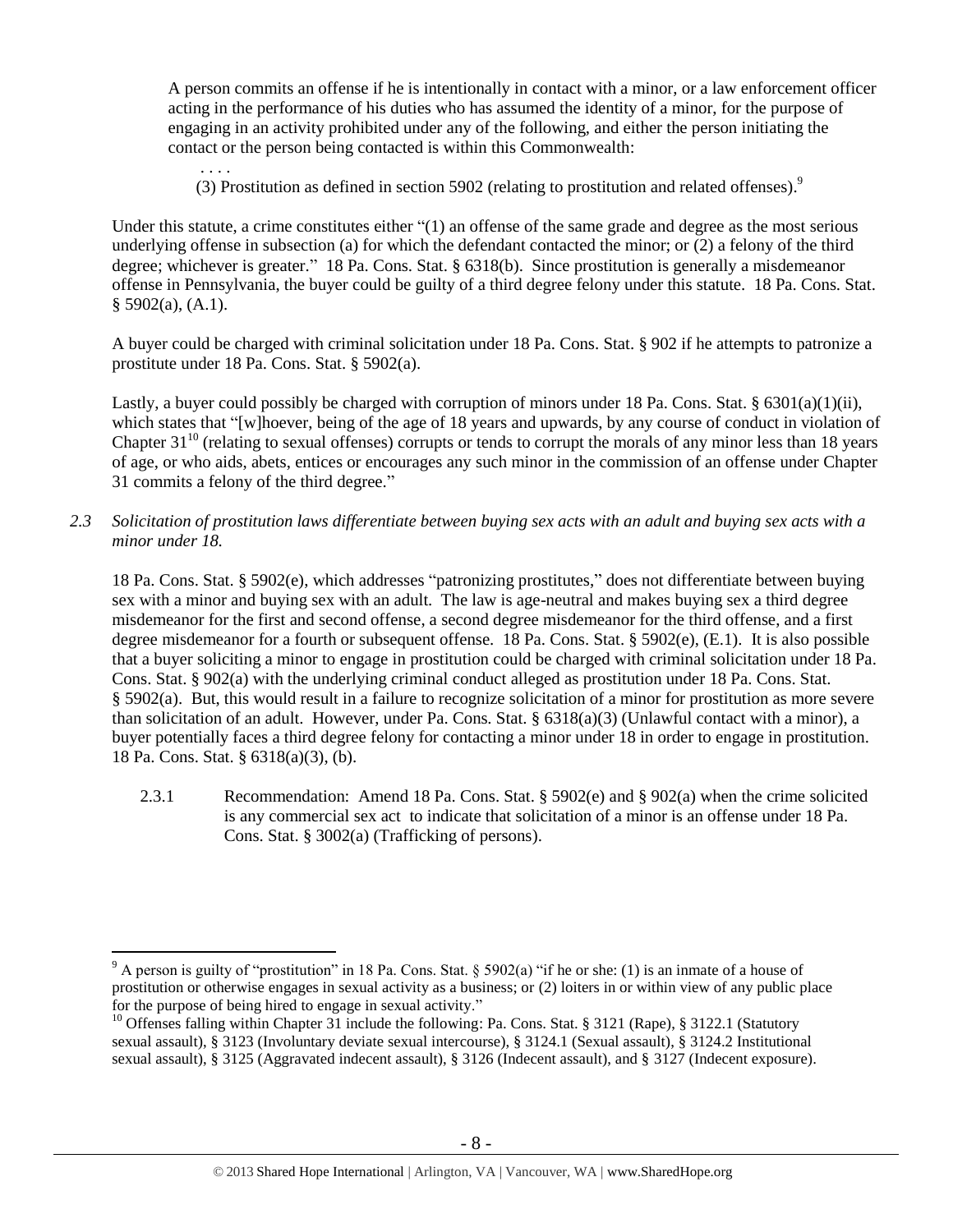## *2.4 Penalties for buyers of commercial sex acts with minors are as high as federal penalties.*

A buyer convicted under the trafficking provision is guilty of a first degree felony with a fine up to \$25,000 and possible imprisonment up to 20 years. 18 Pa. Cons. Stat. §§ 3002(b), 1101(2), 1103(1). If, however, a trafficker commits the offense of trafficking of persons while also committing "(1) 18 Pa.C.S. § 2901 (relating to kidnapping); (2) 18 Pa.C.S. § 3121 (relating to rape); or (3) 18 Pa.C.S. § 3123 (relating to involuntary deviate sexual intercourse)," then the maximum possible term of imprisonment increases to life imprisonment. 42 Pa. Cons. Stat. § 9720.2.

For "patronizing a prostitute," regardless of the age of the prostituted person, the buyer is guilty of a third degree misdemeanor for the first and second offense with a possible fine of \$2,500 and a potential term of imprisonment not to exceed one year. 18 Pa. Cons. Stat. §§ 5902(E.1)(1), 1101(6), 1104(3). A third offense is a second degree misdemeanor with a possible fine of \$5,000 and possible imprisonment up to 2 years. 18 Pa. Cons. Stat. §§ 5902(E.1)(2), 1101(5), 1104(2). Fourth and subsequent offenses of patronizing a prostitute are first degree misdemeanors with a possible fine of \$10,000 and possible imprisonment up to 5 years. 18 Pa. Cons. Stat. §§ 5902(E.1)(3), 1101(4), 1104(1).

If convicted of unlawful contact with a minor under 18 Pa. Cons. Stat. § 6318, which includes being in contact with a minor for prostitution, or if convicted of corruption of minors under 18 Pa. Cons. Stat. § 6301(a)(1)(ii) involving sexual offenses codified in Chapter 31, the buyer will be convicted of a felony in the third degree punishable by a fine up to \$15,000 and imprisonment up to 7 years. 18 Pa. Cons. Stat. §§ 6318(a), (b),  $6301(a)(1)(ii)$ ,  $1101(3)$ ,  $1103(3)$ . Corruption of minors not involving the sexual offenses in Chapter 31, such as Chapter 59 offenses (Prostitution), is prohibited under 18 Pa. Cons. Stat. § 6301(a)(1)(i), and the buyer will be convicted of a first degree misdemeanor punishable by a fine up to \$10,000 and imprisonment up to 5 years. 18 Pa. Cons. Stat. §§ 6301(a)(1)(i), 1101(4), 1104(1).

In comparison, if the victim is under the age of 14, a conviction under the TVPA for child sex trafficking is punishable by 15 years to life imprisonment and a fine not to exceed \$250,000. 18 U.S.C. §§ 1591(b)(1),  $3559(a)(1)$ ,  $3571(b)(3)$ . If the victim is between the ages of  $14-17$ , a conviction is punishable by 10 years to life imprisonment and a fine not to exceed \$250,000. 18 U.S.C. §§ 1591(b)(2), 3559(a)(1), 3571(b)(3). A conviction is punishable by mandatory life imprisonment, however, if the buyer has a prior conviction for a federal sex offense<sup>11</sup> against a minor. 18 U.S.C. § 3559(e)(1). To the extent buyers can be prosecuted under other federal CSEC laws,  $^{12}$  a conviction is punishable by penalties ranging from a fine not to exceed \$250,000 to life imprisonment and a fine not to exceed \$250,000.<sup>13</sup>

 $\overline{a}$ <sup>11</sup> Pursuant to 18 U.S.C. § 3559(e)(2), "federal sex offense" is defined as

<sup>13</sup> 18 U.S.C. §§ 2251A(b) (conviction punishable by imprisonment for 30 years to life and a fine), 2251(e) (conviction punishable by imprisonment for 15–30 years and a fine), 2423(a) (conviction punishable by imprisonment for 10 years to life and a fine), 2422(a) (conviction punishable by a fine, imprisonment up to 20 years,

<span id="page-8-0"></span>an offense under section 1591 [18 USCS § 1591] (relating to sex trafficking of children), 2241 [18 USCS § 2241] (relating to aggravated sexual abuse), 2242 [18 USCS § 2242] (relating to sexual abuse), 2244(a)(1) [18 USCS

<sup>§ 2244(</sup>a)(1)] (relating to abusive sexual contact), 2245 [18 USCS § 2245] (relating to sexual abuse resulting in death), 2251 [18 USCS § 2251] (relating to sexual exploitation of children), 2251A [18 USCS  $\S 2251$ A] (relating to selling or buying of children), 2422(b) [18 USCS  $\S 2422$ (b)] (relating to coercion and enticement of a minor into prostitution), or  $2423(a)$  [18 USCS §  $2423(a)$ ] (relating to transportation of minors).

<sup>&</sup>lt;sup>12</sup> 18 U.S.C. §§ 2251A(b) (Selling or buying of children), 2251(a) (Sexual exploitation of children), 2423(a) (Transportation of a minor with intent for minor to engage in criminal sexual activity), 2422(a) (Coercion and enticement), 2252(a)(2), (a)(4) (Certain activities relating to material involving the sexual exploitation of minors).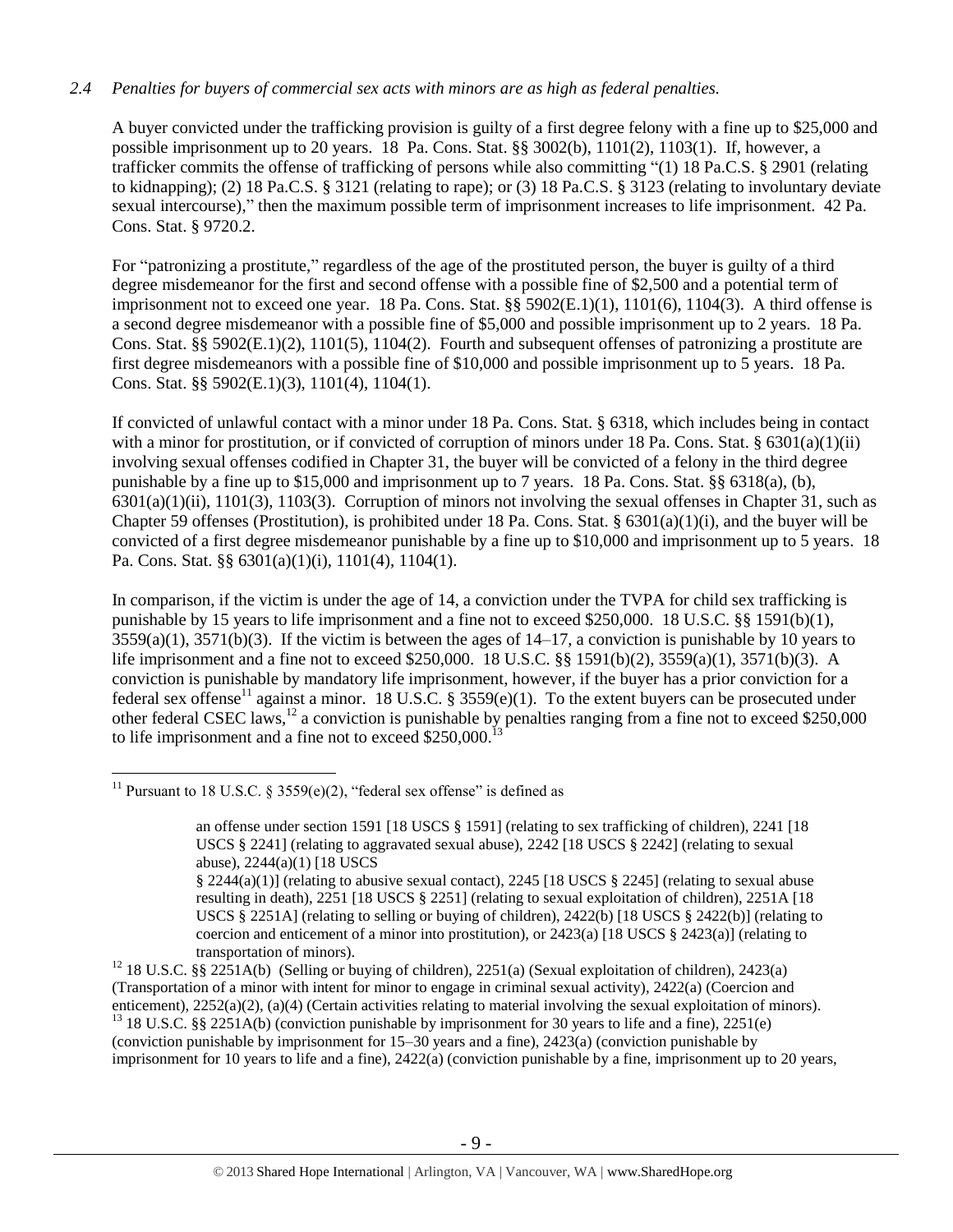*2.5 Using the Internet to lure, entice, or purchase, or attempt to lure, entice, or purchase commercial sex acts with a minor is a separate crime or results in an enhanced penalty for buyers.*

18 Pa. Cons. Stat. § 6318(a) (Unlawful contact with a minor) can possibly be used to prosecute those who use the Internet to lure, entice, recruit, or purchase commercial and non-commercial sex acts with minors. Under this provision,

(a) OFFENSE DEFINED—A person commits an offense if he is intentionally in contact with a minor, or a law enforcement officer acting in the performance of his duties who has assumed the identity of a minor, for the purpose of engaging in an activity prohibited under any of the following, and either the person initiating the contact or the person being contacted is within this Commonwealth:

(1) Any of the offenses enumerated in Chapter 31(relating to sexual offenses).

(2) Open lewdness as defined in section 5901 (relating to open lewdness).

(3) Prostitution as defined in section 5902 (relating to prostitution and related offenses).

(4) Obscene and other sexual materials and performances as defined in section 5903 (relating to obscene and other sexual materials and performances).

(5) Sexual abuse of children as defined in section 6312 (relating to sexual abuse of children).

(6) Sexual exploitation of children as defined in section 6320 (relating to sexual exploitation of children).

"Contacts" is defined in subsection (c) as "[d]irect or indirect contact or communication by any means, method or device, including contact or communication in person or through an agent or agency, through any print medium, the mails, a common carrier or communication common carrier, any electronic communication system and any telecommunications, wire, computer or radio communications device or system." 18 Pa. Cons. Stat. § 6318(c). A violation of 18 Pa. Cons. Stat. § 6318(a) (Unlawful contact with a minor) is "(1) an offense of the same grade and degree as the most serious underlying offense in subsection (a) for which the defendant contacted the minor; or (2) a felony of the third degree; whichever is greater." 18 Pa. Cons. Stat. § 6318(b). The statute gives concurrent jurisdiction to the Attorney General and district attorney "when the person charged with a violation of this section contacts a minor through the use of a computer, computer system or computer network." 18 Pa. Cons. Stat. § 6318(B.1).

*2.6 No age mistake defense is permitted for a buyer of commercial sex acts with any minor under 18.*

18 Pa. Cons. Stat. § 6312(E.1) (Sexual abuse of children—Mistake of age) eliminates the possibility of a defense to a prosecution of 18 Pa. Cons. Stat. §  $6312(b)^{14}$  based on the defendant's lack of knowledge of the age of the child

or both),  $2252(a)(2)$ , (4) (stating that a conviction under subsection (a)(2) is punishable by imprisonment for 5–20 years and a fine, while a conviction under subsection (a)(4) is punishable by imprisonment up to 10 years, a fine, or both); *see also* 18 U.S.C. §§ 3559(a)(1) (classifying all of the above listed offenses as felonies), 3571(b)(3) (providing a fine up to \$250,000 for any felony conviction).

<sup>14</sup> 18 Pa. Cons. Stat. § 6312(b), states,

 $\overline{a}$ 

## PHOTOGRAPHING, VIDEOTAPING, DEPICTING ON COMPUTER OR FILMING SEXUAL

ACTS.—Any person who causes or knowingly permits a child under the age of 18 years to engage in a prohibited sexual act or in the simulation of such act is guilty of a felony of the second degree if such person knows, has reason to know or intends that such act may be photographed, videotaped, depicted on computer or filmed. Any person who knowingly photographs, videotapes, depicts on computer or films a child under the age of 18 years engaging in a prohibited sexual act or in the simulation of such an act is guilty of a felony of the second degree.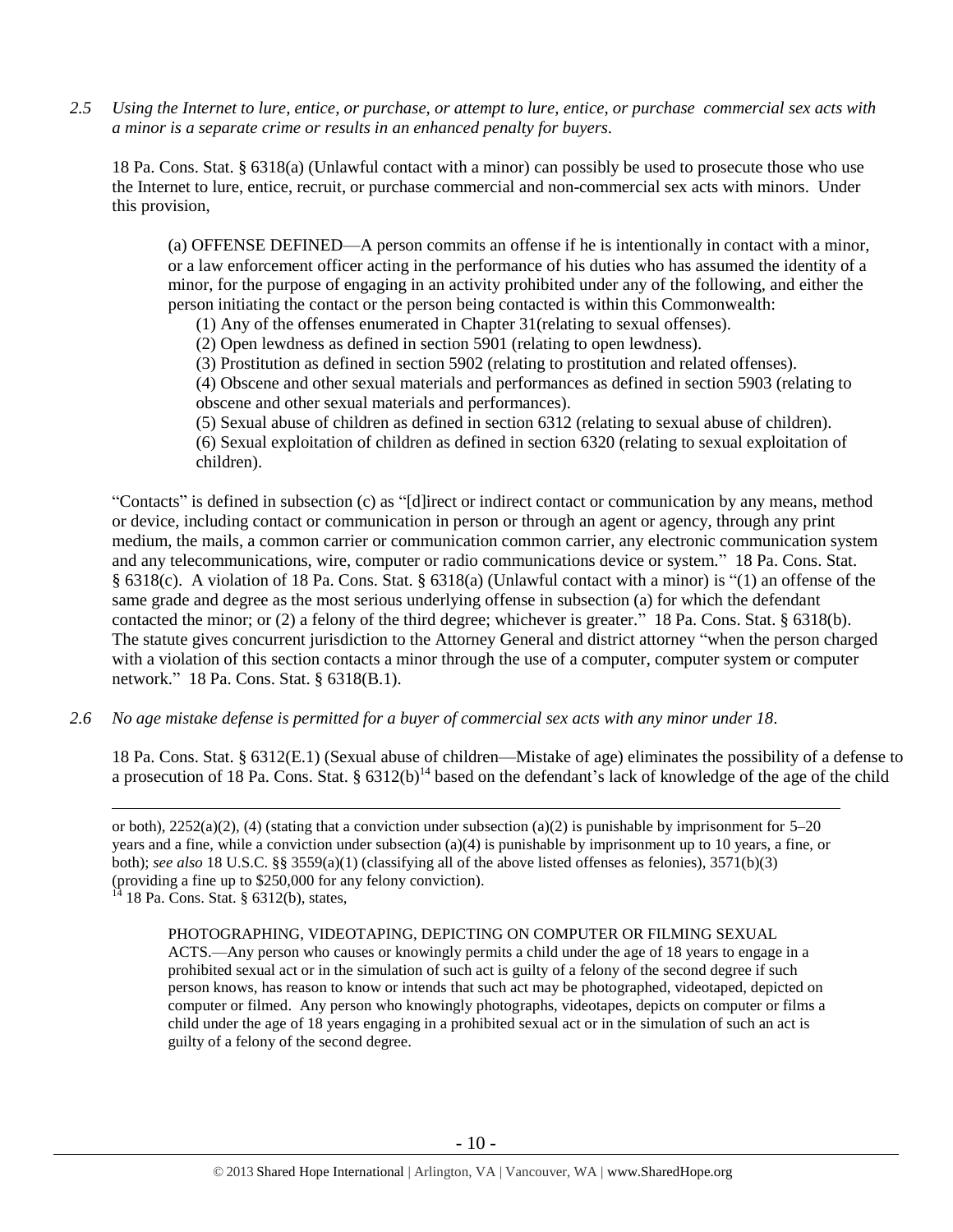victimized. Further, it states, "Neither a misrepresentation of age by the child nor a bona fide belief that the person is over the specified age shall be a defense." 18 Pa. Cons. Stat. § 6312(E.1).

Also, 18 Pa. Cons. Stat. § 6301 (Corruption of minors) prohibits a mistake of age defense when the minor victim is under 16. Subsection  $(d)(1)$  states, "Whenever in this section the criminality of conduct depends upon the corruption of a minor whose actual age is under 16 years, it is no defense that the actor did not know the age of the minor or reasonably believed the minor to be older than 18 years." However, the same statute permits a mistake of age defense when the minor victim is 16–18 years old, pursuant to 18 Pa. Cons. Stat. 6301(d)(2) as follows, "Whenever in this section the criminality of conduct depends upon the corruption of a minor whose actual age is 16 years or more but less than 18 years, it is a defense for the actor to prove by a preponderance of the evidence that he reasonably believed the minor to be 18 years or older."

18 Pa. Cons. Stat. § 3102 creates a mistake of age provision for sexual offenses under Chapter 31, including 18 Pa. Cons. Stat. § 3122.1 (Statutory sexual assault), which criminalizes sexual intercourse with a minor under 16 in certain cases. Section 3102 states, "Except as otherwise provided, whenever in this chapter the criminality of conduct depends on a child being below the age of 14 years, it is no defense that the defendant did not know the age of the child or reasonably believed the child to be the age of 14 years or older. When criminality depends on the child's being below a critical age older than 14 years, it is a defense for the defendant to prove by a preponderance of the evidence that he or she reasonably believed the child to be above the critical age."

Furthermore, 18 Pa. Cons. Stat. § 304 (Ignorance or mistake) holds that "[i]gnorance or mistake as to a matter of fact, for which there is reasonable explanation or excuse, is a defense if: (1) the ignorance or mistake negatives the intent, knowledge, belief, recklessness, or negligence required a [sic] establish a material element of the offense; or (2) the law provides that the state of mind established by such ignorance or mistake constitutes a defense."

- 2.6.1 Recommendation: Add a provision prohibiting a mistake of age defense in any case of commercial sexual exploitation of a child under 18 in 18 Pa. Cons. Stat. § 3002 (Trafficking of persons).
- *2.7 Base penalties for buying sex acts with a minor under 18 are sufficiently high and not reduced for older minors.*

Unlawful contact with a minor, which includes being in contact with a minor for prostitution, defines a minor as under 18 and does not adjust the penalty based on the age of the minor victim. 18 Pa. Cons. Stat. § 6318(b)(2), (c). For this crime, a buyer can be convicted of a third degree felony punishable by a fine up to \$15,000 and imprisonment up to 7 years. 18 Pa. Cons. Stat. §§ 1101(3), 1103(3).

If prosecuted as a prostitution offense, then 18 Pa. Cons. Stat. § 5902(e) (Patronizing a prostitute) does not have stiffer penalties for buyers of commercial sex with minors. A first time offender of this crime faces a possible fine of \$2,500 and a term of imprisonment not to exceed one year. 18 Pa. Cons. Stat. §§ 5902(E.1)(1), 1101(6), 1104(3).

*2.8 Financial penalties for buyers of commercial sex acts with minors are sufficiently high to make it difficult for buyers to hide the crime.*

A buyer convicted of trafficking of persons under 18 Pa. Cons. Stat. § 3002(a)faces a first degree felony with a possible fine up to \$25,000 in addition to imprisonment up to 20 years. 18 Pa. Cons. Stat. §§ 3002(b), 1101(2), 1103(1).

If convicted of unlawful contact with a minor, which includes being in contact with a minor for prostitution, or corruption of minors, the buyer will be convicted of a felony in the third degree punishable by a fine up to \$15,000. 18 Pa. Cons. Stat. §§ 6318(b)(2), 6301, 1101(3).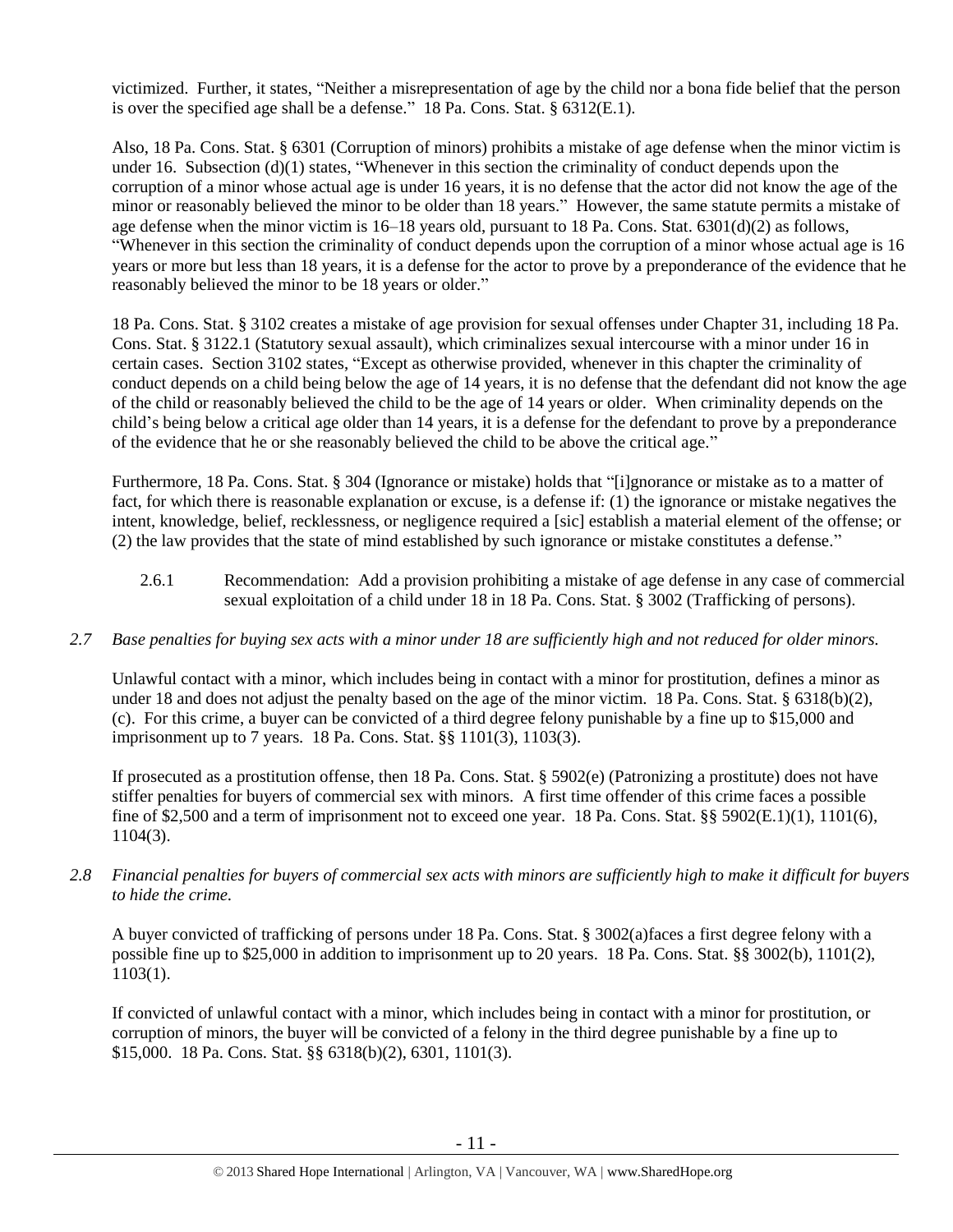Fines for the misdemeanor offense of patronizing a prostitute pursuant to 18 Pa. Cons. Stat. § 5902, range from \$2,500 for the first and second offense under 18 Pa. Cons. Stat. §§ 5902(E.1)(1), 1101(6) to \$5,000 for a third offense under 18 Pa. Cons. Stat. §§ 5902(E.1)(2), 1101(5) to \$10,000 for a fourth and subsequent offenses under 18 Pa. Cons. Stat. §§ 5902(E.1)(3), 1101(4).

A buyer prosecuted under 18 Pa. Cons. Stat. § 3002 (Trafficking of persons) faces mandatory civil asset forfeiture pursuant to 18 Pa. Cons. Stat. § 3004, which states in subsection (a),

(a) GENERAL RULE.—The following shall be subject to forfeitures to the Commonwealth, and no property right shall exist in them:

(1) All assets, foreign or domestic:

(i) Of an individual, entity or organization engaged in planning or perpetrating an act in this Commonwealth which violates section 3002 (relating to trafficking of persons) and all assets, foreign or domestic, affording a person a source of influence over such individual, entity or organization.

(ii) Acquired or maintained by a person with the intent and for the purpose of supporting, planning, conducting or concealing an act in this Commonwealth which violates section 3002. (iii)Derived from, involved in or used or intended to be used to commit an act in this Commonwealth which violates section 3002.

(2) All assets within this Commonwealth:

(i) Of an individual, entity or organization engaged in planning or perpetrating an act which violates section 3002.

(ii) Acquired or maintained with the intent and for the purpose of supporting, planning, conducting or concealing an act which violates section 3002.

(iii)Derived from, involved in or used or intended to be used to commit an act which violates section 3002.

"Property subject to forfeiture under this section may be seized by the law enforcement authority upon process issued by any court of common pleas having jurisdiction over the property." 18 Pa. Cons. Stat. §3004(b). Distribution of forfeited property is governed by 18 Pa. Cons. Stat. §3004(d), which states,

Whenever property is forfeited under this section, the property shall be transferred to the custody of the district attorney. The district attorney, where appropriate, may retain the property for official use or sell the property, but the proceeds from any such sale shall be used to pay all proper expenses of the proceedings for forfeiture and sale, including expenses of seizure, maintenance of custody, advertising and court costs. The balance of the proceeds shall be used for the enforcement of the criminal laws of Pennsylvania.

Additionally, buyers who are convicted of trafficking are subject to mandatory restitution. Under 18 Pa. Cons. Stat. § 3003(a), "A person convicted of an offense under this chapter [Trafficking of persons] shall, in addition to any other remedy deemed appropriate by the court, be sentenced to pay the victim restitution, including the greater of: (1) the gross income or value to the person to whom the labor or services were performed by the victim; or (2) the value of the victim's labor based on the minimum wage of this Commonwealth."

A buyer convicted of a sexual crime other than trafficking of persons, is subject to mandatory restitution orders, under 18 Pa. Cons. Stat. § 1106(a) (Restitution for injuries to person or property), which states, "Upon conviction for any crime wherein property has been stolen, converted or otherwise unlawfully obtained, or its value substantially decreased as a direct result of the crime, or wherein the victim suffered personal injury directly resulting from the crime, the offender shall be sentenced to make restitution in addition to the punishment prescribed therefor." 18 Pa. Cons. Stat. § 1106(a) (Restitution for injuries to person or property). "Personal injury" is defined as "[a]ctual bodily harm, including pregnancy, directly resulting from the crime."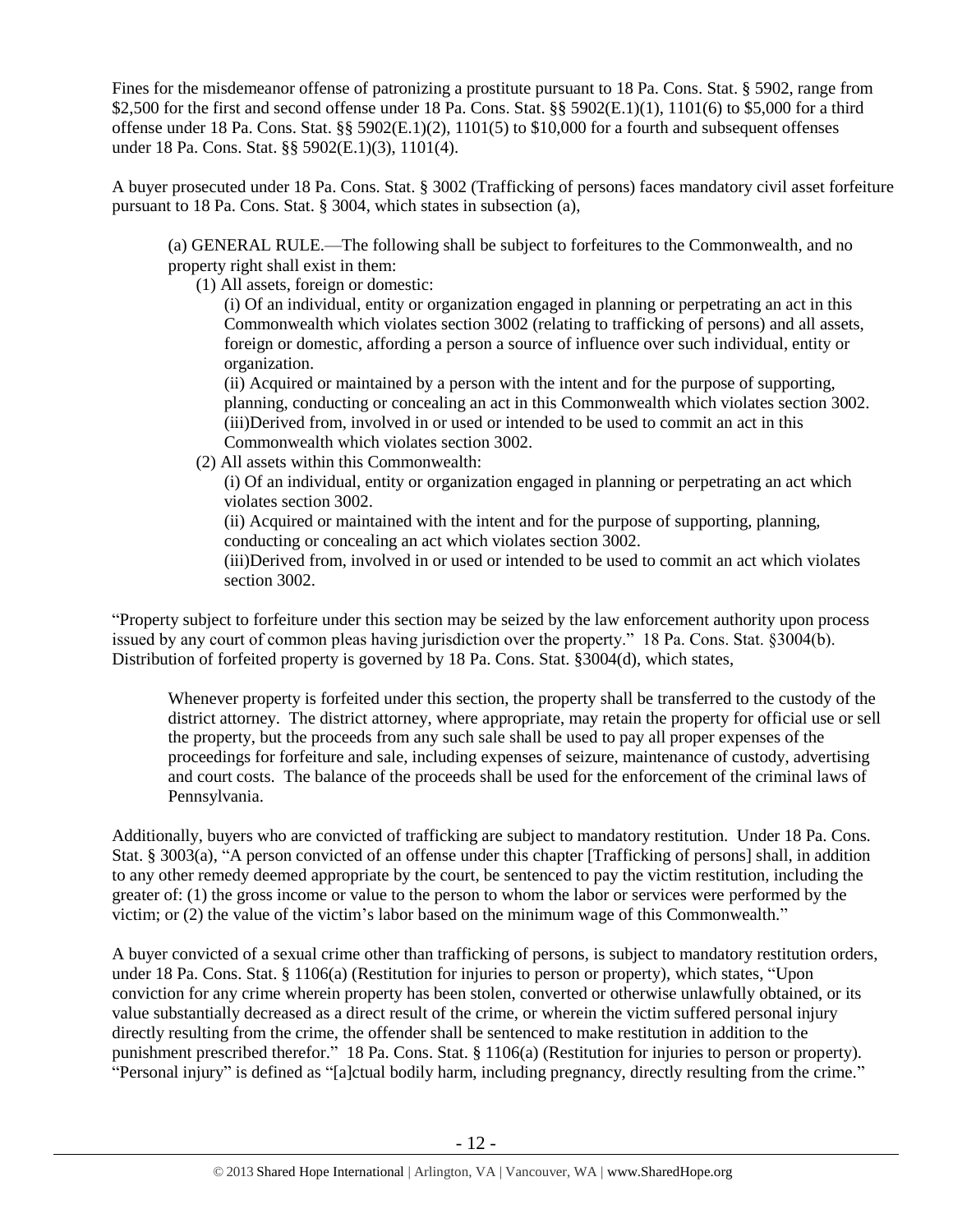18 Pa. Cons. Stat. § 1106(h). As a result, if the victim<sup>15</sup> suffered "personal injury directly resulting from the crime," then the buyer could potentially be required to pay restitution for every crime related to trafficking. 18 Pa. Cons. Stat. § 1106(a).

2.8.1 Recommendation: Amend the definition of "traffic" in Pa. Cons. Stat. § 3001 to clearly make the law applicable to buyers of sex with minors so that buyers are subject to asset forfeiture and mandatory restitution.

## *2.9 Buying and possessing child pornography carries penalties as high as similar federal offenses.*

Pursuant to 18 Pa. Cons. Stat. § 6312(d)(1), "Any person who intentionally views or knowingly possesses or controls any book, magazine, pamphlet, slide, photograph, film, videotape, computer depiction or other material depicting a child under the age of 18 years engaging in a prohibited sexual act or in the simulation of such act commits an offense." A first time offender of this provision is guilty of a third degree felony, punishable by a possible fine up to \$15,000 and possible imprisonment up to 7 years. 18 Pa. Cons. Stat. §§ 6312(d)(2), 1101(3), 1103(3). Second and subsequent offenses of this provision are second degree felonies with possible fines up to \$25,000 and possible imprisonment up to 10 years. 18 Pa. Cons. Stat. §§ 6312(d)(2), 1101(2), 1103(2).

In comparison, a federal conviction for possession of child pornography<sup>16</sup> is generally punishable by imprisonment for 5–20 years and a fine not to exceed  $$250,000$ .<sup>17</sup> Subsequent convictions, however, are punishable by imprisonment up to 40 years and a fine not to exceed  $$250,000$ .<sup>18</sup>

<sup>&</sup>lt;sup>15</sup> "Victim" is defined in the Crime Victim's Act, codified at 18 Pa. Cons. Stat. § 11.103. The definition of victim included in 18 Pa. Cons. Stat. § 1106(h) refers to "section 479.1 of the act of April 9, 1929 (P.L. 177, No. 175), known as the Administrative Code of 1929." 18 Pa. Cons. Stat. § 1106(h). This statute has been repealed and replaced by the Crime Victim's Act, also known as "the act of November 24, 1998, P.L. 822, No. 111." *Restitution for injuries to person or property—18 Pa. Cons. Stat. § 1106*, ONECLE, http://law.onecle.com/pennsylvania/crimesand-offenses/00.011.006.000.html (last visited July 14, 2011); 1998 Pa. Laws 111; 18 Pa. Cons. Stat. § 11.103. *See* Section 5.1 for a definition of "victim" as defined in the Crime Victim's Act.

<sup>&</sup>lt;sup>16</sup> 18 U.S.C. §§ 2252(a)(2), (a)(4) (Certain activities relating to material involving the sexual exploitation of minors),  $2252A(a)(2)$ –(3) (Certain activities relating to material constituting or containing child pornography), 1466A(a), (b) (Obscene visual representations of the sexual abuse of children).

<sup>&</sup>lt;sup>17</sup> 18 U.S.C. §§ 2252(b) (stating that a conviction under subsection (a)(2) is punishable by imprisonment for 5–20 years and a fine, while a conviction under subsection  $(a)(4)$  is punishable by imprisonment up to 10 years, a fine, or both),  $2252A(b)(1)$  (a conviction is punishable by imprisonment for  $5-20$  years and a fine),  $1466A(a)$ , (b) (stating that a conviction under subsection (a) is "subject to the penalties provided in section  $2252A(b)(1)$ ," imprisonment for  $5-20$  years and a fine, while a conviction under subsection (b) is "subject to the penalties provided in section  $2252A(b)(2)$ ," imprisonment up to 10 years, a fine, or both); *see also* 18 U.S.C. §§ 3559(a)(1) (classifying all of the above listed offenses as felonies), 3571(b)(3) (providing a fine up to \$250,000 for any felony conviction).

<sup>&</sup>lt;sup>18</sup> 18 U.S.C. §§ 2252(b) (stating if a person has a prior conviction under subsection (a)(2), or a list of other statutes, a conviction is punishable by a fine and imprisonment for 15–40 years, but if a person has a prior conviction under subsection (a)(4), or a list of other statutes, a conviction is punishable by a fine and imprisonment for  $10-20$  years),  $2252A(b)(1)$  (stating if a person has a prior conviction under subsection (a)(2), (a)(3), or a list of other statutes, a conviction is punishable by a fine and imprisonment for  $15-40$  years),  $1466A(a)$ , (b) (stating that the penalty scheme for section 2252A(b) applies); *see also* 18 U.S.C. §§ 3559(a)(1) (classifying all of the above listed offenses as felonies), 3571(b)(3) (providing a fine up to \$250,000 for any felony conviction).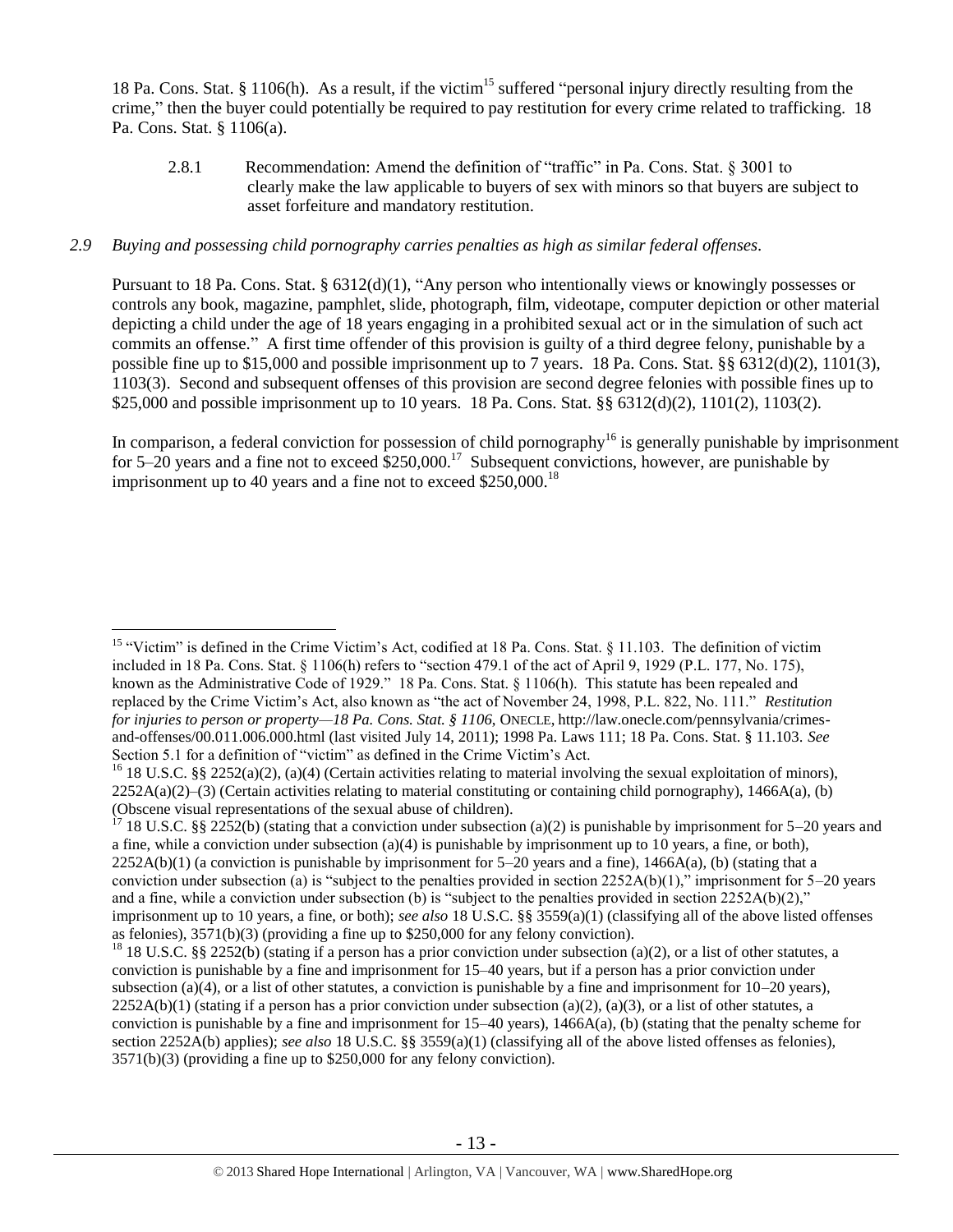*2.10 Convicted buyers of commercial sex acts with minors and child pornography are required to register as sex offenders*.

While convictions for most CSEC offenses require defendants to register as sex offenders, those convicted of trafficking of persons under 18 Pa. Cons. Stat. § 3002 or of patronizing a prostitute of any age under 18 Pa. Cons. Stat. § 5902(e) are not required to register as sex offenders.

Under 42 Pa. Cons. Stat. § 9799.13 (Applicability), a person convicted of a sexually violent offense must "register with the Pennsylvania state police as provided in sections 9799.15 (relating to period of registration), 9799.19 (relating to initial registration) and 9799.25 (relating to verification by sexual offenders and Pennsylvania state police) and otherwise comply with the provisions of this subchapter." Pursuant to 42 Pa. Cons. Stat. § 9799.12 (Definitions), "sexually violent offense" is defined as "an offense specified in section 9799.14 (relating to sexual offenses and tier system) as a tier I, tier II or tier III sexual offense." Under 42 Pa. Cons. Stat. § 9799.14 (Sexual offenses and tier system), tier I offenses include corruption of minors under 18 Pa. Cons. Stat. § 6301(A)(1)(II) and tier II offenses include promoting prostitution of a minor under § 5902(b.1), offenses involving obscene and other sexual materials and performances under § 5903(A)(3)(II), (4)(II), (5)(II) OR (6), sexual abuse of children under § 6312(B) and (C), unlawful contact with minors under § 6318, and sexual exploitation of children under § 6320. 42 Pa. Cons. Stat. § 9799.14(B)(8), (C)(2)–(7).

Notably, incarcerated buyers of commercial sex with minors will be required to attend "sexual offender treatment" under 42 Pa. Cons. Stat. § 9718.1 (Sexual offender treatment), which requires those who commit a crime of "[p]rostitution, as defined in section 5902 (relating to prostitution and related offenses), if the offense involved a minor under 18 years of age" or sexual exploitation of a minor under 18 Pa. Cons. Stat. § 6320(a) to receive treatment. 42 Pa. Cons. Stat. § 9718.1(a)(5), (9).

2.10.1 Recommendation: Amend the sex offender registry statute under 42 Pa. Cons. Stat. § 9799.14(b) to include violations of 18 Pa. Cons. Stat. § 3002 (Trafficking of persons) when they involve trafficking a minor for sexual purposes and commercial sexual exploitation of children offenses pursuant to 18 Pa. Cons. Stat. § 6301(a) (Corruption of minors).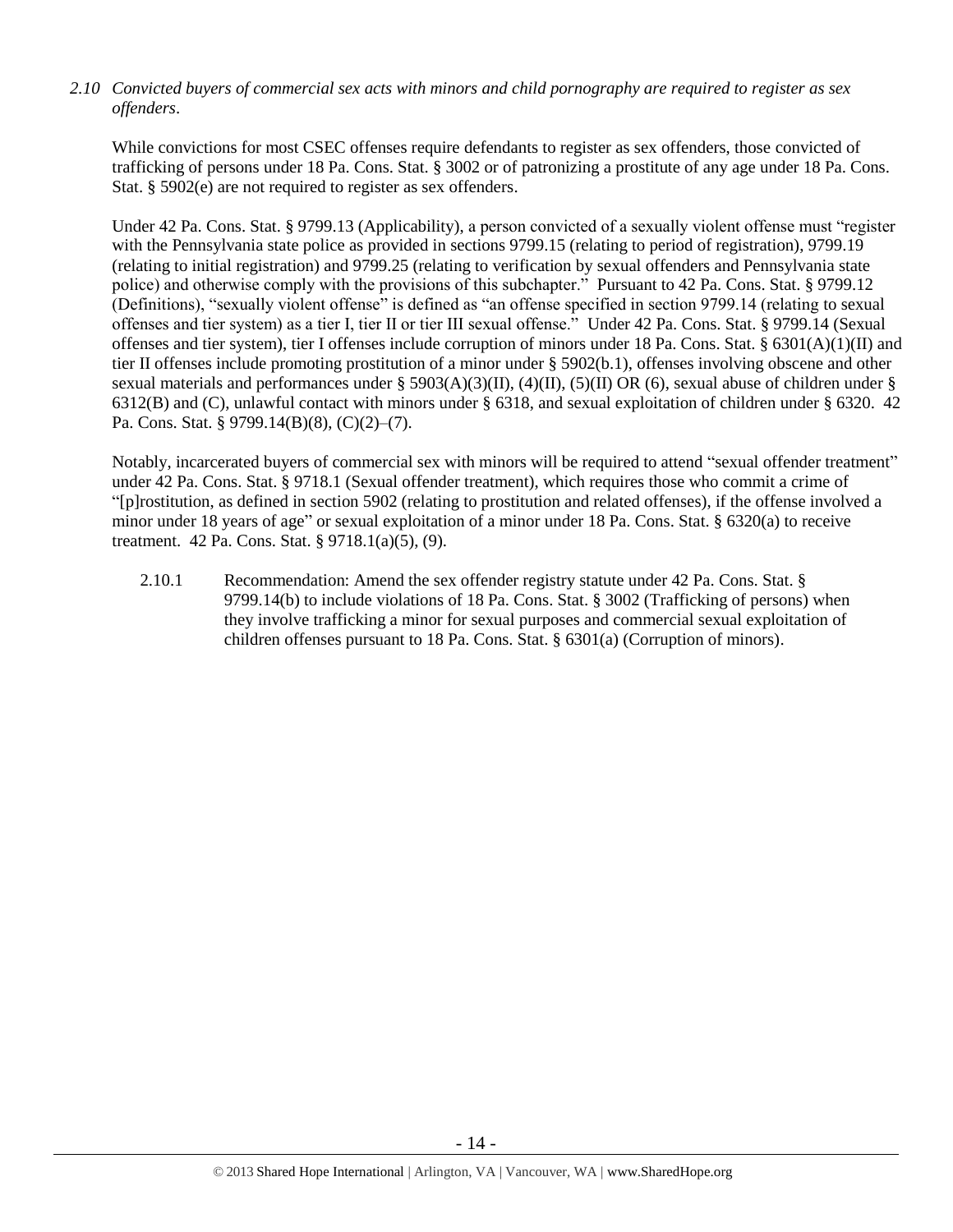#### **FRAMEWORK ISSUE 3: CRIMINAL PROVISIONS FOR TRAFFICKERS**

#### *Legal Components:*

- *3.1 Penalties for trafficking a child for sexual exploitation are as high as federal penalties.*
- *3.2 Creating and distributing child pornography carries penalties as high as similar federal offenses*.
- *3.3 Using the Internet to lure, entice, recruit, or sell commercial sex acts with a minor is a separate crime or results in an enhanced penalty for traffickers.*
- *3.4 Financial penalties for traffickers, including asset forfeiture, are sufficiently high*.
- *3.5 Convicted traffickers are required to register as sex offenders.*
- *3.6 Laws relating to termination of parental rights for certain offenses include sex trafficking or commercial sexual exploitation of children (CSEC) offenses in order to remove the children of traffickers from their control and potential exploitation.*

*\_\_\_\_\_\_\_\_\_\_\_\_\_\_\_\_\_\_\_\_\_\_\_\_\_\_\_\_\_\_\_\_\_\_\_\_\_\_\_\_\_\_\_\_\_\_\_\_\_\_\_\_\_\_\_\_\_\_\_\_\_\_\_\_\_\_\_\_\_\_\_\_\_\_\_\_\_\_\_\_\_\_\_\_\_\_\_\_\_\_\_\_\_\_*

## *Legal Analysis:*

*3.1 Penalties for trafficking a child for sexual exploitation are as high as federal penalties.*

Trafficking a minor under 18 is a first degree felony with a possible fine not to exceed \$25,000 and possible imprisonment up to 20 years. 18 Pa. Cons. Stat. §§ 3002(b), 1101(2), 1103(1). If, however, a trafficker commits the offense of trafficking of persons while also committing "(1) 18 Pa.C.S. § 2901 (relating to kidnapping); (2) 18 Pa.C.S. § 3121 (relating to rape); or (3) 18 Pa.C.S. § 3123 (relating to involuntary deviate sexual intercourse)," then the maximum possible term of imprisonment increases to life imprisonment. 42 Pa. Cons. Stat. § 9720.2.

For the offense of promoting prostitution of a minor under 18 pursuant to 18 Pa. Cons. Stat. § 5902(b.1), a trafficker is guilty of a third degree felony punishable by a fine up to \$15,000 and possible imprisonment up to 7 years. 18 Pa. Cons. Stat. §§ 1101(3), 1103(3). .

A trafficker could be punished under 18 Pa. Cons. Stat. § 6301 (Corruption of minors). Subsection (a)(1)(i), states, "Except as provided in subparagraph (ii), whoever, being of the age of 18 years and upwards, by any act corrupts or tends to corrupt the morals of any minor less than 18 years of age, or who aids, abets, entices or encourages any such minor in the commission of any crime, or who knowingly assists or encourages such minor in violating his or her parole or any order of court, commits a misdemeanor of the first degree." 18 Pa. Cons. Stat. §  $6301(a)(1)(i)$ . This crime is punishable by a possible fine of \$10,000 and possible imprisonment up to 5 years. 18 Pa. Cons. Stat. §§ 1101(4), 1104(1). However, a trafficker age 18 or older who "by any course of conduct in violation of Chapter 31 (relating to sexual offenses) corrupts or tends to corrupt the morals of any minor less than 18 years of age, or who aids, abets, entices or encourages any such minor in the commission of an offense under Chapter 31" may be found guilty of a third degree felony. 18 Pa. Cons. Stat. §  $6301(a)(1)(ii)$ . This crime is punishable by a possible fine up to \$15,000 and possible imprisonment up to 7 years. 18 Pa. Cons. Stat. §§ 6301(a)(1)(ii), 1101(3), 1103(3).

18 Pa. Cons. Stat. § 6318(a) (Unlawful contact with minor) states,

(a) OFFENSE DEFINED.—A person commits an offense if he is intentionally in contact with a minor, or a law enforcement officer acting in the performance of his duties who has assumed the identity of a minor, for the purpose of engaging in an activity prohibited under any of the following, and either the person initiating the contact or the person being contacted is within this Commonwealth:

. . . .

(3) Prostitution as defined in section 5902 (relating to prostitution and related offenses).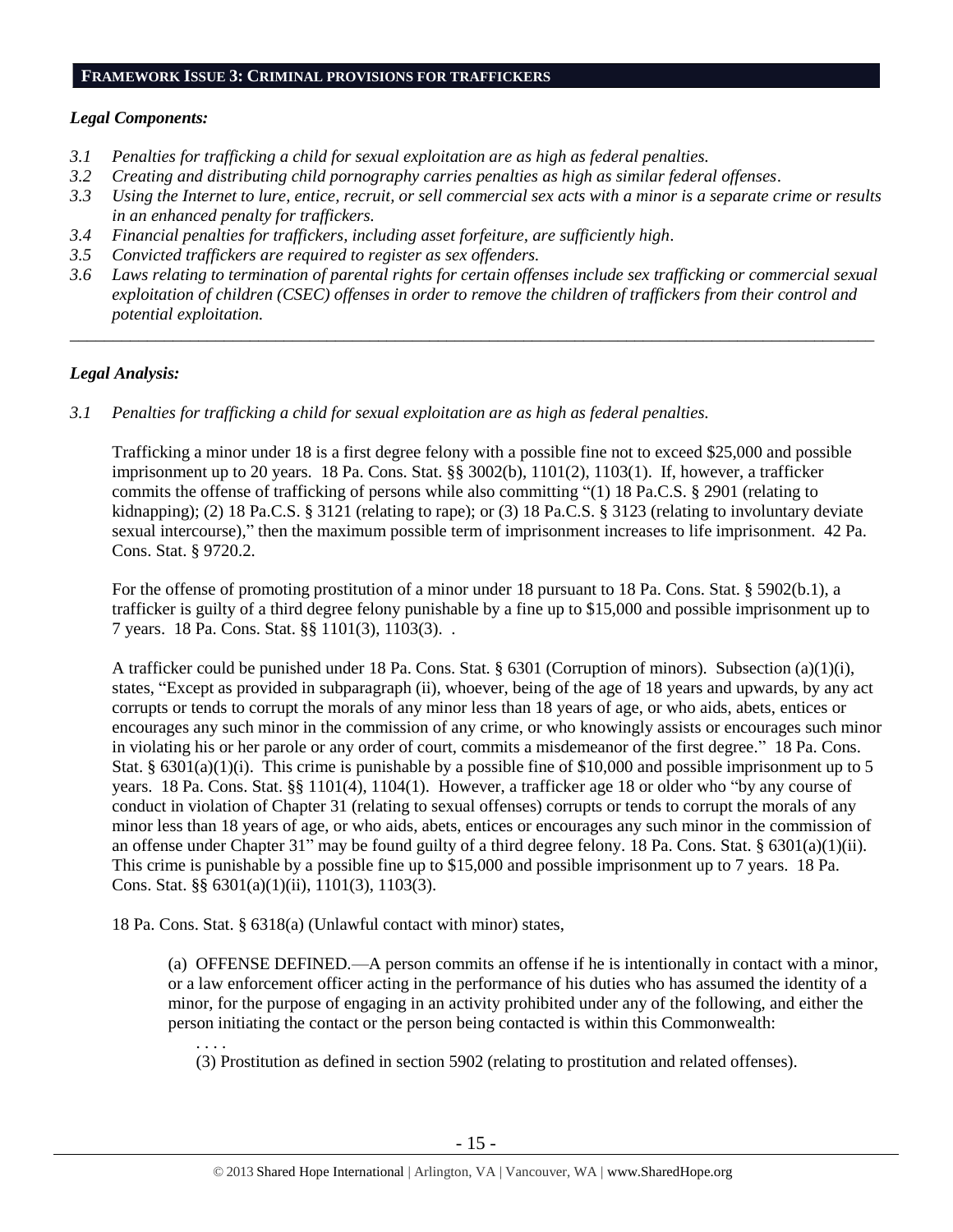(4) Obscene and other sexual materials and performances as defined in section 5903 (relating to obscene and other sexual materials and performances).

(5) Sexual abuse of children as defined in section 6312 (relating to sexual abuse of children). (6) Sexual exploitation of children as defined in section 6320 (relating to sexual exploitation of children).

Under subsection (b), "A violation of subsection (a) is: (1) an offense of the same grade and degree as the most serious underlying offense in subsection (a) for which the defendant contacted the minor; or (2) a felony of the third degree; whichever is greater." Subsection (c) defines "contacts" as "[d]irect or indirect contact or communication by any means, method or device, including contact or communication in person or through an agent or agency, through any print medium, the mails, a common carrier or communication common carrier, any electronic communication system and any telecommunications, wire, computer or radio communications device or system."

Sexual exploitation of a child, which is defined as "procur[ing] for another person a child under 18 years of age for the purpose of sexual exploitation"<sup>19</sup> is a second degree felony punishable by a fine up to \$25,000 and possible imprisonment up to 10 years. 18 Pa. Cons. Stat. §§ 6320(a), (b), 1101(2), 1103(2).

In comparison, if the victim is under the age of 14, a conviction under the Trafficking Victims Protection Act (TVPA) for child sex trafficking is punishable by 15 years to life imprisonment and a fine not to exceed \$250,000. 18 U.S.C. §§ 1591(b)(1), 3559(a)(1), 3571(b)(3). If the victim is between the ages of 14–17, a conviction is punishable by 10 years to life imprisonment and a fine not to exceed \$250,000. 18 U.S.C. §§ 1591(b)(2), 3559(a)(1), 3571(b)(3). A conviction is punishable by mandatory life imprisonment, however, if the trafficker has a prior conviction for a federal sex offense<sup>20</sup> against a minor.

*3.2 Creating and distributing child pornography carries penalties as high as similar federal offenses*.

18 Pa. Cons. Stat. § 6312 criminalizes creating and distributing child pornography by stating in subsections (b) and (c),

(b) PHOTOGRAPHING, VIDEOTAPING, DEPICTING ON COMPUTER OR FILMING SEXUAL ACTS.—Any person who causes or knowingly permits a child under the age of 18 years to engage in a prohibited sexual act or in the simulation of such act is guilty of a felony of the second degree if such person knows, has reason to know or intends that such act may be photographed, videotaped, depicted on computer or filmed. Any person who knowingly photographs, videotapes, depicts on computer or films a child under the age of 18 years engaging in a prohibited sexual act or in the simulation of such an act is guilty of a felony of the second degree.

(c) DISSEMINATION OF PHOTOGRAPHS, VIDEOTAPES, COMPUTER DEPICTIONS AND FILMS.—

(1) Any person who knowingly sells, distributes, delivers, disseminates, transfers, displays or exhibits to others, or who possesses for the purpose of sale, distribution, delivery, dissemination, transfer, display or exhibition to others, any book, magazine, pamphlet, slide, photograph, film, videotape, computer depiction or other material depicting a child under the age of 18 years engaging in a prohibited sexual act or in the simulation of such act commits an offense.

<sup>&</sup>lt;sup>19</sup> 18 Pa. Cons. Stat. § 6320(c) defines "procure" as "[t]o obtain or make available for sexual exploitation" and "sexual exploitation" as "[a]ctual or simulated sexual activity or nudity arranged for the purpose of sexual stimulation or gratification of any person."

<sup>20</sup> *See supra* note [11](#page-8-0) for the definition of "federal sex offense."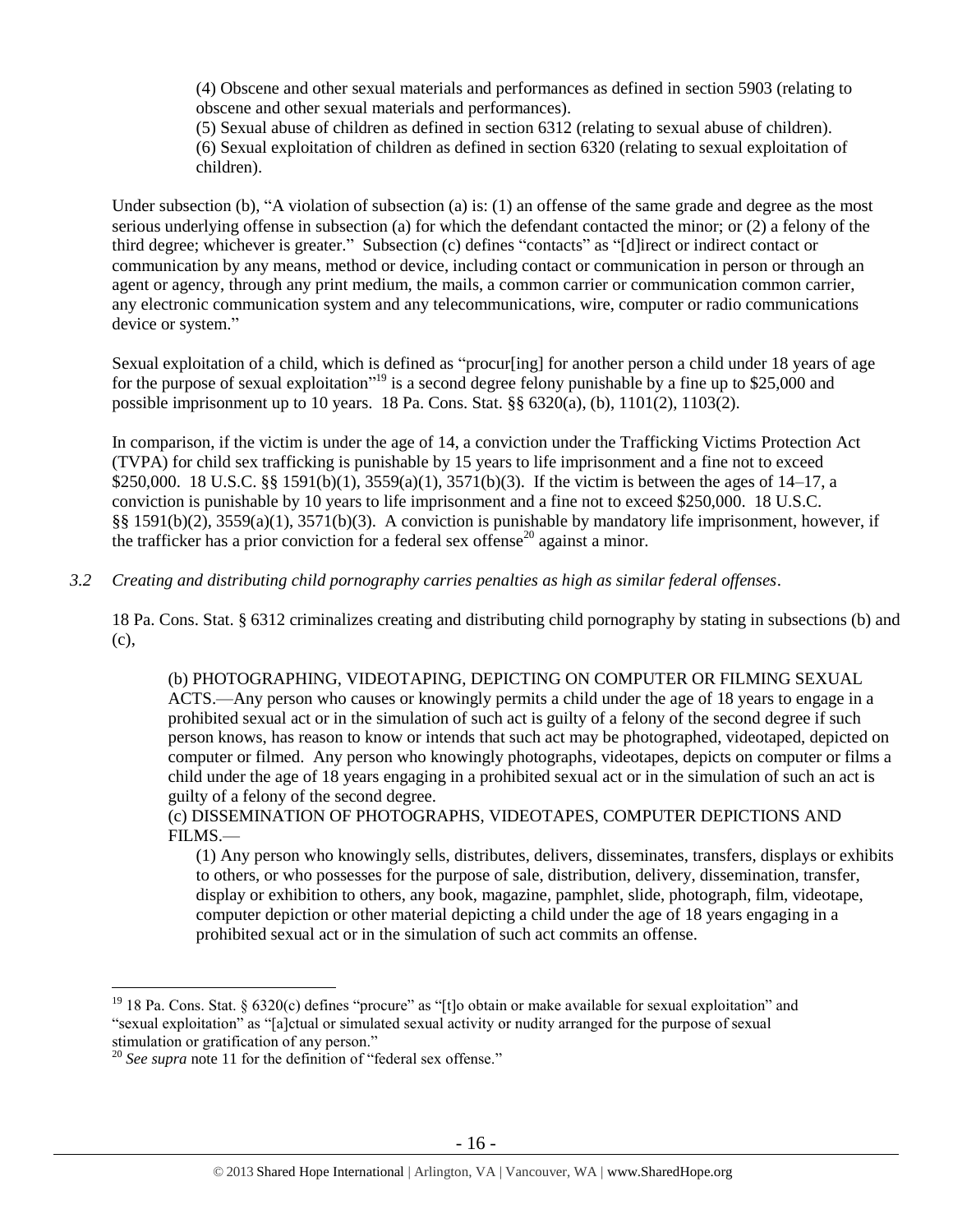(2) A first offense under this subsection is a felony of the third degree, and a second or subsequent offense under this subsection is a felony of the second degree

Creating child pornography is a second degree felony punishable by a fine up to \$25,000 and possible imprisonment up to 10 years. 18 Pa. Cons. Stat.  $\S$  6312(b), 1101(2), 1103(2). For a first offense, disseminating or selling child pornography is a third degree felony punishable by a fine up to \$15,000 and possible imprisonment up to 7 years. 18 Pa. Cons. Stat. §§ 6312(c), 1101(3), 1103(3). A subsequent offense is a second degree felony. 18 Pa. Cons. Stat. §§ 6312(c).

Creating child pornography is also criminalized under 18 Pa. Cons. Stat.  $\S 5903(a)^{21}$  (Obscene and other sexual materials and performances) which states:

(a) OFFENSES DEFINED.—No person, knowing the obscene character of the materials or performances involved, shall:

. . .  $(3)$ ....

> <span id="page-16-0"></span>(ii) design, copy, draw, photograph, print, utter, publish or in any manner manufacture or prepare any obscene materials in which a minor is depicted;

 $(4)$ ...

(ii) write, print, publish, utter or cause to be written, printed, published or uttered any advertisement or notice of any kind giving information, directly or indirectly, stating or purporting to state where, how, from whom or by what means any obscene materials can be purchased, obtained or had in which a minor is included;

 $(5)$  . . . .

 $\overline{a}$ 

(ii) produce, present or direct any obscene performance or participate in a portion thereof that is obscene or that contributes to its obscenity if a minor is included;

In comparison, if the victim is under the age of 14, a conviction under the TVPA for child sex trafficking is punishable by 15 years to life imprisonment and a fine not to exceed \$250,000. 18 U.S.C. §§ 1591(b)(1),  $3559(a)(1)$ ,  $3571(b)(3)$ . If the victim is between the ages of  $14-17$ , a conviction is punishable by 10 years to life imprisonment and a fine not to exceed \$250,000. 18 U.S.C. §§ 1591(b)(2), 3559(a)(1), 3571(b)(3). A conviction is punishable by mandatory life imprisonment, however, if the trafficker has a prior conviction for a federal sex offense<sup>22</sup> against a minor. Additionally, a federal conviction for distribution of child pornography<sup>23</sup> is generally

<sup>&</sup>lt;sup>21</sup> In 1975, the Supreme Court of Pennsylvania held in Commonwealth v. MacDonald, 347 A.2d 290, 299 (Pa. 1975), "that section 5903(a) fails to satisfy the *Miller* standard and therefore may not constitutionally be applied unless and until it is amended to specifically define the sexual conduct whose depiction or description is to be regulated thereby." The statute was subsequently amended and appears to have not been held unconstitutional since. *See, e.g.*, Commonwealth v. Bond, 504 A.2d 869, 875 (Pa. Super. Ct. 1986); Commonwealth v. Croll, 480 A.2d 266, 268–69 (Pa. Super. Ct. 1984) ("Initially, appellant argues that the obscenity statute is unconstitutionally vague. This question has, however, been considered and decided adversely to appellant by this Court. *See Commonwealth v. Doe* . . . . Appellant's argument was ably refuted by Judge Johnson in that case. Appellant concedes that the Pennsylvania Act was amended 'with slavish adherence to' the decision of the United States Supreme Court in *Miller v. California* . . . .") (citations omitted).

<sup>&</sup>lt;sup>22</sup> See supra note [11](#page-8-0) for the definition of "federal sex offense."

<sup>&</sup>lt;sup>23</sup> 18 U.S.C. §§ 2252(a)(1), (a)(2), (a)(3) (Certain activities relating to material involving the sexual exploitation of minors),  $2252A(a)(2)$ ,  $(a)(3)$  (Certain activities relating to material constituting or containing child pornography), 1466A(a) (Obscene visual representations of the sexual abuse of children).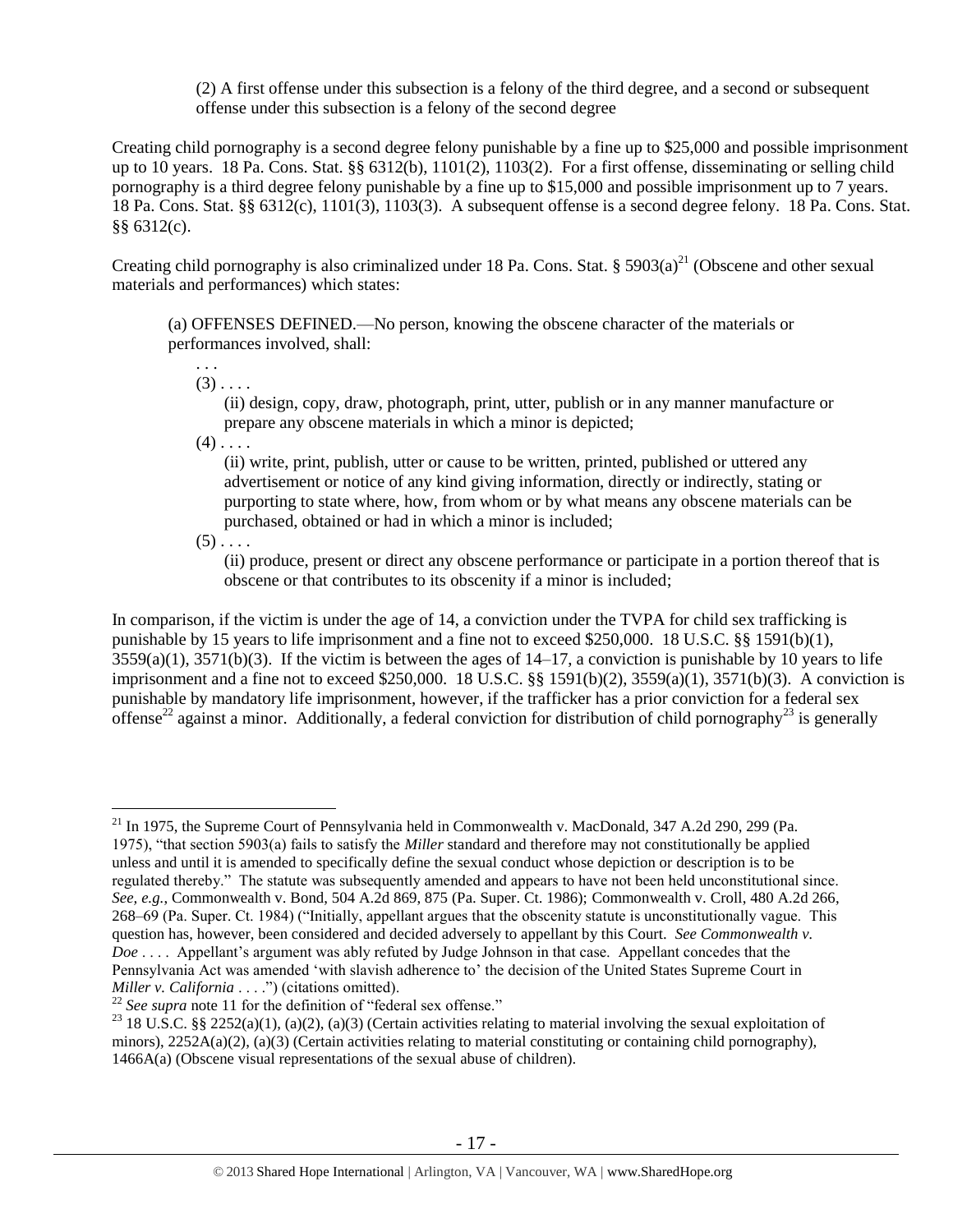punishable by imprisonment for  $5-20$  years and a fine not to exceed \$250,000.<sup>24</sup> Subsequent convictions, however, are punishable by imprisonment up to 40 years and a fine not to exceed  $$250,000.<sup>25</sup>$ 

*3.3 Using the Internet to lure, entice, recruit, or sell commercial sex acts with a minor is a separate crime or results in an enhanced penalty for traffickers.*

18 Pa. Cons. Stat. § 6318(a) (Unlawful contact with minor) can possibly be used to prosecute those who use the Internet to lure, entice or recruit minors to engage in commercial and non-commercial sex acts. Under this provision,

(a) OFFENSE DEFINED.—A person commits an offense if he is intentionally in contact with a minor, or a law enforcement officer acting in the performance of his duties who has assumed the identity of a minor, for the purpose of engaging in an activity prohibited under any of the following, and either the person initiating the contact or the person being contacted is within this Commonwealth:

(1) Any of the offenses enumerated in Chapter 31(relating to sexual offenses).

(2) Open lewdness as defined in section 5901 (relating to open lewdness).

(3) Prostitution as defined in section 5902 (relating to prostitution and related offenses).

(4) Obscene and other sexual materials and performances as defined in section 5903 (relating to obscene and other sexual materials and performances).

(5) Sexual abuse of children as defined in section 6312 (relating to sexual abuse of children).

(6) Sexual exploitation of children as defined in section 6320 (relating to sexual exploitation of children).

"Contacts" is defined in subsection (c) as "[d]irect or indirect contact or communication by any means, method or device, including contact or communication in person or through an agent or agency, through any print medium, the mails, a common carrier or communication common carrier, any electronic communication system and any telecommunications, wire, computer or radio communications device or system." 18 Pa. Cons. Stat. § 6318(c). A violation of 18 Pa. Cons. Stat. § 6318(a) (Unlawful contact with a minor) is "(1) an offense of the same grade and degree as the most serious underlying offense in subsection (a) for which the defendant contacted the minor; or (2) a felony of the third degree; whichever is greater." 18 Pa. Cons. Stat. § 6318(b).

The statute gives concurrent jurisdiction, which exists with the Attorney General and district attorney, "when the person charged with a violation of this section contacts a minor through the use of a computer, computer system or computer network." 18 Pa. Cons. Stat. § 6318(B.1).

3.3.1 Recommendation: Amend 18 Pa. Cons. Stat. § 6318(a) (Unlawful contact with minor) to specify use of the Internet and provide heightened penalties in such cases.

<sup>&</sup>lt;sup>24</sup> 18 U.S.C. §§ 2252(b) (stating that a conviction under subsection (a)(1), (a)(2), or (a)(3) is punishable by imprisonment for 5–20 years and a fine), 2252A(b)(1) (a conviction is punishable by imprisonment for 5–20 years and a fine), 1466A(a), (b) (stating that a conviction under subsection (a) is "subject to the penalties provided in section 2252A(b)(1)," imprisonment for 5–20 years and a fine, while a conviction under subsection (b) is "subject to the penalties provided in section 2252A(b)(2)," imprisonment up to 10 years, a fine, or both); *see also* 18 U.S.C. §§ 3559(a)(1) (classifying all of the above listed offenses as felonies),  $3571(b)(3)$  (providing a fine up to \$250,000 for any felony conviction).

<sup>&</sup>lt;sup>25</sup> 18 U.S.C. §§ 2252(b) (stating if a person has a prior conviction under subsection (a)(1), (a)(2), or (a)(3) or a list of other statutes, a conviction is punishable by a fine and imprisonment for  $15-40$  years),  $2252A(b)(1)$  (stating if a person has a prior conviction under subsection (a)(2), (a)(3), or a list of other statutes, a conviction is punishable by a fine and imprisonment for 15–40 years), 1466A(a), (b) (stating that the penalty scheme for section 2252A(b) applies); *see also* 18 U.S.C. §§ 3559(a)(1) (classifying all of the above listed offenses as felonies), 3571(b)(3) (providing a fine up to \$250,000 for any felony conviction).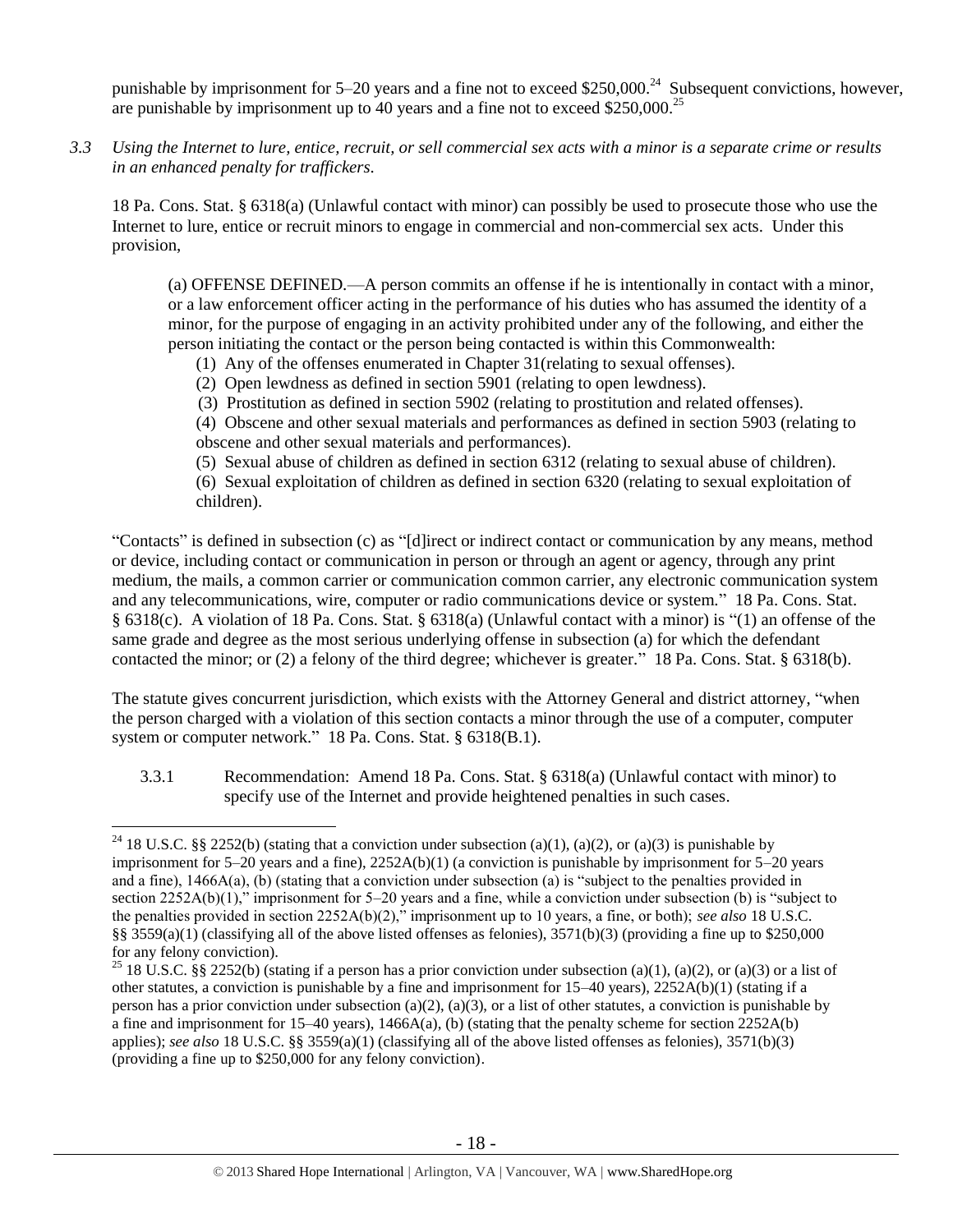## *3.4 Financial penalties for traffickers, including asset forfeiture, are sufficiently high*.

Trafficking a minor under 18 is a first degree felony with a fine up to \$25,000. 18 Pa. Cons. Stat. §§ 3002(b), 1101(2). If convicted of corruption of a minor under 18 Pa. Cons. Stat. §  $6301(a)(1)(ii)$ , a third degree felony, then traffickers can receive a fine up to \$15,000. 18 Pa. Cons. Stat. §§  $6301(a)(1)(ii)$ ,  $1101(3)$ . If convicted of sexual exploitation of a child under 18 Pa. Cons. Stat. § 6320, a second degree felony, then traffickers can receive a fine up to \$25,000. 18 Pa. Cons. Stat. §§ 6320(b), 1101(2). For promoting prostitution of minors under 16 and for some forms of promoting prostitution of minors 16 and 17 years of age, including "(1) owning, controlling, managing, supervising or otherwise keeping, alone or in association with others, a house of prostitution or a prostitution business; (2) procuring an inmate for a house of prostitution or a place in a house of prostitution for one who would be an inmate; (3) encouraging, inducing, or otherwise intentionally causing another to become or remain a prostitute" or "compelling] another to engage in or promote prostitution," then the trafficker is guilty of a third degree felony with a possible fine up to \$15,000. 18 Pa. Cons. Stat. §§ 5902(b)(1)–(3), 5902(c)(1)(i)–(iii), 1101(3). With a few other exceptions, for other forms of promoting prostitution of 16 and 17 year olds, the trafficker is guilty of a second degree misdemeanor with a possible fine up to \$5,000. 18 Pa. Cons. Stat. §§ 5902(b)(4)–(6), 5902(c)(2), 1101(5).

Mandatory restitution for victims of trafficking is available through 18 Pa. Cons. Stat. § 3003(a), which states, "A person convicted of an offense under this chapter [Trafficking of persons] shall, in addition to any other remedy deemed appropriate by the court, be sentenced to pay the victim restitution, including the greater of: (1) the gross income or value to the person to whom the labor or services were performed by the victim; or (2) the value of the victim's labor based on the minimum wage of this Commonwealth." Additionally, mandatory restitution is available for other crimes under 18 Pa. Cons. Stat. § 1106(a) (Restitution for injuries to person or property) which states, "Upon conviction for any crime wherein property has been stolen, converted or otherwise unlawfully obtained, or its value substantially decreased as a direct result of the crime, or wherein the victim suffered personal injury directly resulting from the crime, the offender shall be sentenced to make restitution in addition to the punishment prescribed therefor."

Traffickers prosecuted under 18 Pa. Cons. Stat. § 3002 (Trafficking of persons) also face mandatory, civil asset forfeiture under 18 Pa. Cons. Stat. § 3004. The statute states,

(a) GENERAL RULE.—The following shall be subject to forfeitures to the Commonwealth, and no property right shall exist in them:

(1) All assets, foreign or domestic:

(i) Of an individual, entity or organization engaged in planning or perpetrating an act in this Commonwealth which violates section 3002 (relating to trafficking of persons) and all assets, foreign or domestic, affording a person a source of influence over such individual, entity or organization.

(ii) Acquired or maintained by a person with the intent and for the purpose of supporting, planning, conducting or concealing an act in this Commonwealth which violates section 3002. (iii)Derived from, involved in or used or intended to be used to commit an act in this Commonwealth which violates section 3002.

(2) All assets within this Commonwealth:

(i) Of an individual, entity or organization engaged in planning or perpetrating an act which violates section 3002.

(ii) Acquired or maintained with the intent and for the purpose of supporting, planning, conducting or concealing an act which violates section 3002.

(iii)Derived from, involved in or used or intended to be used to commit an act which violates section 3002.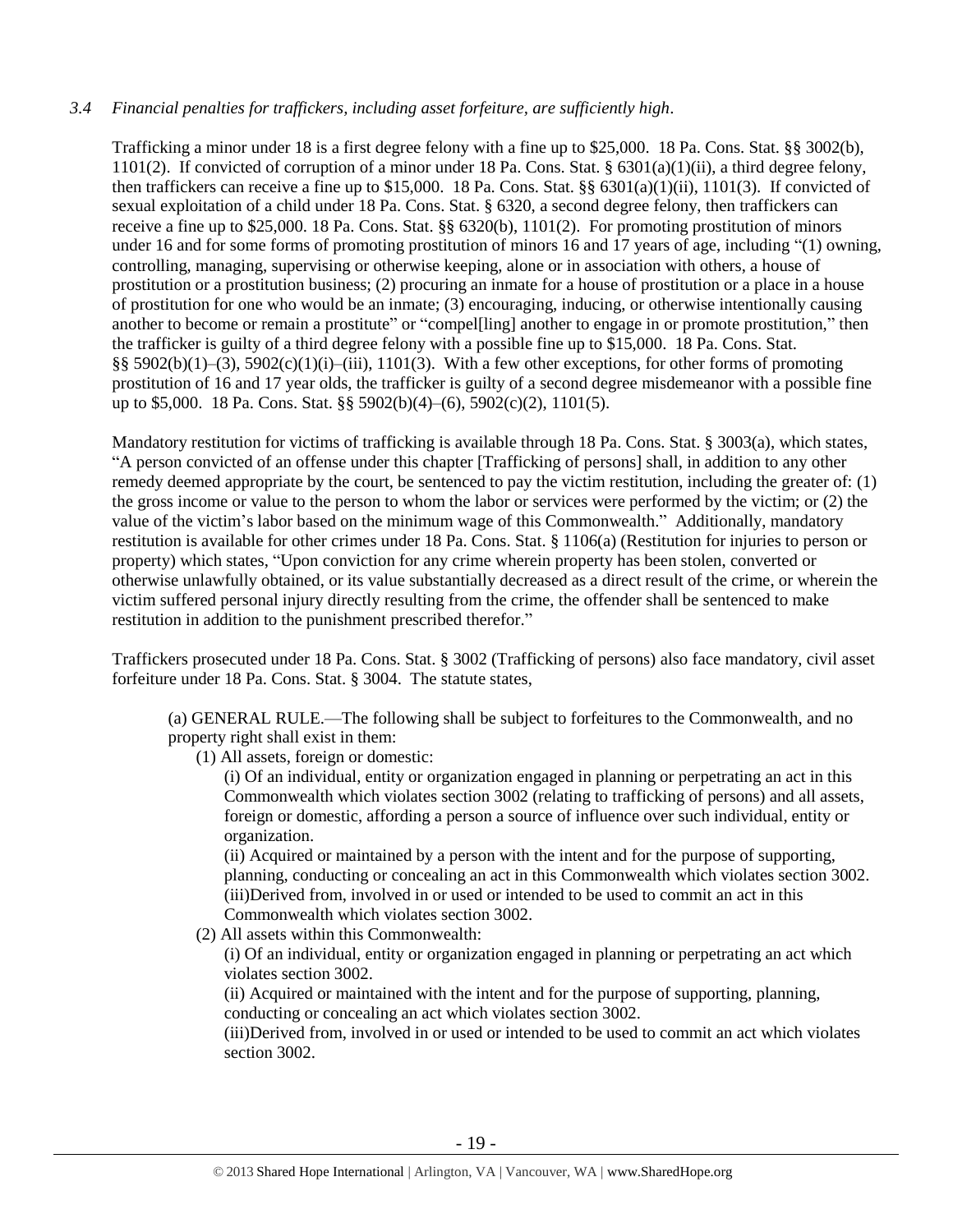. . . .

"Property subject to forfeiture under this section may be seized by the law enforcement authority upon process issued by any court of common pleas having jurisdiction over the property." 18 Pa. Cons. Stat. §3004(b). Distribution of forfeited property is governed by 18 Pa. Cons. Stat. §3004(d), which states,

Whenever property is forfeited under this section, the property shall be transferred to the custody of the district attorney. The district attorney, where appropriate, may retain the property for official use or sell the property, but the proceeds from any such sale shall be used to pay all proper expenses of the proceedings for forfeiture and sale, including expenses of seizure, maintenance of custody, advertising and court costs. The balance of the proceeds shall be used for the enforcement of the criminal laws of Pennsylvania.

## *3.5 Convicted traffickers are required to register as sex offenders.*

While convictions for most CSEC offenses require defendants to register as sex offenders, those convicted of trafficking of persons under 18 Pa. Cons. Stat. § 3002 are not required to register as sex offenders.

Under 42 Pa. Cons. Stat. § 9799.13 (Applicability), a person convicted of a sexually violent offense must "register with the Pennsylvania state police as provided in sections 9799.15 (relating to period of registration), 9799.19 (relating to initial registration) and 9799.25 (relating to verification by sexual offenders and Pennsylvania state police) and otherwise comply with the provisions of this subchapter." Pursuant to 42 Pa. Cons. Stat. § 9799.12 (Definitions), "sexually violent offense" is defined as "an offense specified in section 9799.14 (relating to sexual offenses and tier system) as a tier I, tier II or tier III sexual offense." Under 42 Pa. Cons. Stat. § 9799.14 (Sexual offenses and tier system), tier I offenses include corruption of minors under 18 Pa. Cons. Stat. § 6301(A)(1)(II), and tier II offenses include promoting prostitution of a minor under 18 PA.C.S. § 5902(b.1), offenses involving obscene and other sexual materials and performances under 18 PA.C.S. §  $5903(A)(3)(II)$ ,  $(4)(II)$ ,  $(5)(II)$  OR  $(6)$ , sexual abuse of children under 18 PA.C.S. § 6312(B) and (C), unlawful contact with minors under 18 PA.C.S. § 6318, sexual exploitation of children under 18 PA.C.S. § 6320. 42 Pa. Cons. Stat. § 9799.14(B)(8), (C)(2)–(7).

An incarcerated trafficker may also be required to attend "sexual offender treatment" pursuant to 42 Pa. Cons. Stat. § 9718.1 if the trafficker is convicted of any prostitution offense (including promoting prostitution) under 18 Pa. Cons. Stat. § 5902(b.1) or sexual exploitation of a minor under 18 Pa. Cons. Stat. § 6320(a). 42 Pa. Cons. Stat. § 9718.1(a)(5), (9).

- 3.5.1 Recommendation: Amend the sex offender registry to include violations of 18 Pa. Cons. Stat. § 3002 (Trafficking of persons) when they involve trafficking minors for sexual purposes and commercial sexual exploitation of children offenses pursuant to 18 Pa. Cons. Stat. § 6301(a) (Corruption of minors).
- *3.6 Laws relating to termination of parental rights for certain offenses include sex trafficking or commercial sexual exploitation of children (CSEC) offenses in order to remove the children of traffickers from their control and potential exploitation.*

In Pennsylvania, only a few violent crimes are grounds for the terminating parental rights. These select crimes must have been committed by the parent against one of the parent's children. Neither trafficking of persons nor commercial sexual exploitation crimes against children are included on this list. 23 Pa. Cons. Stat. § 2511 (Grounds for involuntary termination—Version effective April 25, 2011) states,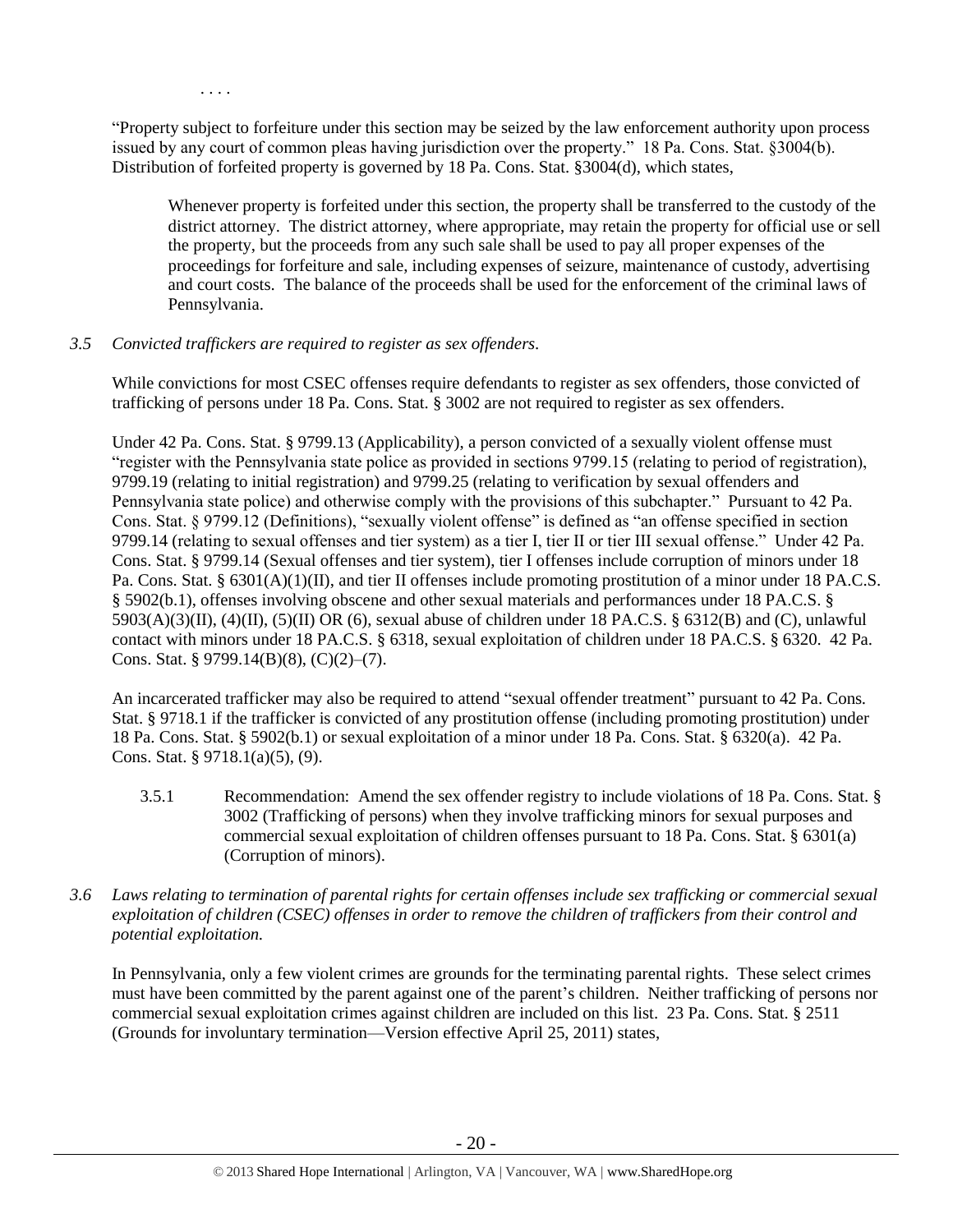The rights of a parent in regard to a child may be terminated after a petition filed on any of the following grounds:

. . . .

(2) The repeated and continued incapacity, abuse, neglect or refusal of the parent has caused the child to be without essential parental care, control or subsistence necessary for his physical or mental well-being and the conditions and causes of the incapacity, abuse, neglect or refusal cannot or will not be remedied by the parent.

. . . . (9) The parent has been convicted of one of the following in which the victim was a child of the parent:

(i) an offense under 18 Pa.C.S. Ch. 25 (relating to criminal homicide);

(ii) a felony under 18 Pa.C.S. § 2702 (relating to aggravated assault);

(iii) an offense in another jurisdiction equivalent to an offense in subparagraph (i) or (ii); or

(iv) an attempt, solicitation or conspiracy to commit an offense in subparagraph (i), (ii) or (iii).

3.6.1 Recommendation: Add the crimes of 18 Pa. Cons. Stat. § 3002 (Trafficking of persons) and § 5902(b) (Prostitution and related offenses), when the victim is a minor, along with 18 Pa. Cons. Stat. § 6320 (Sexual exploitation of children), and § 6318 (Unlawful contact with a minor), when commercial sexual exploitation is involved, to the list of crimes in 23 Pa. Cons. Stat. § 2511 constituting grounds for petition for terminating parental rights.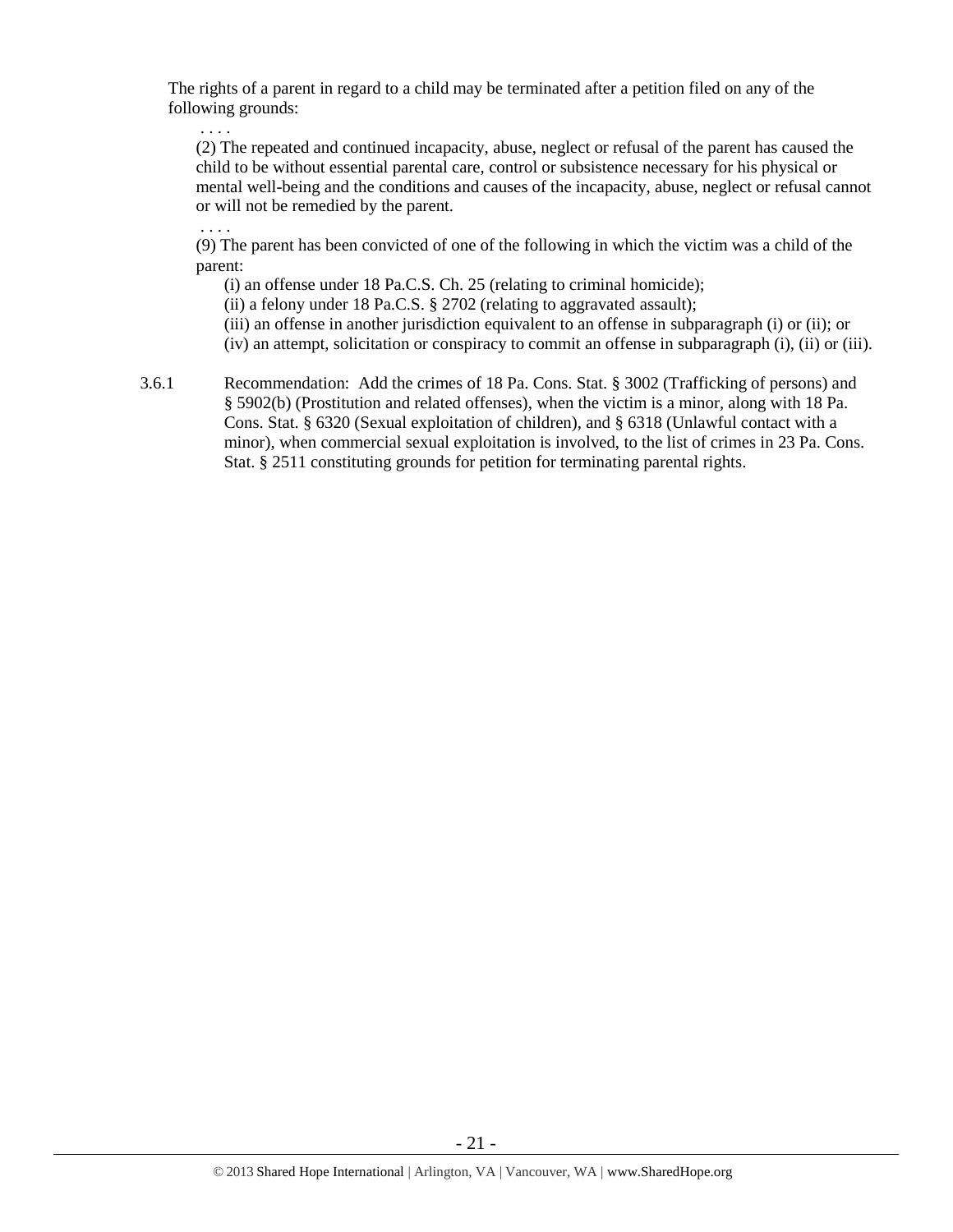#### **FRAMEWORK ISSUE 4: CRIMINAL PROVISIONS FOR FACILITATORS**

#### *Legal Components:*

- *4.1 The acts of assisting, enabling, or financially benefitting from child sex trafficking are included as criminal offenses in the state sex trafficking statute.*
- *4.2 Financial penalties, including asset forfeiture laws, are in place for those who benefit financially from or aid and assist in committing domestic minor sex trafficking.*

*\_\_\_\_\_\_\_\_\_\_\_\_\_\_\_\_\_\_\_\_\_\_\_\_\_\_\_\_\_\_\_\_\_\_\_\_\_\_\_\_\_\_\_\_\_\_\_\_\_\_\_\_\_\_\_\_\_\_\_\_\_\_\_\_\_\_\_\_\_\_\_\_\_\_\_\_\_\_\_\_\_\_\_\_\_\_\_\_\_\_\_\_\_\_*

- *4.3 Promoting and selling child sex tourism is illegal.*
- *4.4 Promoting and selling child pornography is illegal.*

#### *Legal Analysis:*

*4.1 The acts of assisting, enabling, or financially benefitting from child sex trafficking are included as criminal offenses in the state sex trafficking statute*.

18 Pa. Cons. Stat. § 3002 (Trafficking in persons) states, "A person commits an offense if the person knowingly traffics or knowingly attempts to traffic another person, knowing that the other person will be subjected to forced labor or services." The term "traffics" includes "[r]ecruits, entices, harbors, transports or provides or obtains by any means," which could reach some facilitators. But the term does not include benefiting, assisting, or aiding, which are terms more explicitly applicable to facilitators. 18 Pa. Cons. Stat. § 3001. Trafficking is a first degree felony if the person trafficked is under 18, with a possible fine not to exceed \$25,000 and possible imprisonment up to 20 years. 18 Pa. Cons. Stat. §§ 3002, 1101(2), 1103(2).

Facilitators may be charged under several sections of 18 Pa. Cons. Stat. § 5902 (Prostitution and related offenses). Under 18 Pa. Cons. Stat. § 5902(b) (Promoting prostitution), "owning, controlling, managing, supervising or otherwise keeping, alone or in association with others, a house of prostitution or a prostitution business" constitutes a third degree felony, but "leasing or otherwise permitting a place controlled by the actor, alone or in association with others, to be regularly used for prostitution or the promotion of prostitution, or failure to make reasonable effort to abate such use by ejecting the tenant, notifying law enforcement authorities, or other legally available means" is only a second degree misdemeanor. 18 Pa. Cons. Stat. § 5902(b)(1), (b)(7), (c)(1)(i), (c)(2). The possible penalty for a third degree felony crime is a fine up to \$15,000 and possible imprisonment up to 7 years. 18 Pa. Cons. Stat. §§ 1101(3), 1103(3).

Additional facilitator crimes that fall within promoting prostitution are "soliciting, receiving, or agreeing to receive any benefit for doing or agreeing to do anything forbidden by this subsection." 18 Pa. Cons. Stat. § 5902(b)(8). If the child involved is under 16, then these offenses are felonies in the third degree punishable by a fine up to \$15,000 and imprisonment not to exceed 7 years. 18 Pa. Cons. Stat.  $\S$ § 5902(c)(1)(iii), 1101(3), 1103(3). For these offenses, if the minor is 16 or over, the offense is punishable as a misdemeanor in the second degree by a fine up to \$5,000 and a term of imprisonment up to 2 years. 18 Pa. Cons. Stat. §§ 5902(c)(2), 1101(5), 1104(2).

- 4.1.1 Recommendation: Raise the severity of the crime of promoting prostitution of a minor under 18 Pa. Cons. Stat. § 5902(b), (c) to align with 18 Pa. Cons. Stat. § 3002 (Trafficking of persons).
- *4.2 Financial penalties, including asset forfeiture laws, are in place for those who benefit financially from or aid and assist in committing domestic minor sex trafficking.*

If convicted of trafficking of persons under 18 Pa. Cons. Stat. § 3002, facilitators may have assets forfeited pursuant to 18 Pa. Cons. Stat. § 3004, which states,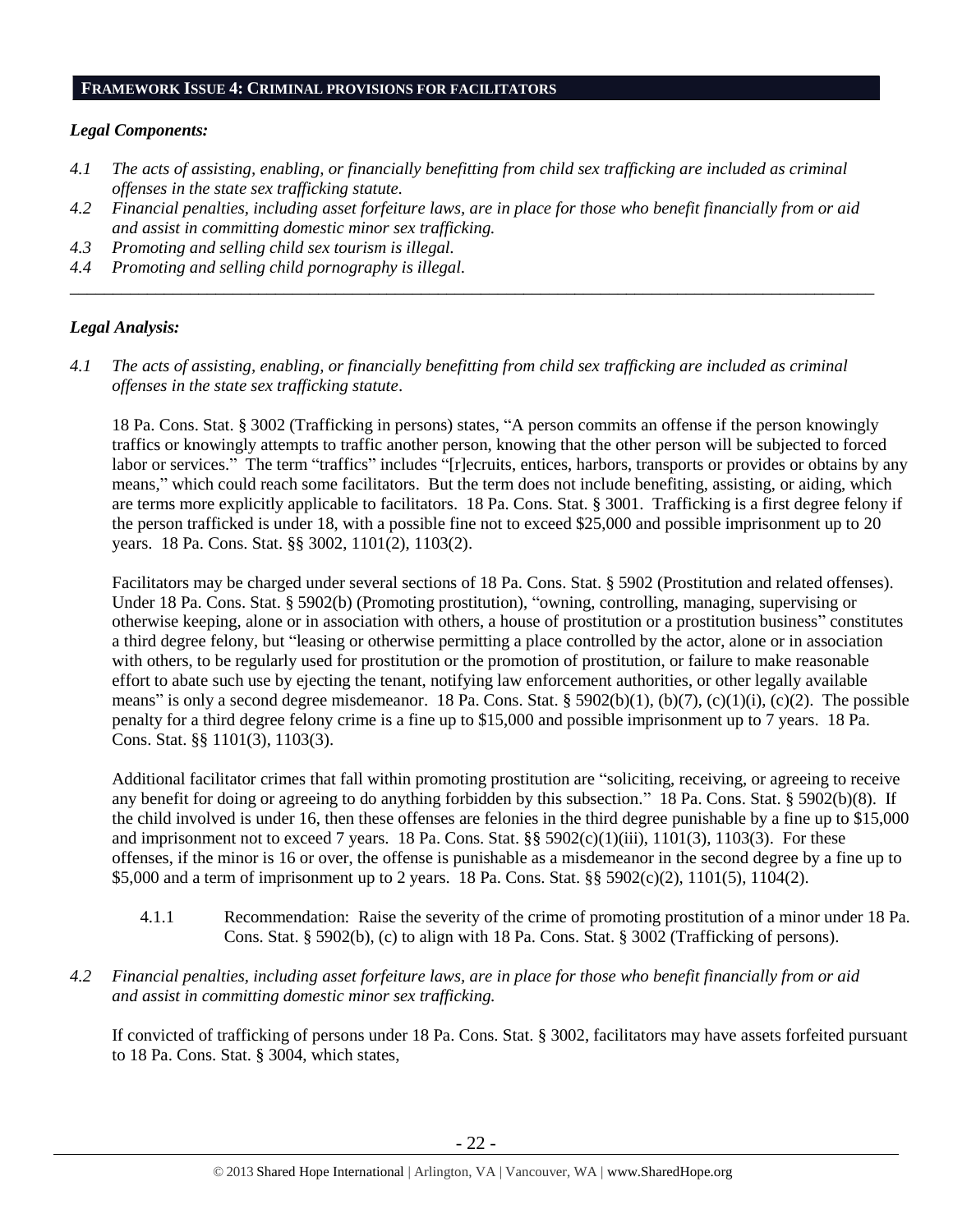(a) GENERAL RULE.—The following shall be subject to forfeitures to the Commonwealth, and no property right shall exist in them:

(1) All assets, foreign or domestic:

(i) Of an individual, entity or organization engaged in planning or perpetrating an act in this Commonwealth which violates section 3002 (relating to trafficking of persons) and all assets, foreign or domestic, affording a person a source of influence over such individual, entity or organization.

(ii) Acquired or maintained by a person with the intent and for the purpose of supporting, planning, conducting or concealing an act in this Commonwealth which violates section 3002. (iii)Derived from, involved in or used or intended to be used to commit an act in this Commonwealth which violates section 3002.

(2) All assets within this Commonwealth:

 $\overline{a}$ 

(i) Of an individual, entity or organization engaged in planning or perpetrating an act which violates section 3002.

(ii) Acquired or maintained with the intent and for the purpose of supporting, planning, conducting or concealing an act which violates section 3002.

(iii)Derived from, involved in or used or intended to be used to commit an act which violates section 3002.

"Property subject to forfeiture under this section may be seized by the law enforcement authority upon process issued by any court of common pleas having jurisdiction over the property." 18 Pa. Cons. Stat. §3004(b). Distribution of forfeited property is governed by 18 Pa. Cons. Stat. §3004(d), which states,

Whenever property is forfeited under this section, the property shall be transferred to the custody of the district attorney. The district attorney, where appropriate, may retain the property for official use or sell the property, but the proceeds from any such sale shall be used to pay all proper expenses of the proceedings for forfeiture and sale, including expenses of seizure, maintenance of custody, advertising and court costs. The balance of the proceeds shall be used for the enforcement of the criminal laws of Pennsylvania.

Additionally, facilitators who are convicted of trafficking are subject to mandatory restitution. Under 18 Pa. Cons. Stat. § 3003(a), "A person convicted of an offense under this chapter [Trafficking of persons] shall, in addition to any other remedy deemed appropriate by the court, be sentenced to pay the victim restitution, including the greater of: (1) the gross income or value to the person to whom the labor or services were performed by the victim; or (2) the value of the victim's labor based on the minimum wage of this Commonwealth<sup>"</sup>

A facilitator convicted of a crimes other than trafficking of persons, is subject to mandatory restitution orders, under 18 Pa. Cons. Stat. § 1106(a) (Restitution for injuries to person or property), which states, "Upon conviction for any crime wherein property has been stolen, converted or otherwise unlawfully obtained, or its value substantially decreased as a direct result of the crime, or wherein the victim suffered personal injury directly resulting from the crime, the offender shall be sentenced to make restitution in addition to the punishment prescribed therefor." 18 Pa. Cons. Stat. § 1106(a) (Restitution for injuries to person or property). "Personal injury" is defined as "[a]ctual bodily harm, including pregnancy, directly resulting from the crime." 18 Pa. Cons. Stat. § 1106(h). As a result, if the victim<sup>26</sup> suffered "personal injury directly resulting from the

<sup>&</sup>lt;sup>26</sup> "Victim" is defined in the Crime Victim's Act, codified at 18 Pa. Cons. Stat. § 11.103. The definition of victim included in 18 Pa. Cons. Stat. § 1106(h) refers to "section 479.1 of the act of April 9, 1929 (P.L. 177, No. 175), known as the Administrative Code of 1929." 18 Pa. Cons. Stat. § 1106(h). This statute has been repealed and replaced by the Crime Victim's Act, also known as "the act of November 24, 1998, P.L. 822, No. 111." *Restitution*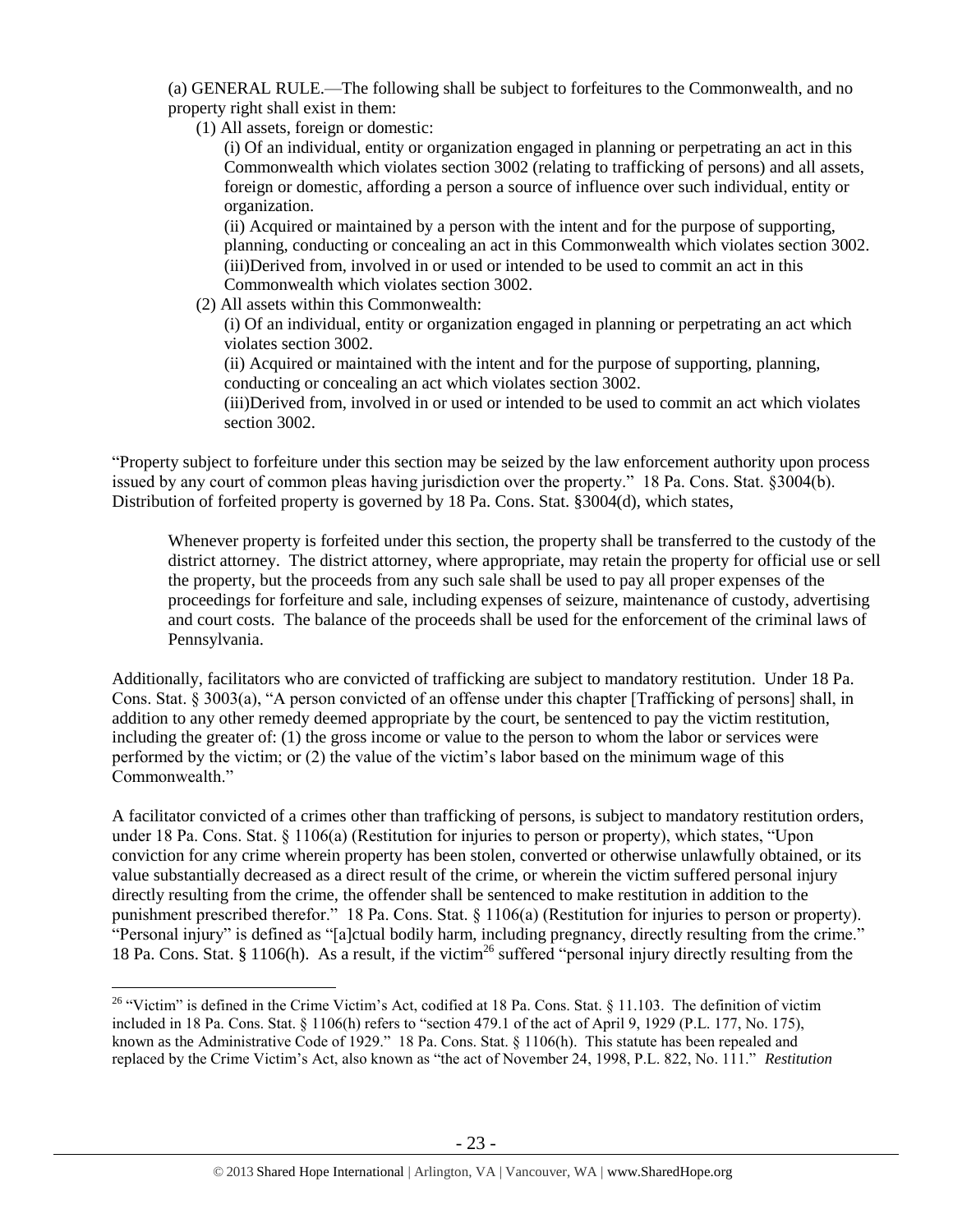crime," then the buyer could potentially be required to pay restitution for every crime related to trafficking. 18 Pa. Cons. Stat. § 1106(a).

4.2.1 Recommendation: Amend 18 Pa. Cons. Stat. § 3002 (Trafficking in persons) to include all facilitators who benefit, assist, or aid the commission of a trafficking offense to ensure that all facilitators are subject to financial penalties.

## *4.3 Promoting and selling child sex tourism is illegal*.

Pennsylvania has no provision related to sex tourism.

4.3.1 Recommendation: Enact a law that prohibits selling or offering to sell travel services that include or facilitate travel for the purpose of engaging in commercial sexual exploitation of a minor, if occurring in Pennsylvania.

## *4.4 Promoting and selling child pornography is illegal*.

The facilitation of child pornography is illegal in Pennsylvania. 18 Pa. Cons. Stat. § 6312(c)(1) states, "Any person who knowingly sells, distributes, delivers, disseminates, transfers, displays or exhibits to others, or who possesses for the purpose of sale, distribution, delivery, dissemination, transfer, display or exhibition to others, any book, magazine, pamphlet, slide, photograph, film, videotape, computer depiction or other material depicting a child under the age of 18 years engaging in a prohibited sexual act or in the simulation of such act commits an offense." A first time offender is guilty of a felony in the third degree punishable by a fine up to \$15,000 and a term of imprisonment up to 7 years. 18 Pa. Cons. Stat. §§ 5902(c)(2), 1101(3), 1103(3). A second time offender is guilty of a felony in the second degree punishable by a fine up to \$25,000 and possible imprisonment up to 10 years. 18 Pa. Cons. Stat. §§ 5902(c)(2), 1101(2), 1103(2).

Promoting child pornography is also criminalized under 18 Pa. Cons. Stat. § 5903(a)(4)<sup>27</sup> (Obscene and other sexual materials and performances) which states:

(a) OFFENSES DEFINED.—No person, knowing the obscene character of the materials or performances involved, shall:

#### . . .  $(4)$  ...

(ii) write, print, publish, utter or cause to be written, printed, published or uttered any advertisement or notice of any kind giving information, directly or indirectly, stating or purporting to state where, how, from whom or by what means any obscene materials can be purchased, obtained or had in which a minor is included

. . . .

 $\overline{a}$ 

*for injuries to person or property—18 Pa. Cons. Stat. § 1106*, ONECLE, http://law.onecle.com/pennsylvania/crimesand-offenses/00.011.006.000.html (last visited July 14, 2011); 1998 Pa. Laws 111; 18 Pa. Cons. Stat. § 11.103. *See* Section 5.1 for a definition of "victim" as defined in the Crime Victim's Act. <sup>27</sup> *See supra* note [21.](#page-16-0)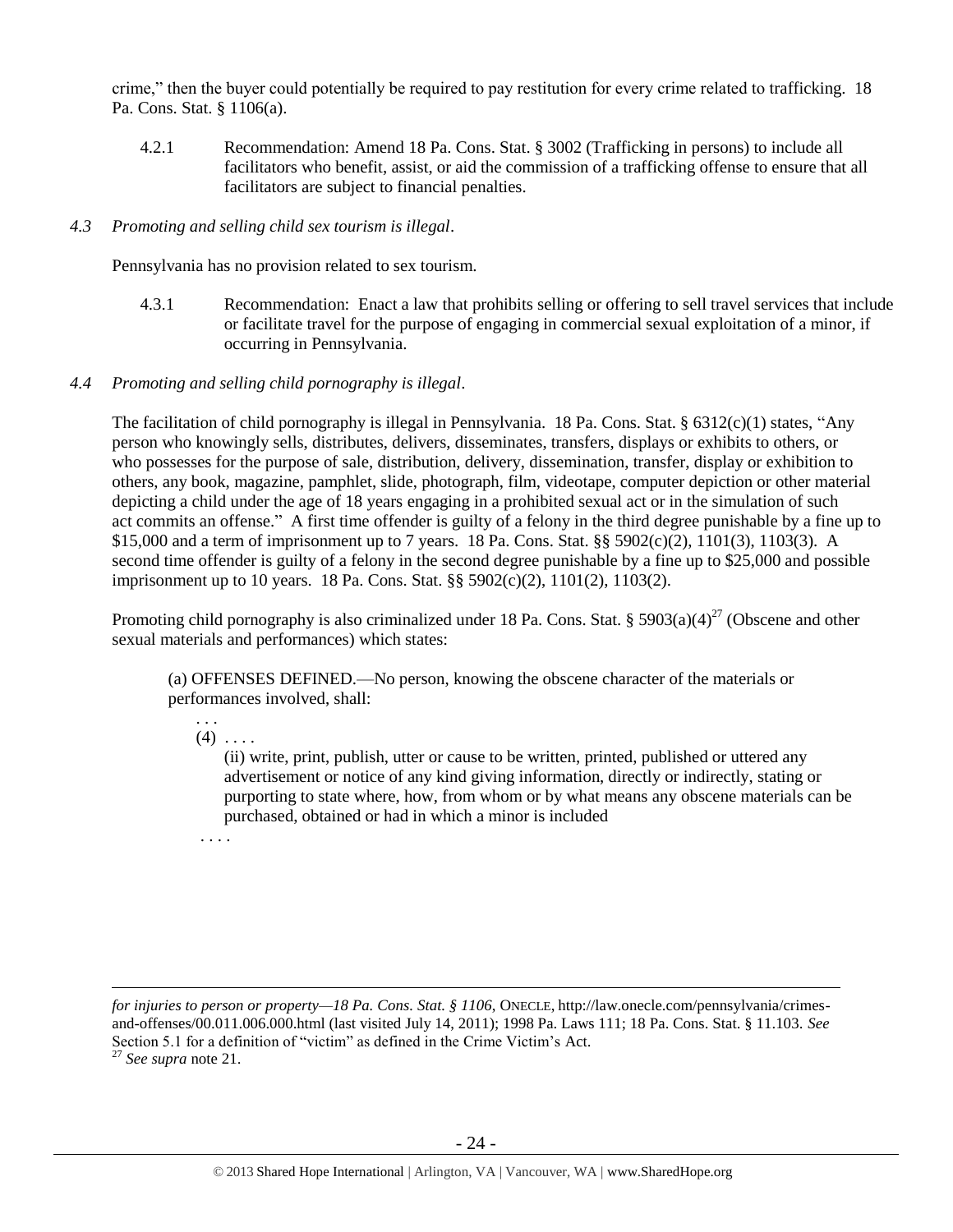#### **FRAMEWORK ISSUE 5: PROTECTIVE PROVISIONS FOR THE CHILD VICTIMS**

## *Legal Components:*

- *5.1 Statutorily-mandated victim services define "victim" to specifically include victims of domestic minor sex trafficking or commercial sexual exploitation of children (CSEC) to ensure prompt identification and access to victims' rights and services.*
- *5.2 The state sex trafficking statute expressly prohibits a defendant from raising consent of the minor to the commercial sex acts as a defense.*
- *5.3 Prostitution laws apply only to adults, making minors under 18 specifically immune from this offense.*
- *5.4 Child victims of sex trafficking or commercial sexual exploitation are provided with a child protection response, including specialized shelter and services, and are not detained in juvenile detention facilities.*
- *5.5 Commercial sexual exploitation or sex trafficking is identified as a type of abuse and neglect within child protection statutes.*
- *5.6 The definition of "caregiver" (or similar term) in the child welfare statutes is broad enough to include a trafficker who has custody or control of a child in order to bring a trafficked child into the protection of child protective services.*
- *5.7 Crime victims' compensation is specifically available to a child victim of sex trafficking or commercial sexual exploitation of children (CSEC) without regard to ineligibility factors.*
- *5.8 Victim-friendly procedures and protections are provided in the trial process for minors under 18.*
- *5.9 Expungement or sealing of juvenile delinquency records resulting from arrests or adjudications for prostitutionrelated offenses committed as a result of, or in the course of, the commercial sexual exploitation of a minor is available within a reasonable time after turning 18.*
- *5.10 Victim restitution and civil remedies for victims of domestic minor sex trafficking or commercial sexual exploitation of children (CSEC) are authorized by law.*
- *5.11 Statutes of limitations for civil and criminal actions for child sex trafficking or commercial sexual exploitation of children (CSEC) offenses are eliminated or lengthened sufficiently to allow prosecutors and victims a realistic opportunity to pursue criminal action and legal remedies.*

*\_\_\_\_\_\_\_\_\_\_\_\_\_\_\_\_\_\_\_\_\_\_\_\_\_\_\_\_\_\_\_\_\_\_\_\_\_\_\_\_\_\_\_\_\_\_\_\_\_\_\_\_\_\_\_\_\_\_\_\_\_\_\_\_\_\_\_\_\_\_\_\_\_\_\_\_\_\_\_\_\_\_\_\_\_\_\_\_\_\_\_\_\_\_*

## *Legal Analysis:*

*5.1 Statutorily-mandated victim services define "victim" to specifically include victims of domestic minor sex trafficking or commercial sexual exploitation of children (CSEC) to ensure prompt identification and access to victims' rights and services.*

Pennsylvania's Crime Victims Act under 18 Pennsylvania Statutes (Pa. Cons. Stat.) § 11.103 defines a "direct victim" in part as "[a]n individual against whom a crime has been committed or attempted and who as a direct result of the criminal act or attempt suffers physical or mental injury, death or the loss of earnings under this act." For purposes of this statute, a "crime" is "[a]n act which was committed: (1) In this Commonwealth by a person, including a juvenile, without regard to legal exemption or defense which would constitute a crime under the following: . . . . (ii) 18 Pa.C.S. (relating to crimes and offenses)." 18 Pa. Cons. Stat. § 11.103. Since the crimes of trafficking of persons pursuant to 18 Pa. Cons. Stat. § 3002, promoting prostitution pursuant to 18 Pa. Cons. Stat. § 5902, and sexual exploitation of children pursuant to 18 Pa. Cons. Stat. § 6302 all fall within title 18 (Crimes and offenses), commercially sexually exploited minors are included as victims within the Crime Victims Act.

5.1.1 Recommendation: Amend the Pennsylvania's Crime Victims Act to expressly specify that victims of human trafficking and CSEC offenses qualify as victims under the Act.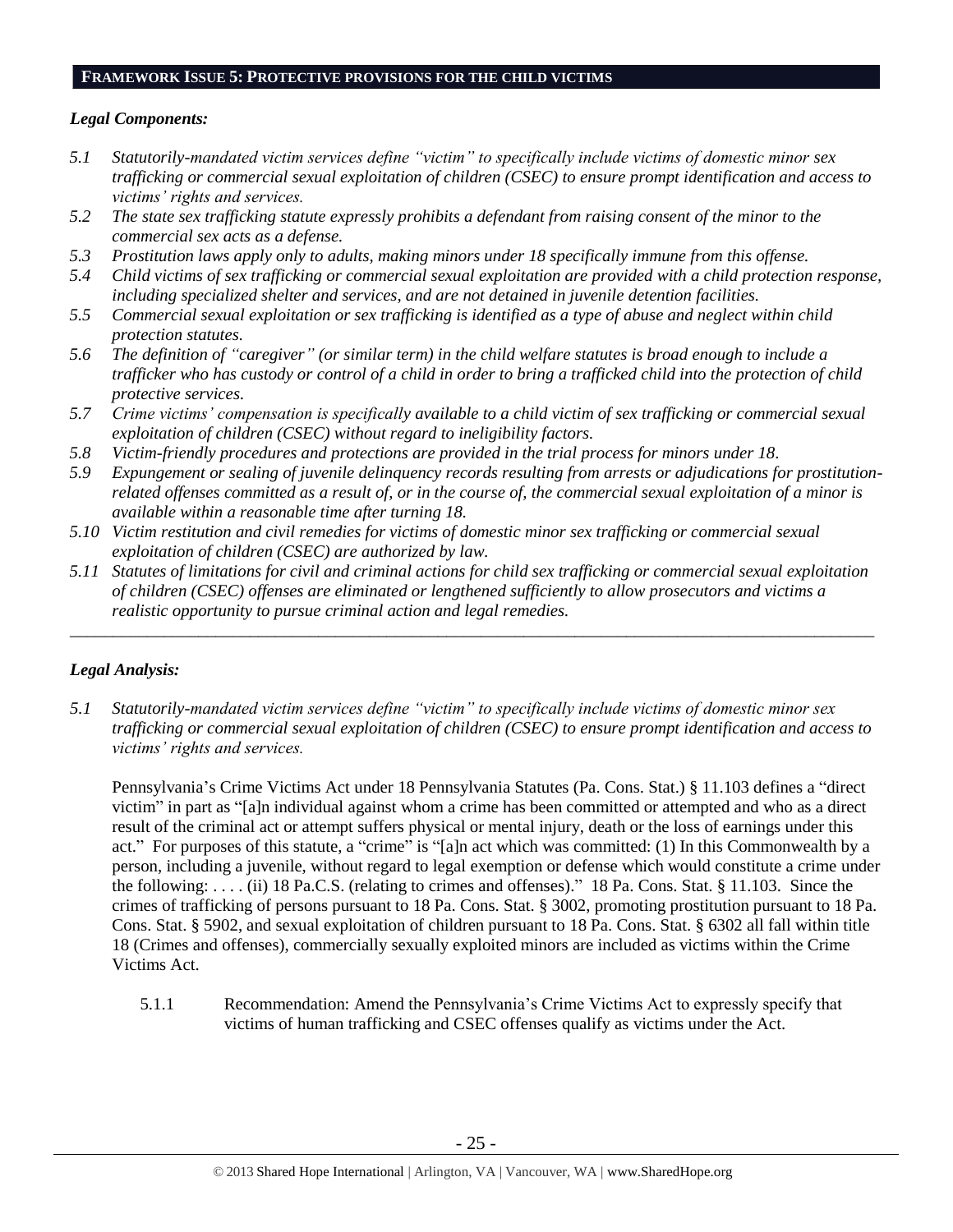*5.2 The state sex trafficking statute expressly prohibits a defendant from raising consent of the minor to the commercial sex acts as a defense.*

Trafficking of persons under 18 Pa. Cons. Stat. § 3002 does not refer to a defense based on the minor's consent to the commercial sex act. However, the law does not specifically prohibit a defendant from raising such a defense.

- 5.2.1 Recommendation: Add a provision that specifically prohibits a consent defense in prosecutions under 18 Pa. Cons. Stat. § 3002(a) (Trafficking of persons) where the victim is a minor under 18 and the purpose is for sexual servitude, and under 18 Pa. Cons. Stat. § 5902, § 6318, § 6301, § 6320, § 6312, and § 5903(A)(6) where the sexual offense is commercial in nature and involves minors.
- *5.3 Prostitution laws apply only to adults, making minors under 18 specifically immune from this offense.*

Pennsylvania's prostitution statute under 18 Pa. Cons. Stat. § 5902(a) is age-neutral and so allows for the arrest and prosecution of a minor for the offense of prostitution. Specifically, "A person is guilty of prostitution if he or she: (1) is an inmate of a house of prostitution or otherwise engages in sexual activity as a business; or (2) loiters in or within view of any public place for the purpose of being hired to engage in sexual activity." 18 Pa. Cons. Stat.  $§$  5902(a).

- 5.3.1 Recommendation: Amend 18 Pa. Cons. Stat. § 5902(a) (Prostitution and related offenses) to make the law inapplicable to minors under 18.
- *5.4 Child victims of sex trafficking or commercial sexual exploitation are provided with a child protection response, including specialized shelter and services, and are not detained in juvenile detention facilities.*

## **Child Identified as Dependent (Abused/Neglected)**

Pursuant to 23 Pa. Cons. Stat. §  $6303(a)^{28}$ , a sexually exploited child is likely to be identified as abused or neglected. Pennsylvania uses the term "custodian" in its child welfare statutes, and if a child is identified as abused or neglected, the definition of "custodian" under 42 Pa. Cons. Stat.  $\S 6302^{29}$  is not sufficiently broad to involve Child Protective Services in investigations where the child is in the custody or control of a non-family trafficker.

A commercially sexually exploited child could be found to be a "dependent child" in 42 Pa. Cons. Stat. § 6302 if the child

(1) is without proper parental care or control, subsistence, education as required by law, or other care or control necessary for his physical, mental, or emotional health, or morals. A determination that there is a lack of proper parental care or control may be based upon evidence of conduct by the parent, guardian or other custodian that places the health, safety or welfare of the child at risk, including evidence of the parent's, guardian's or other custodian's use of alcohol or a controlled substance that places the health, safety or welfare of the child at risk;

<sup>&</sup>lt;sup>28</sup> See *infra* section 5.5 for a full analysis of the definition of "abuse" as it relates to identification of sexually exploited children.

<sup>&</sup>lt;sup>29</sup> See *infra* section 5.6 for a full analysis of the definition of "caregiver."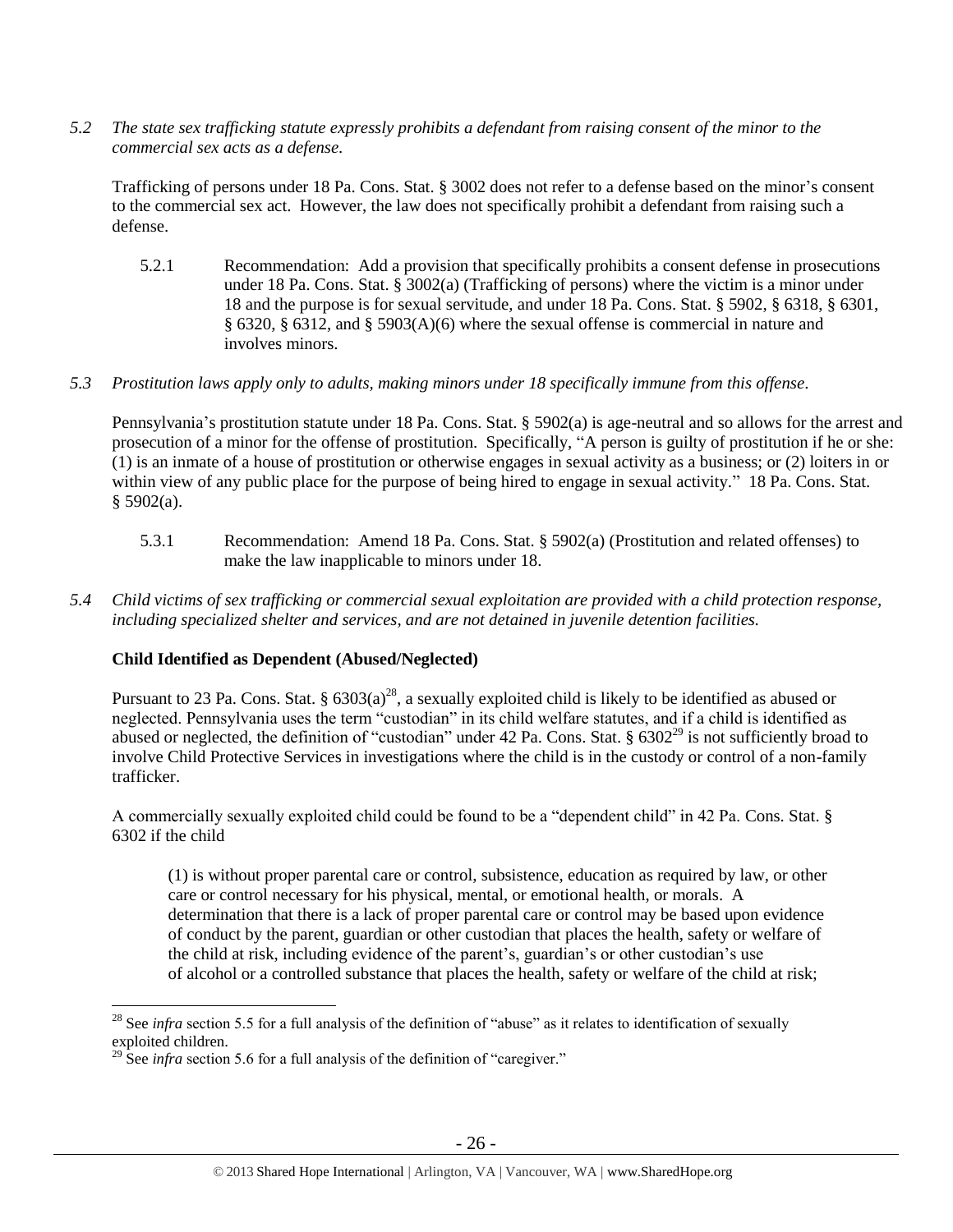## *I. Initial Custody:*

. . .

## a. Authority for initial custody

42 Pa. Cons. Stat. §  $6324$  states,  $30$ 

A child may be taken into custody:

(1) Pursuant to an order of the court under this chapter. Prior to entering a protective custody order removing a child from the home of the parent, guardian or custodian, the court must determine that to allow the child to remain in the home is contrary to the welfare of the child.

… (3) By a law enforcement officer or duly authorized officer of the court if there are reasonable grounds to believe that the child is suffering from illness or injury or is in imminent danger from his surroundings, and that his removal is necessary.

…

b. Placement:

If the child is "alleged to be dependent" the child "may be detained or placed only in a Department of Public Welfare approved shelter care facility as stated in subsection  $(a)(1)$ ,  $(2)$  and  $(4)$ , and shall not be detained in a jail or other facility intended or used for the detention of adults charged with criminal offenses, but may be detained in the same shelter care facilities with alleged or adjudicated delinquent children." 42 Pa. Cons. Stat. § 6327(e).

## **Child Identified as Dependent (Runaway)**

A commercially sexually exploited child could also be found to be a "dependent child" in 42 Pa. Cons. Stat. § 6302 if the child

(1) is without proper parental care or control, subsistence, education as required by law, or other care or control necessary for his physical, mental, or emotional health, or morals. A determination that there is a lack of proper parental care or control may be based upon evidence of conduct by the parent, guardian or other custodian that places the health, safety or welfare of the child at risk, including evidence of the parent's, guardian's or other custodian's use of alcohol or a controlled substance that places the health, safety or welfare of the child at risk; . . .

(5) while subject to compulsory school attendance is habitually and without justification truant from school;

. . . .

 $\overline{a}$  $30$  According to a notation in LEXIS, "Pursuant to Pa.R.C.P. No. 1800(6), for purposes of delinquency proceedings, 42 Pa.C.S. § 6324 is suspended where inconsistent with Pa.R.C.P. No. 1202." Pursuant to Rule 1800(6) of the Pennsylvania Rules of Juvenile Court Procedure, "The Act of July 9, 1976, P.L. 586, No. 142, § 2, 42 Pa.C.S. § 6324, which authorizes law enforcement officers to take a child into custody, is suspended only insofar as the Act is inconsistent with Rule 1202, which provides for police officers taking a child into custody." Pa. R.J.C.P. 1800(6). At this time, Rule 1202 of the Pennsylvania Rules of Juvenile Court Procedure is not substantially inconsistent with 42 Pa. Cons. Stat. § 6324.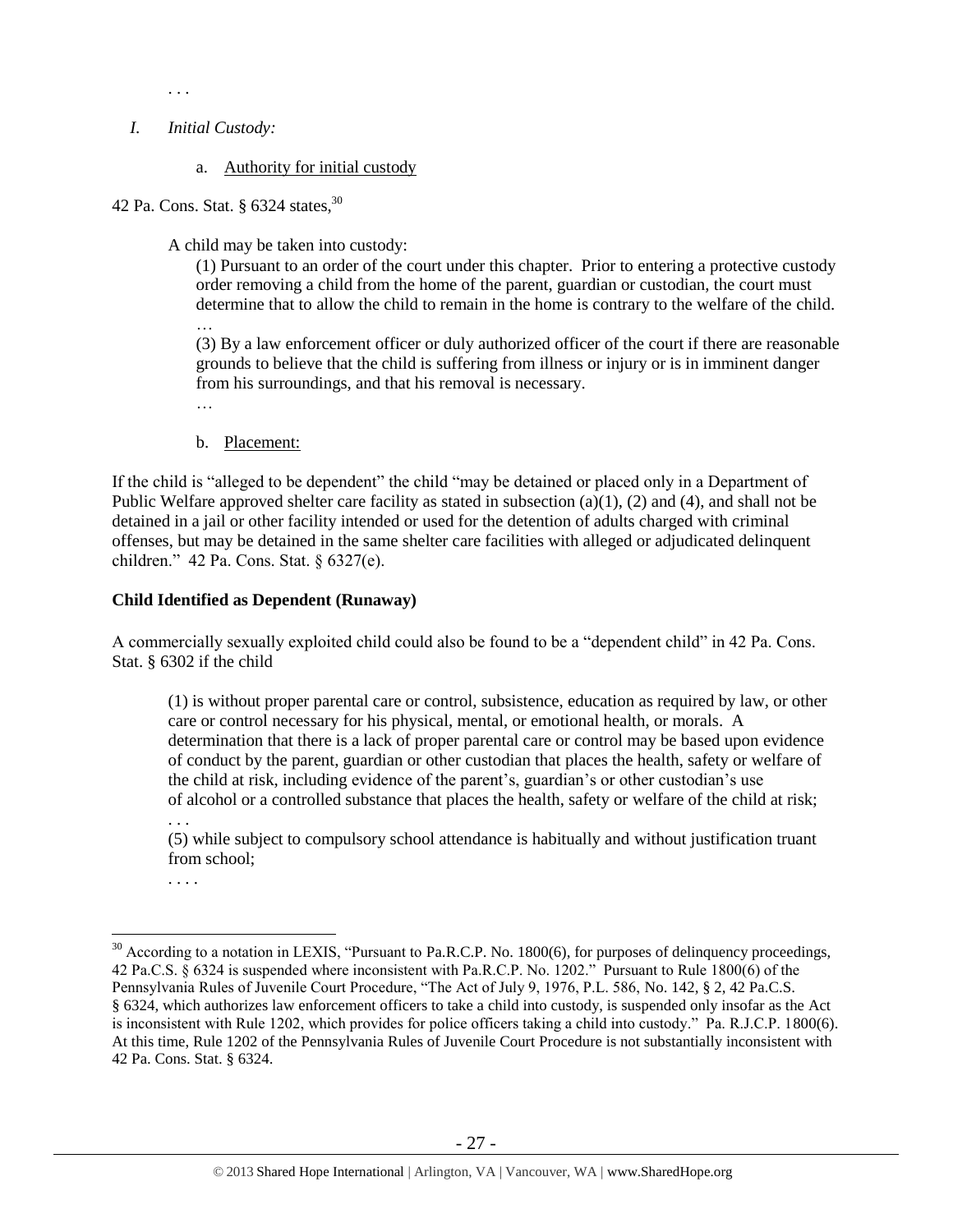## *I. Initial Custody:*

a. Authority for initial custody

## 42 Pa. Cons. Stat. § 6324 states.<sup>31</sup>

A child may be taken into custody:

… (4) By a law enforcement officer or duly authorized officer of the court if there are reasonable grounds to believe that the child has run away from his parents, guardian, or other custodian. …

*b.* Placement:

If the child is "alleged to be dependent" the child "may be detained or placed only in a Department of Public Welfare approved shelter care facility as stated in subsection  $(a)(1)$ ,  $(2)$  and  $(4)$ , and shall not be detained in a jail or other facility intended or used for the detention of adults charged with criminal offenses, but may be detained in the same shelter care facilities with alleged or adjudicated delinquent children." 42 Pa. Cons. Stat. § 6327(e).

## **Child Identified as Delinquent**

A court could find a commercially sexually exploited child to be a delinquent if the minor commits, with some exceptions, "an act designated a crime under the law of this Commonwealth, or of another state if the act occurred in that state, or under Federal law, or under local ordinances." 42 Pa. Cons. Stat. § 6302. Since a minor could be charged with prostitution, a court could find a commercially sexually exploited minor to be a delinquent. However, 42 Pa. Cons. Stat. § 6322(a) (Transfer from criminal proceedings) states in part that, apart from certain exceptions, "if it appears to the court in a criminal proceeding that the defendant is a child, this chapter shall immediately become applicable, and the court shall forthwith halt further criminal proceedings, and, where appropriate, transfer the case to the division or a judge of the court assigned to conduct juvenile hearings, together with a copy of the accusatory pleading and other papers, documents, and transcripts of testimony relating to the case."

*I. Initial Custody:* 

 $\overline{a}$ 

a. Authority for initial custody

Law enforcement officers may take a child into custody on various grounds. 42 Pa. Cons. Stat. § 6324 states. $32$ 

 $31$  According to a notation in LEXIS, "Pursuant to Pa.R.C.P. No. 1800(6), for purposes of delinquency proceedings, 42 Pa.C.S. § 6324 is suspended where inconsistent with Pa.R.C.P. No. 1202." Pursuant to Rule 1800(6) of the Pennsylvania Rules of Juvenile Court Procedure, "The Act of July 9, 1976, P.L. 586, No. 142, § 2, 42 Pa.C.S. § 6324, which authorizes law enforcement officers to take a child into custody, is suspended only insofar as the Act is inconsistent with Rule 1202, which provides for police officers taking a child into custody." Pa. R.J.C.P. 1800(6). At this time, Rule 1202 of the Pennsylvania Rules of Juvenile Court Procedure is not substantially inconsistent with 42 Pa. Cons. Stat. § 6324.

<sup>&</sup>lt;sup>32</sup> According to a notation in LEXIS, "Pursuant to Pa.R.C.P. No. 1800(6), for purposes of delinquency proceedings, 42 Pa.C.S. § 6324 is suspended where inconsistent with Pa.R.C.P. No. 1202." Pursuant to Rule 1800(6) of the Pennsylvania Rules of Juvenile Court Procedure, "The Act of July 9, 1976, P.L. 586, No. 142, § 2, 42 Pa.C.S.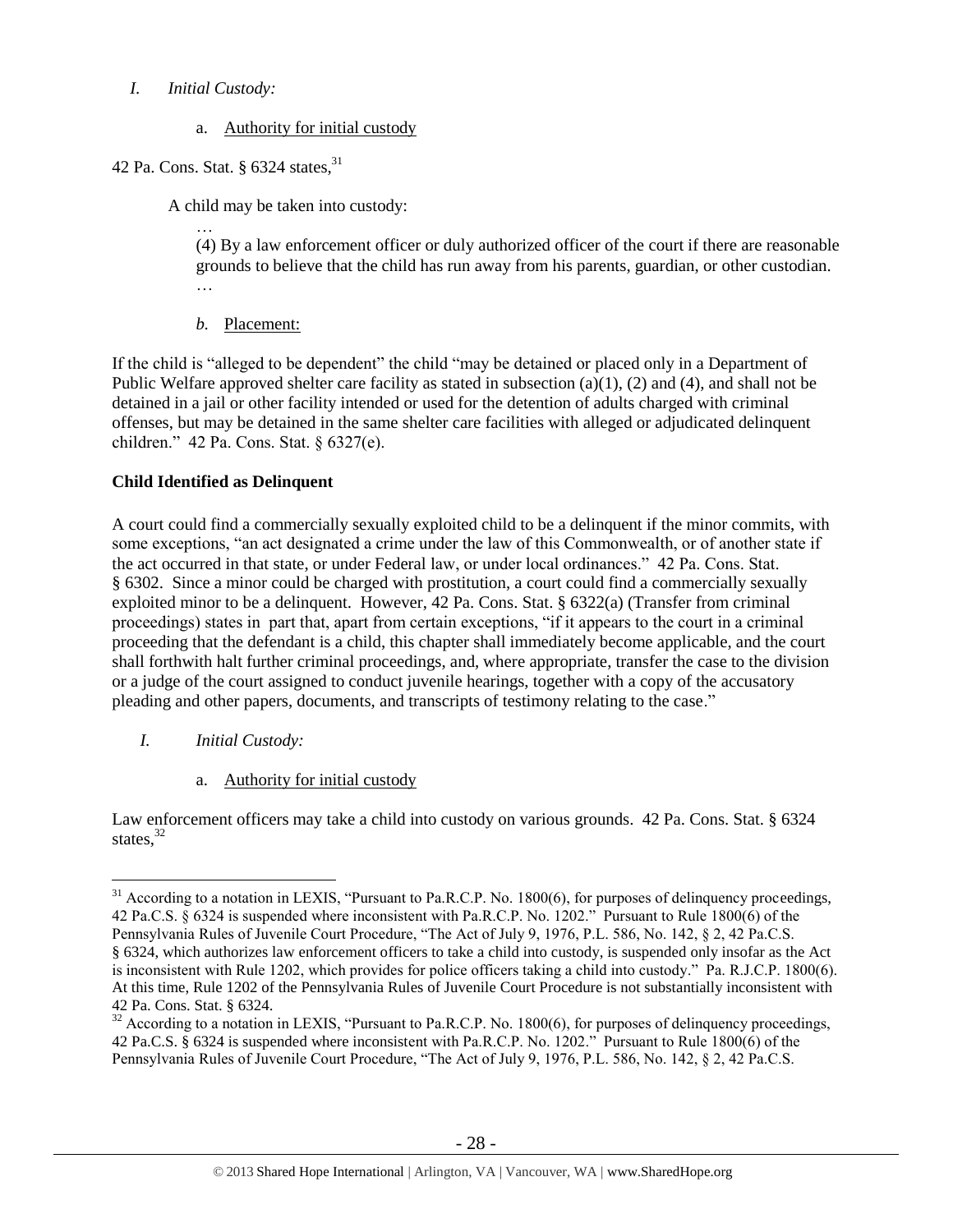A child may be taken into custody:

… (2) Pursuant to the laws of arrest.

….

(5) By a law enforcement officer or duly authorized officer of the court if there are reasonable grounds to believe that the child has violated conditions of his probation.

If a commercially sexually exploited minor was placed on probation for a delinquent offense, a probation officer may take the minor back into custody "if the probation officer has reasonable cause to believe that the health or safety of the child is in imminent danger, or that he may abscond or be removed from the jurisdiction of the court, or when ordered by the court pursuant to this chapter or that he violated the conditions of his probation."  $42$  Pa. Cons. Stat. §  $6304(a)(5)$ .

*b.* Placement:

 $\overline{a}$ 

Specific provisions govern the detention of a child taken into custody. Under 42 Pa. Cons. Stat. § 6325, "A child taken into custody shall not be detained or placed in shelter care prior to the hearing on the petition unless his detention or care is required to protect the person or property of others or of the child or because the child may abscond or be removed from the jurisdiction of the court or because he has no parent, guardian, or custodian or other person able to provide supervision and care for him and return him to the court when required, or an order for his detention or shelter care has been made by the court pursuant to this chapter."

# *II. Outcomes (Final permanent placement)*

If a court finds a minor to be a delinquent, pursuant to 42 Pa. Cons. Stat. § 6327(a) he or she may be detained in one of the following places:

(1) A licensed foster home or a home approved by the court.

(2) A facility operated by a licensed child welfare agency or one approved by the court. (3) A detention home, camp, center or other facility for delinquent children which is under the direction or supervision of the court or other public authority or private agency, and is approved by the Department of Public Welfare.

(4) Any other suitable place or facility, designated or operated by the court and approved by the Department of Public Welfare.

Under no circumstances shall a child be detained in any facility with adults, or where the child is apt to be abused by other children.

Notably, a commercially sexually exploited child may not be detained in jail, and "[i]t is unlawful for any person in charge of or employed by a jail knowingly to receive for detention or to detain in the jail any person whom he has or should have reason to believe is a child unless, in a criminal proceeding, the child has been charged with or has been found guilty of an act set forth in paragraph  $(2)(i)$ , (ii), (iii) or (v) of the definition of 'delinquent act' in section 6302 (relating to definitions)." 42 Pa. Cons. Stat. § 6327(c). The provisions in §

<sup>§ 6324,</sup> which authorizes law enforcement officers to take a child into custody, is suspended only insofar as the Act is inconsistent with Rule 1202, which provides for police officers taking a child into custody." Pa. R.J.C.P. 1800(6). At this time, Rule 1202 of the Pennsylvania Rules of Juvenile Court Procedure is not substantially inconsistent with 42 Pa. Cons. Stat. § 6324.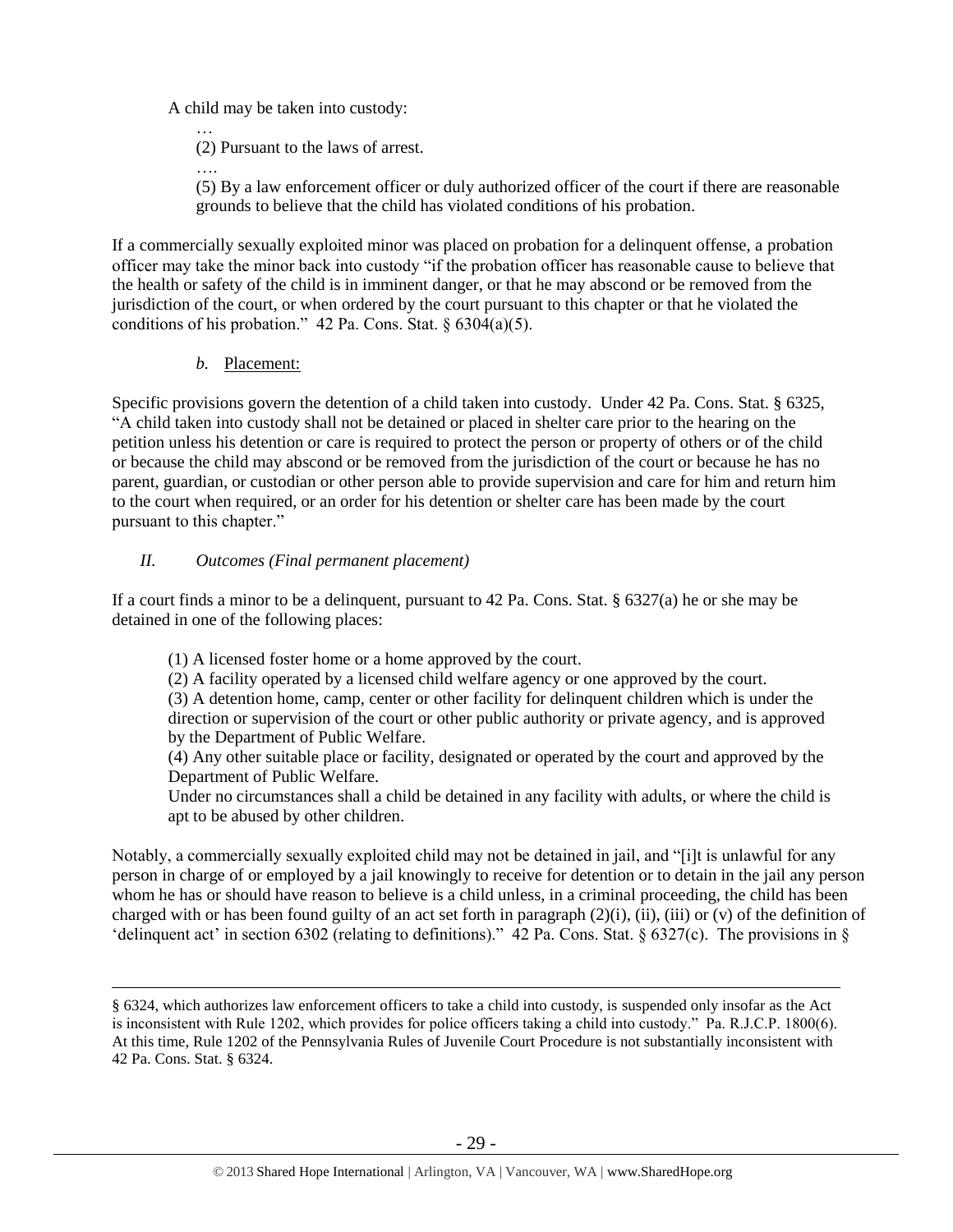6302 include murder, certain offenses committed with a deadly weapon, child with certain prior offenses, or certain children found guilty in criminal proceedings.

- 5.4.1 Recommendation: Establish a mandatory response law directing any minor involved in prostitution under 18 Pa. Cons. Stat. § 5902 or who is a victim of trafficking of persons for commercial sexual exploitation under 18 Pa. Cons. Stat. § 3002(a) away from the criminal justice system and into a protective system..
- *5.5 Commercial sexual exploitation or sex trafficking is identified as a type of abuse and neglect within child protection statutes.*

Commercial sexual exploitation of a minor is included in the definition of "sexual abuse or exploitation" in 23 Pa. Cons. Stat. § 6303(a), in the chapter on child protective services, which is defined as,

(1) The employment, use, persuasion, inducement, enticement or coercion of a child to engage in or assist another individual to engage in sexually explicit conduct.

(2) The employment, use, persuasion, inducement, enticement or coercion of a child to engage in or assist another individual to engage in simulation of sexually explicit conduct for the purpose of producing visual depiction, including photographing, videotaping, computer depicting and filming.

(3) Any of the following offenses committed against a child:

(i) Rape.

- (ii) Sexual assault.
- (iii) Involuntary deviate sexual intercourse.
- (iv) Aggravated indecent assault.
- (v) Molestation.
- (vi) Incest.

 $\overline{a}$ 

- (vii) Indecent exposure.
- (viii) Prostitution.
- (ix) Sexual abuse.
- (x) Sexual Exploitation.

Additionally, under 23 Pa. Cons. Stat. § 6303(b) "child abuse" is defined as including "[a]n act or failure to act by a perpetrator which causes nonaccidental serious mental injury to or sexual abuse or sexual exploitation of a child under 18 years of age." 23 Pa. Cons. Stat. § 6303(b)(1)(ii).

*5.6 The definition of "caregiver" (or similar term) in the child welfare statutes is broad enough to include a trafficker who has custody or control of a child in order to bring a trafficked child into the protection of child protective services.*

Under 42 Pa. Cons. Stat. § 6302 (Definitions), "custodian" is defined as a "[a] person other than a parent or legal guardian, who stands in loco parentis $33$  to the child, or a person to whom legal custody of the child has

<sup>33</sup> Case law defines the term "*in loco parentis*" in Chapter 63 as follows: "'The phrase "*in loco parentis*" refers to a person who puts oneself [sic] in the situation of a lawful parent by assuming the obligations incident to the parental relationship without going through the formality of a legal adoption. The status of *in loco parentis* embodies two ideas; first, the assumption of a parental status, and, second, the discharge of parental duties . . . . The rights and liabilities arising out of an *in loco parentis* relationship are, as the words imply, exactly the same as between parent and child.'" *In re* D.M.*,* 995 A.2d 371, 378 (2010) (alteration in the original) (citations omitted) (quoting Peters v. Costello*,* 891 A.2d 705, 710 (2005)).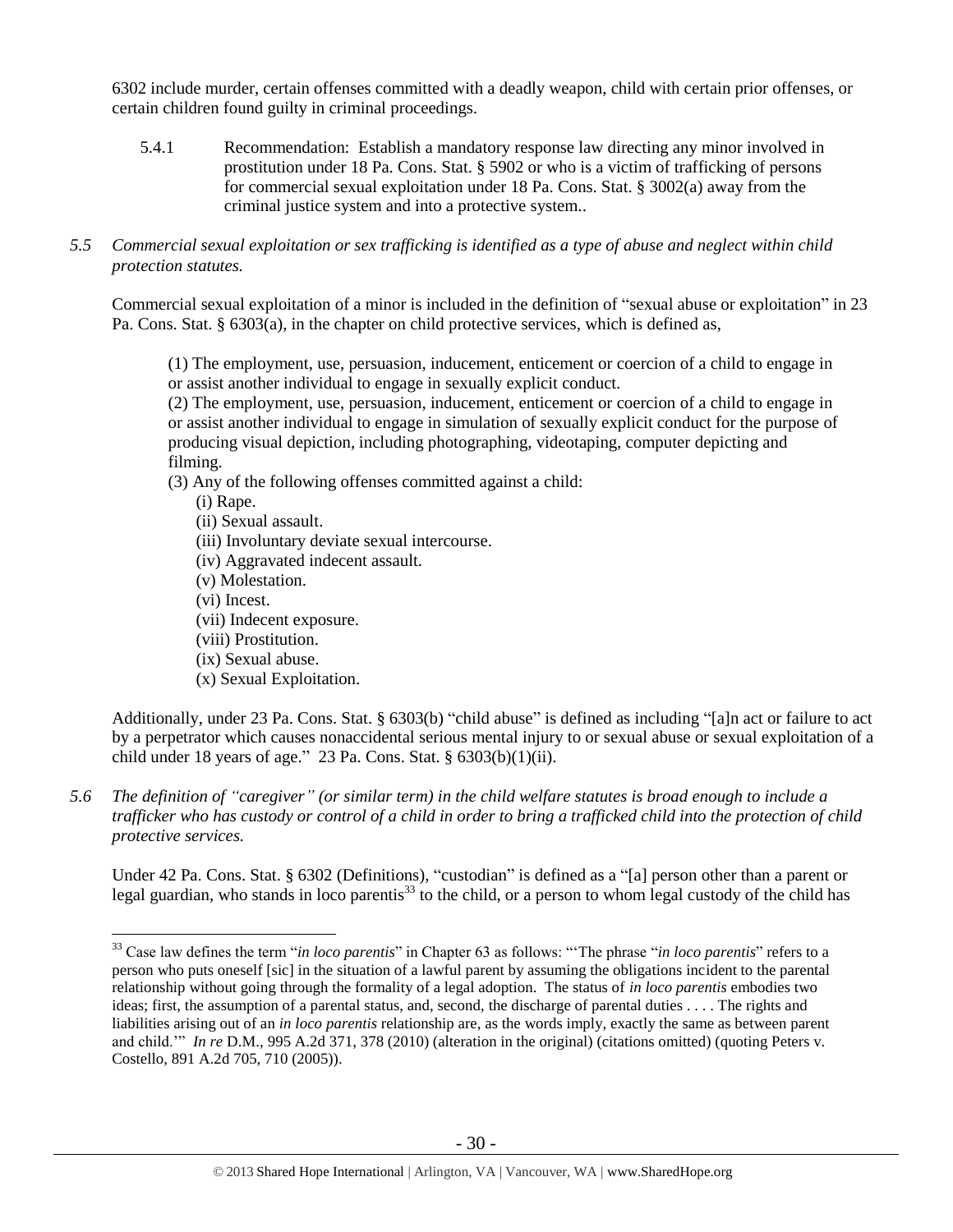been given by order of a court." 42 Pa. Cons. Stat. § 6302. There is a legitimate question as to whether this definition applies to traffickers.

Additionally, 23 Pa. Cons. Stat. § 6303 (Definitions), which provides definitions for the code chapter on "child protective services," includes in the definition of "perpetrator" "a person responsible for the welfare of a child." The term "person responsible for the child's welfare" is further defined to include "a person who provides permanent or temporary care, supervision, mental health diagnosis or treatment, training or control of a child in lieu of parental care, supervision and control." 23 Pa. Cons. Stat. § 6303. This definition is possibly broad enough to include a trafficker.

5.6.1 Recommendation: Amend the definition of "caregiver" under 42 Pa. Cons. Stat. § 6302 (Definitions) to include those who physically possess or control the child.

## *5.7 Crime victims' compensation is specifically available to a child victim of sex trafficking or commercial sexual exploitation of children (CSEC) without regard to ineligibility factors.*

A sexually exploited child will likely qualify as a victim for crime victims' compensation in Pennsylvania. Specifically, "persons eligible for compensation" include "a direct victim." 18 Pa. Cons. Stat. § 11.701(a)(1). For purposes of this statute, a "direct victim" is defined in part as "[a]n individual against whom a crime has been committed or attempted and who as a direct result of the criminal act or attempt suffers physical or mental injury, death or the loss of earnings under this act." 18 Pa. Cons. Stat. § 11.103. For purposes of this statute, a "crime" is "[a]n act which was committed: (1) In this Commonwealth by a person, including a juvenile, without regard to legal exemption or defense which would constitute a crime under the following: . . . . (ii) 18 Pa. Cons. Stat. (relating to crimes and offenses)." 18 Pa. Cons. Stat. § 11.103. Since the crimes of trafficking of persons under 18 Pa. Cons. Stat. § 3002, promoting prostitution under 18 Pa. Cons. Stat. § 5902(b), and sexual exploitation of children under 18 Pa. Cons. Stat. § 6320 all fall within Title 18 (Crimes and offenses), then commercially sexually exploited minors are covered under Pennsylvania's Crime Victims Act.

However, if the commercially sexually exploited child is regarded as "criminally responsible for the crime upon which a claim is based or an accomplice," the child may be ineligible for compensation. 18 Pa. Cons. Stat. § 11.701(b). Additionally, a victim may be ineligible for crime victims' compensation if the case was not immediately reported to the police under 18 Pa. Cons. Stat. § 11.707, which states,

(a) REQUIREMENTS.—No award shall be made unless it is determined by a preponderance of the evidence that:

. . . .

(3) The crime was promptly reported to the proper authorities. In no case may an award be made if the record shows that the report was made more than 72 hours after the occurrence of the crime unless:

(i) the victim is under 18 years of age at the time of the occurrence of the crime and the alleged offender is the victim's parent or a person responsible for the victim's welfare, an individual residing in the same home as the victim or a paramour of the victim's parent; or (ii) the Office of Victims' Services finds the delay to have been justified, consistent with bureau regulations.

Also, to receive an award, the Office of Victims' Services in the Pennsylvania Commission on Crime and Delinquency must determine that "[t]he direct victim, intervenor or claimant has fully cooperated with all law enforcement agencies and the Office of Victims' Services unless the Office of Victims' Services finds the noncompliance to have been justified consistent with Office of Victims' Services regulations." 18 Pa. Cons. Stat. § 11.707(a)(4). Due to the trauma victims of commercial sexual exploitation have undergone, they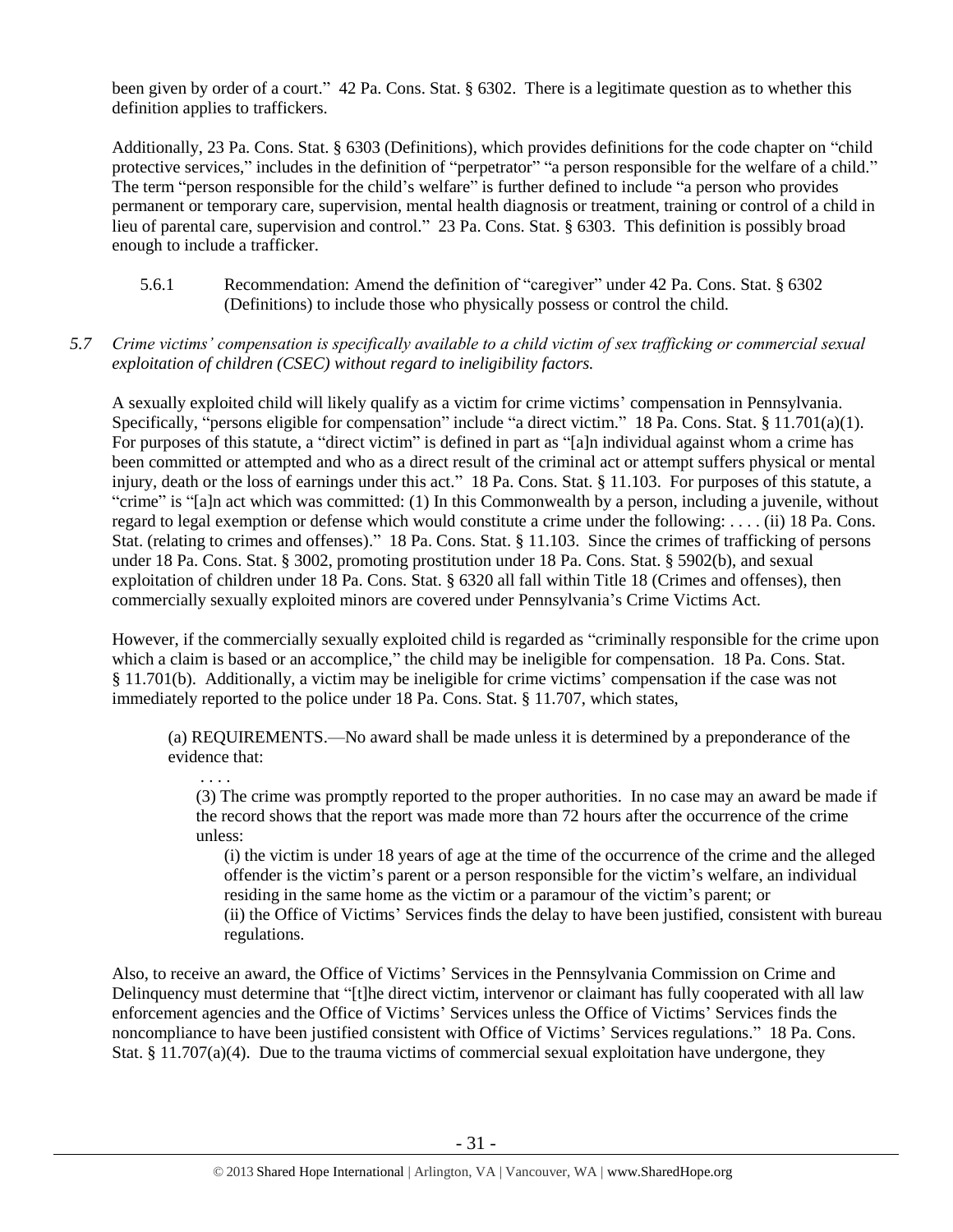frequently do not immediately cooperate with the police, and thus victims could become ineligible for funds.

Even if the victim clears the hurdles to obtain victims' compensation, the commercially sexually exploited minor could have the amount of the award reduced if the Office of Victims' Services determines that "the direct victim or intervenor, because of conduct, contributed to the infliction of the injury." 18 Pa. Cons. Stat. § 11.707(f)(1). This provision, however, does include a provision stating that "[i]f the crime involved is rape or sexual assault, the conduct of the direct victim shall not be considered." 18 Pa. Cons. Stat. § 11.707(f)(2).

5.7.1 Recommendation: Amend the crime victims' compensation rules to stipulate an exception to the ineligibility factors contained in 18 Pa. Cons. Stat. § 11.701(b) and § 11.707 for minor victims of sexual offenses under 18 Pa. Cons. Stat. § 5902, § 6318, § 6301, § 6320, § 6312, and § 5903(A)(6) where the sexual offense is commercial in nature and for minor victims of trafficking of persons under 18 Pa. Cons. Stat. § 3002 when the purpose is for sexual servitude.

## *5.8 Victim-friendly procedures and protections are provided in the trial process for minors under 18.*

Child victims under 16 are entitled to certain victim-friendly criminal justice procedures. 42 Pa. Cons. Stat. § 5982. 42 Pa. Cons. Stat. § 5985(a) <sup>34</sup> (Testimony by contemporaneous alternative method) states that the court may allow "the testimony of the child victim or child material witness be taken under oath or affirmation in a room other than the courtroom and transmitted by a contemporaneous alternative method" or "may order that the child victim's or child material witness's testimony be recorded for presentation in court by any method that accurately captures and preserves the visual images, oral communications and other information presented during such testimony" under 42 Pa. Cons. Stat. § 5984.1(a) (Recorded testimony).<sup>35</sup>

Additionally, "in a prosecution involving a child victim of sexual or physical abuse, unless the court otherwise orders, the name of the child victim shall not be disclosed by officers or employees of the court to the public, and any records revealing the name of the child victim will not be open to public inspection." 42 Pa. Cons. Stat. § 5988(a).

Statutes providing protections to victims of sexual crimes do not protect victims of commercial sexual exploitation. These statutes include 18 Pa. Cons. Stat. § 3104 (Evidence of victim's sexual conduct), § 3105 (Prompt complaint), which does not require prompt reporting for prosecution, and § 3107 (Resistance not required), These statutes generally prevent introducing a victim's past sexual conduct, which could negatively

<sup>&</sup>lt;sup>34</sup> In 1994, the Pennsylvania Supreme Court held 42 Pa. Cons. Stat. § 5985 violated the confrontation clause of Art. 1 § 9 of the Pennsylvania Constitution. Commonwealth v. Louden, 638 A.2d 953 (Pa. 1994). The statute was subsequently amended in 1996 and in 2004. It does not appear that a case has either upheld or overturned the statute since the amendments. In 1998, a proposed amendment to the Pennsylvania Constitution allowing the legislature to enact laws regarding the manner of children's testimony was held to violate the state constitution. Commonwealth v. Wilson, 707 A.2d 1114, 1121 n.2 (Pa. 1998) (Newman, J., dissenting) (citing Bergdoll v. Kane, 694 A.2d 1155 (Pa. 1997)); *See* Pa. Const., art. XI, § 1 (explaining that two amendments may not be proposed in one question on the ballot). It has not been re-proposed since. The Pennsylvania Supreme Court stated of 42 Pa. Cons. Stat. § 5985 in 1998, "[I]t is apparent that the use of videotaped depositions and closed-circuit television as testimony continues to be an unresolved issue." *Id.*

<sup>35</sup> 42 Pa. Cons. Stat. § 5984.1(b) states,

<sup>(</sup>b) DETERMINATION.—Before the court orders the child victim or the child material witness to testify by recorded testimony, the court must determine, based on evidence presented to it, that testifying either in an open forum in the presence and full view of the finder of fact or in the defendant's presence will result in the child victim or child material witness suffering serious emotional distress that would substantially impair the child victim's or child material witness's ability to reasonably communicate.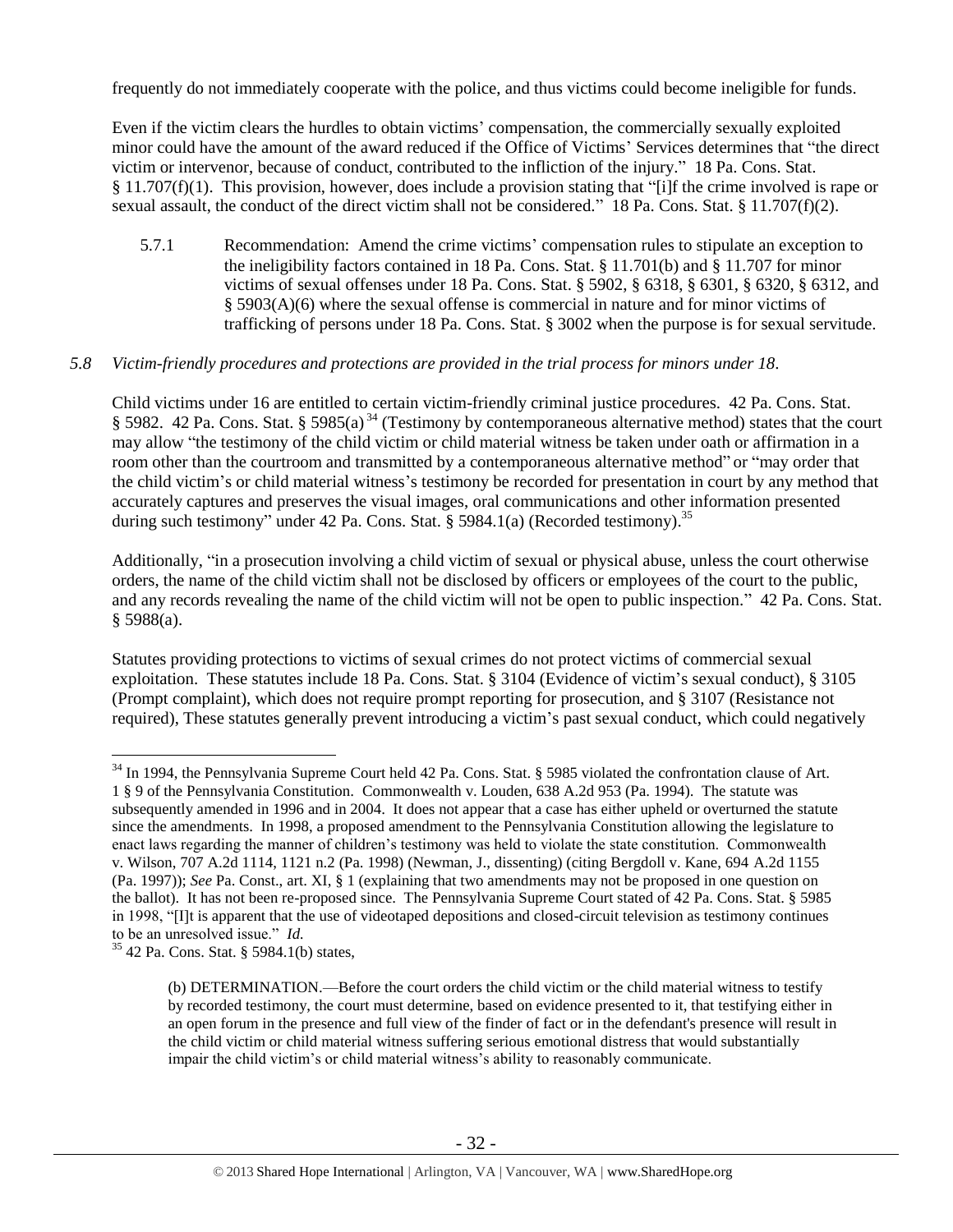affect a jury's view of the victim, allow an extended time for prosecuting the crime, since victims often do not come forward quickly, and do not require that the victim resist the defendant's advances. 18 Pa. Cons. Stat. §§ 3104(a), 3105, 3107. However, these statutes only apply to chapter 31 offenses within title 18 of the Pennsylvania Consolidated Statutes, which include 18 Pa. Cons. Stat. § 3121 (Rape), § 3122.1 (Statutory sexual assault), § 3123 (Involuntary deviate sexual intercourse), § 3124.1 (Sexual assault), § 3124.2 (Institutional sexual assault), § 3125 (Aggravated indecent assault), § 3126 (Indecent assault), and § 3127 (Indecent exposure). 18 Pa. Cons. Stat. § 3002 (Trafficking of persons), § 5902 (Prostitution and related offenses), and § 6320 (Sexual exploitation of children) are located in other chapters. Therefore, victims of these crimes do not benefit from these protections.

*5.9 Expungement or sealing of juvenile delinquency records resulting from arrests or adjudications for prostitution-related offenses committed as a result of, or in the course of, the commercial sexual exploitation of a minor is available within a reasonable time after turning 18.*

Offenses a minor committed while a victim of commercial sexual exploitation can be expunged pursuant to 18 Pa. Cons. Stat. § 9123, which states in subsection (a),

(a) EXPUNGEMENT OF JUVENILE RECORDS.—Notwithstanding the provisions of section 9105 (relating to other criminal justice information) and except upon cause shown, expungement of records of juvenile delinquency cases wherever kept or retained shall occur after 30 days' notice to the district attorney, whenever the court upon its motion or upon the motion of a child or the parents or guardian finds:

(1) a complaint is filed which is not substantiated or the petition which is filed as a result of a complaint is dismissed by the court;

(2) six months have elapsed since the final discharge of the person from supervision under a consent decree and no proceeding seeking adjudication or conviction is pending;

(3) five years have elapsed since the final discharge of the person from commitment, placement, probation or any other disposition and referral and since such final discharge, the person has not been convicted of a felony, misdemeanor or adjudicated delinquent and no proceeding is pending seeking such conviction or adjudication; or

(4) the individual is 18 years of age or older, the attorney for the Commonwealth consents to the expungement and a court orders the expungement after giving consideration to the following factors:

(i) the type of offense;

(ii) the individual's age, history of employment, criminal activity and drug or alcohol problems;

(iii) adverse consequences that the individual may suffer if the records are not expunged; and

(iv) whether retention of the record is required for purposes of protection of the public safety.

*5.10 Victim restitution and civil remedies for victims of domestic minor sex trafficking or commercial sexual exploitation of children (CSEC) are authorized by law.* 

If the perpetrator is prosecuted as a trafficker under 18 Pa. Cons. Stat. § 3002, the commercially sexually exploited victim will be entitled to restitution. 18 Pa. Cons. Stat. § 3003(a) states that

A person convicted of an offense under this chapter shall, in addition to any other remedy deemed appropriate by the court, be sentenced to pay the victim restitution, including the greater of:

(1) the gross income or value to the person to whom the labor or services were performed by the victim; or

(2) the value of the victim's labor based on the minimum wage of this Commonwealth.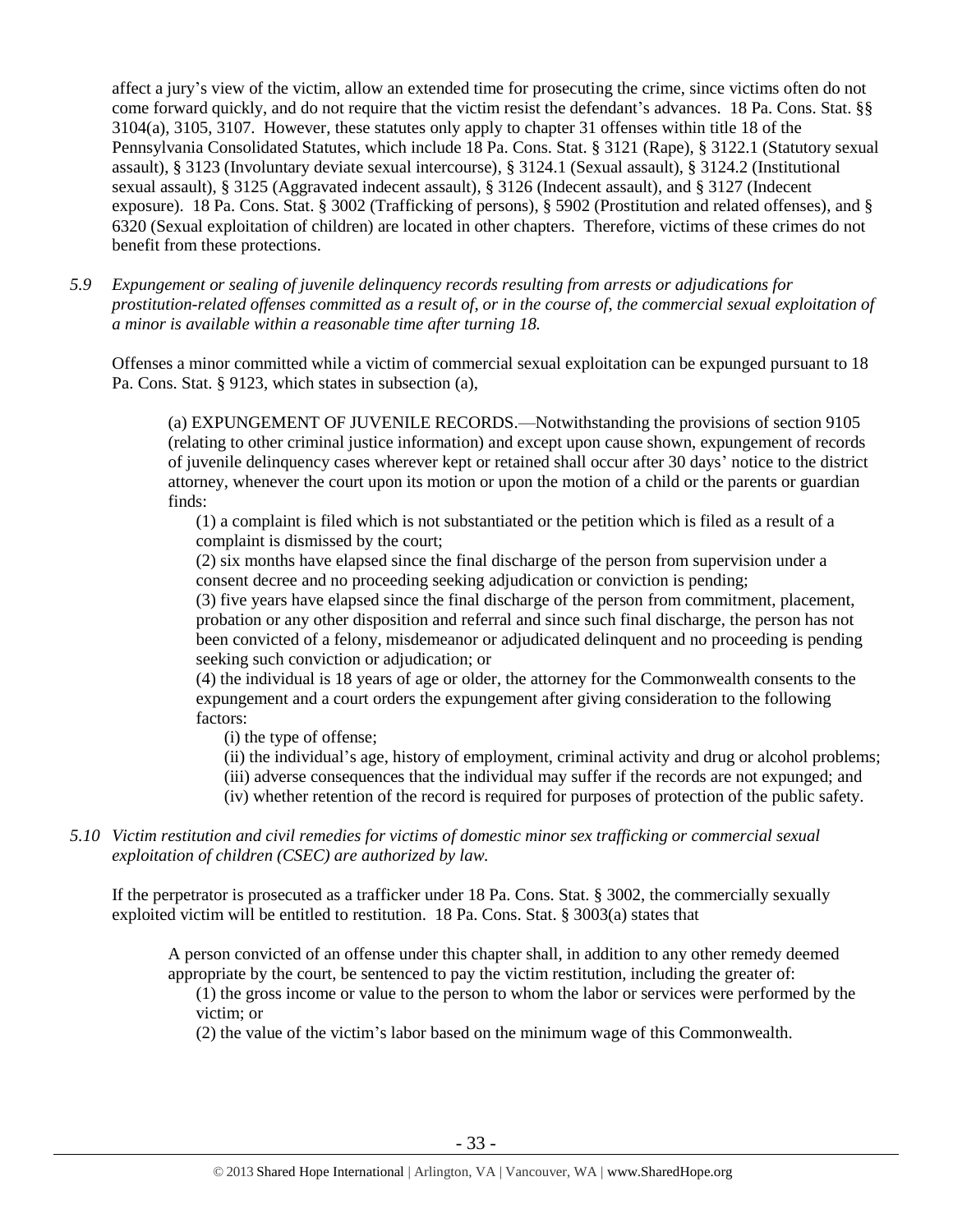Additionally, a commercially sexually exploited child victim could receive restitution "for any crime wherein property has been stolen, converted or otherwise unlawfully obtained, or its value substantially decreased as a direct result of the crime, or wherein the victim<sup>36</sup> suffered personal injury directly resulting from the crime." 18 Pa. Cons. Stat. § 1106(a). "Personal injury" is defined as "[a]ctual bodily harm, including pregnancy, directly resulting from the crime." 18 Pa. Cons. Stat. § 1106(h).

18 Pa. Cons. Stat. § 3003(b) (Restitution for offenses) states, "Nothing in this section shall be construed to preclude any other remedy at law or in equity."

*5.11 Statutes of limitations for civil and criminal actions for child sex trafficking or commercial sexual exploitation of children (CSEC) offenses are eliminated or lengthened sufficiently to allow prosecutors and victims a realistic opportunity to pursue criminal action and legal remedies.*

A commercially sexually exploited minor must bring a civil action against the offender in a definitive time, but that length of time could be extended under 42 Pa. Cons. Stat. § 5533(b) in cases where force is involved. Specifically, 42 Pa. Cons. Stat. § 5533(b) states in part,

(1)

(i) If an individual entitled to bring a civil action is an unemancipated minor at the time the cause of action accrues, the period of minority shall not be deemed a portion of the time period within which the action must be commenced. Such person shall have the same time for commencing an action after attaining majority as is allowed to others by the provisions of this subchapter.

(ii) As used in this paragraph, the term "minor" shall mean any individual who has not yet attained 18 years of age.

(2)

 $\overline{a}$ 

(i) If an individual entitled to bring a civil action arising from childhood sexual abuse is under 18 years of age at the time the cause of action accrues, the individual shall have a period of 12 years after attaining 18 years of age in which to commence an action for damages regardless of whether the individual files a criminal complaint regarding the childhood sexual abuse.

(ii) For the purposes of this paragraph, the term "childhood sexual abuse" shall include, but not be limited to, the following sexual activities between a minor and an adult, provided that the individual bringing the civil action engaged in such activities as a result of forcible compulsion or by threat of forcible compulsion which would prevent resistance by a person of reasonable resolution:

(A) sexual intercourse, which includes penetration, however slight, of any body part or object into the sex organ of another;

(B) deviate sexual intercourse, which includes sexual intercourse per os or per anus; and

(C) indecent contact, which includes any touching of the sexual or other intimate parts of

the person for the purpose of arousing or gratifying sexual desire in either person.<sup>37</sup>

<sup>37</sup> 18 Pa. Con. Stat. § 3101 (Relating to definitions) defines "forcible compulsion" for 42 Pa. Cons. Stat. § 5533(b) as "[c]ompulsion by use of physical, intellectual, moral, emotional or psychological force, either express or implied.

<sup>&</sup>lt;sup>36</sup> "Victim" is defined in the Crime Victim's Act, codified at 18 Pa. Cons. Stat. § 11.103. The definition of victim included in 18 Pa. Cons. Stat. § 1106(h) cites "section 479.1 of the act of April 9, 1929 (P.L. 177, No. 175), known as the Administrative Code of 1929." 18 Pa. Cons. Stat. § 1106(h). This statute has been repealed and replaced by the Crime Victim's Act, also known as "the act of November 24, 1998, P.L. 822, No. 111." *Restitution for injuries to person or property—18 Pa. Cons. Stat. § 1106*, ONECLE, http://law.onecle.com/pennsylvania/crimes-andoffenses/00.011.006.000.html (last visited July 14, 2011); 1998 Pa. Laws 111; 18 Pa. Cons. Stat. § 11.103. *See* Section 5.1 for a definition of "victim" as defined in the Crime Victim's Act.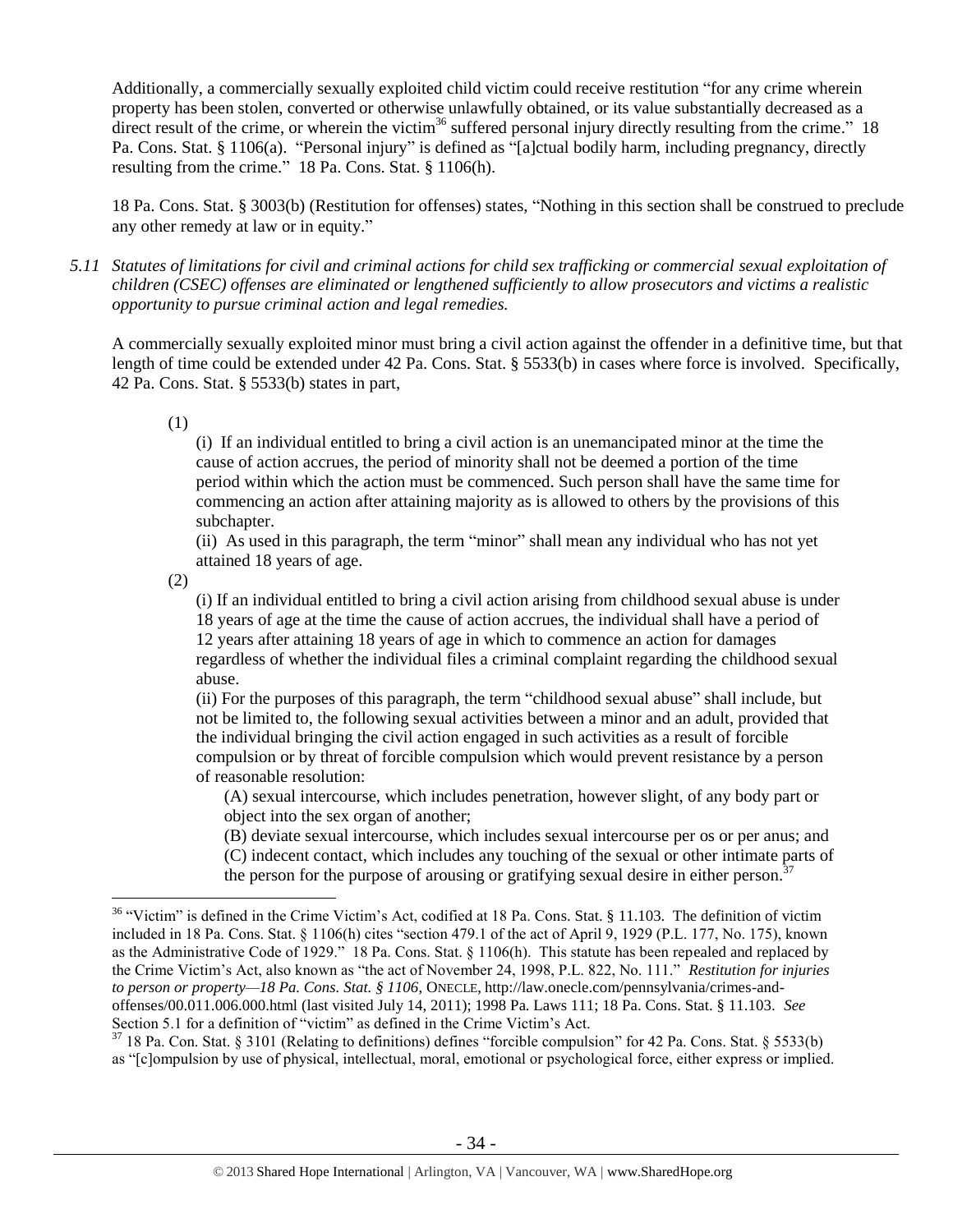This cause of action requires "forcible compulsion;" however, that term is defined broadly.

With respect to criminal statutes of limitation, "major sexual offenses" have a statute of limitations of 12 years, and the list of offenses includes sexual abuse of children under 18 Pa. Cons. Stat. § 6312 but does not include other commercial sexual exploitation offenses. 42 Pa. Cons. Stat. § 5552(B.1). The general limit is two years. 42 Pa. Cons. Stat. § 5552(a). However, the time period for bringing criminal actions is extended for "[a]ny sexual offense committed against a minor who is less than 18 years of age any time up to the later of the period of limitation provided by law after the minor has reached 18 years of age or the date the minor reaches 50 years of age." 42 Pa. Cons. Stat. §  $5552(c)(3)$ . For purposes of this provision, "sexual offense" includes corruption of minors under 18 Pa. Cons. Stat. § 6301, sexual abuse of children under 18 Pa. Cons. Stat. § 6312(b), and sexual exploitation of children under 18 Pa. Cons. Stat. § 6320. Under subsection (b), the prosecution of "major offenses" "must be commenced within five years" from the time the crime was committed. For the purposes of this provision, "major offense" includes promoting prostitution under 18 Pa. Cons. Stat. § 5902(b), criminal attempt under 18 Pa. Cons. Stat. § 901, criminal solicitation under 18 Pa. Cons. Stat. § 902, and corrupt organizations under 18 Pa. Cons. Stat. § 911. While some commercial sexual exploitation offenses, such as sexual exploitation of a minor, are included in these lists, notably absent are the trafficking of persons statute codified at 18 Pa. Cons. Stat. § 3002 and the living off prostitutes and patronizing prostitution provisions codified at 18 Pa. Cons. Stat. § 5902(d), (e).

- 5.11.1 Recommendation: Add 18 Pa. Cons. Stat. § 3002(a) (Trafficking of persons) and § 5902(d), (e) (Prostitution) to the list of crimes constituting "major sexual offenses" that are given extended statutes of limitations under 42 Pa. Cons. Stat. § 5552(B.1).
- 5.11.2 Recommendation: Amend 42 Pa. Cons. Stat. § 5533(b) to permit the extended statute of limitations for civil actions for childhood sexual abuse by victims of commercial sexual exploitation without proof of "forcible compulsion."

The term includes, but is not limited to, compulsion resulting in another person's death, whether the death occurred before, during or after sexual intercourse."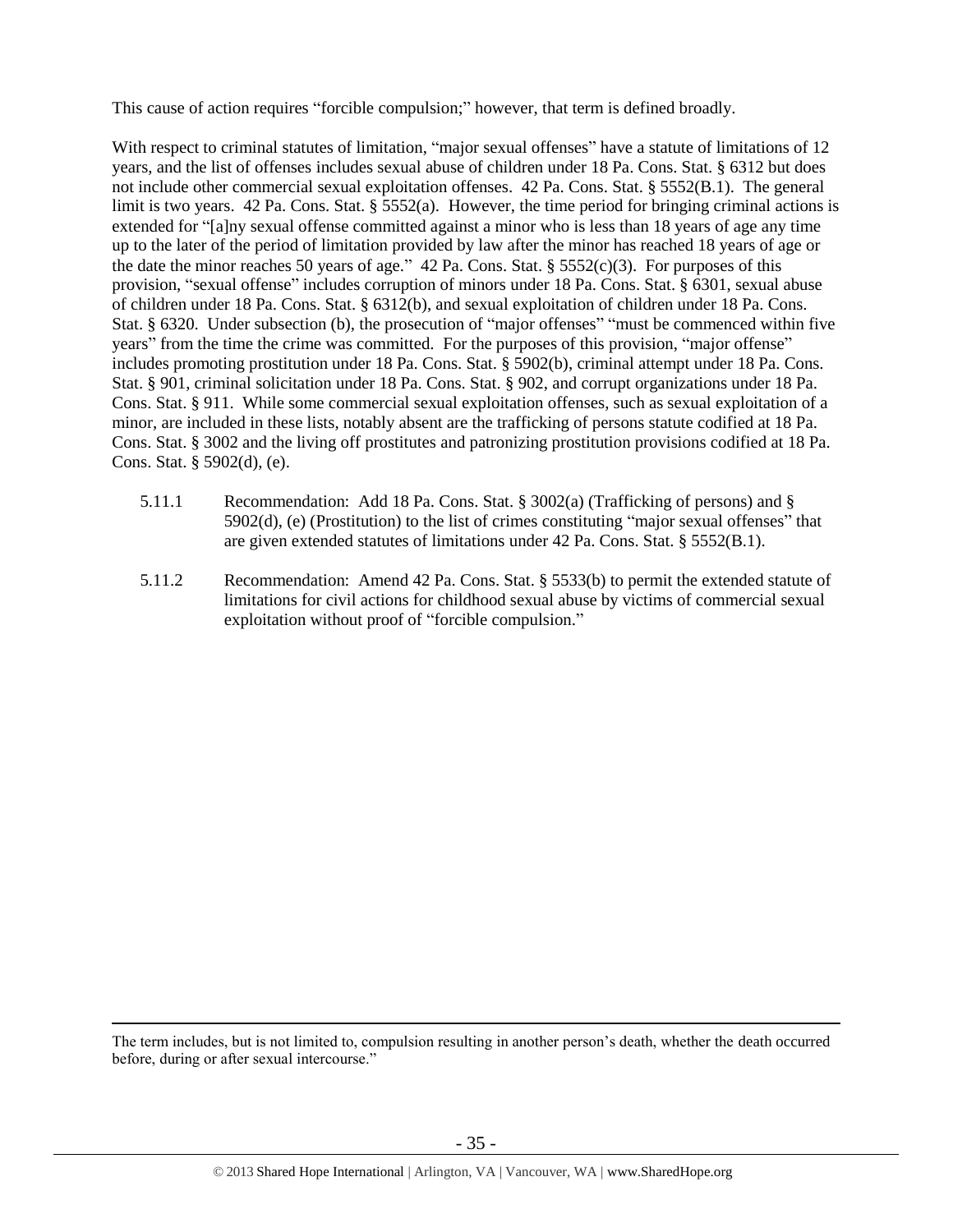#### **FRAMEWORK ISSUE 6: CRIMINAL JUSTICE TOOLS FOR INVESTIGATION AND PROSECUTION PROSE**

## *Legal Components:*

- *6.1 Training on human trafficking and domestic minor sex trafficking for law enforcement is statutorily mandated or authorized.*
- *6.2 Single party consent to audiotaping is permitted in law enforcement investigations.*
- *6.3 Wiretapping is an available tool to investigate domestic minor sex trafficking.*
- *6.4 Using a law enforcement decoy posing as a minor to investigate buying or selling of commercial sex acts is not a defense to soliciting, purchasing, or selling sex with a minor.*
- *6.5 Using the Internet to investigate buyers and traffickers is a permissible investigative technique.*
- *6.6 Law enforcement and child welfare agencies are mandated to promptly report missing and recovered children. \_\_\_\_\_\_\_\_\_\_\_\_\_\_\_\_\_\_\_\_\_\_\_\_\_\_\_\_\_\_\_\_\_\_\_\_\_\_\_\_\_\_\_\_\_\_\_\_\_\_\_\_\_\_\_\_\_\_\_\_\_\_\_\_\_\_\_\_\_\_\_\_\_\_\_\_\_\_\_\_\_\_\_\_\_\_\_\_\_\_\_\_\_\_*

## *Legal Analysis:*

*6.1 Training on human trafficking and domestic minor sex trafficking for law enforcement is statutorily mandated or authorized.*

Training on domestic minor sex trafficking does not appear to be authorized for law enforcement in Pennsylvania. Training on the sexual assault collection program pursuant to 35 Pa. Cons. Stat. § 10172.3, crime victims' compensation program pursuant to 18 Pa. Cons. Stat. § 11.212, and training on electronic surveillance techniques pursuant to 18 Pa. Cons. Stat. § 5724 are required and might include aspects related to domestic minor sex trafficking.

- 6.1.1 Recommendation: Add training on human trafficking and domestic minor sex trafficking to the trainings authorized on the sexual assault collection program under 35 Pa. Cons. Stat. § 10172.3, Crime Victims Act under 18 Pa. Cons. Stat. § 11.212, and on electronic surveillance techniques under 18 Pa. Cons. Stat. § 5724.
- *6.2 Single party consent to audiotaping is permitted in law enforcement investigations.*

Pennsylvania law requires both parties to consent to audiotaping. Those who intentionally intercept wire, electronic, or oral communications are guilty of third degree felonies. 18 Pa. Cons. Stat. § 5703. An exception exists "where all parties to the communication have given prior consent to such interception." 18 Pa. Cons. Stat. § 5704(4).

Notably, 18 Pa. Cons. Stat. § 5704 also provides an exception for offenses related to corrupt organizations under 18 Pa. Cons. Stat. § 911, trafficking of persons under 18 Pa. Cons. Stat. § 3002, and unlawful contact with a minor under 18 Pa. Cons. Stat. § 6318. 18 Pa. Cons. Stat. §§ 5704(2), 5708(1). 18 Pa. Cons. Stat. § 5704(2) states,

It shall not be unlawful and no prior court approval shall be required under this chapter for:

. . . . (2) Any investigative or law enforcement officer or any person acting at the direction or request of an investigative or law enforcement officer to intercept a wire, electronic or oral communication involving suspected criminal activities, including, but not limited to, the crimes enumerated in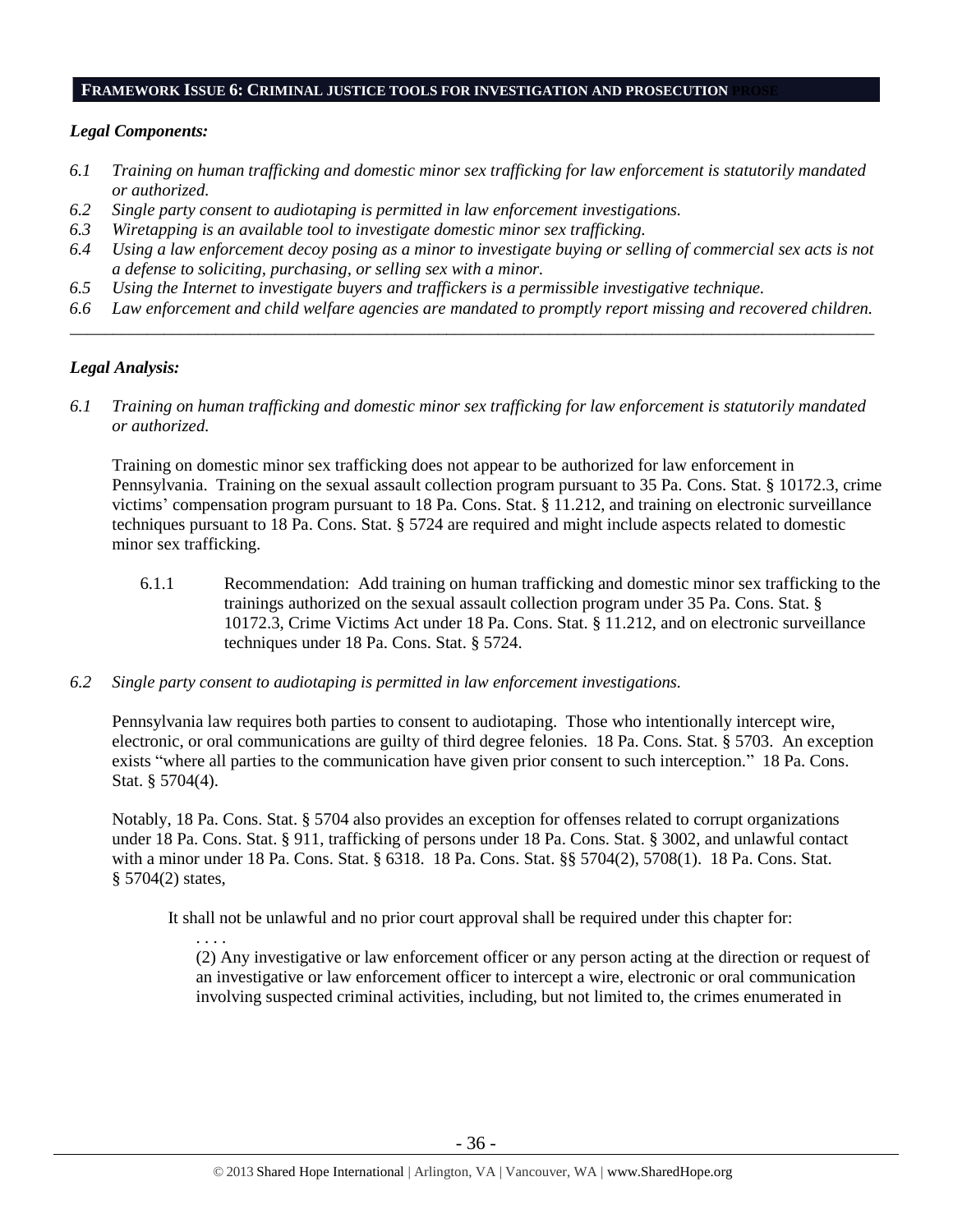section  $5708^{38}$  (relating to order authorizing interception of wire, electronic or oral communications), where:

(i) (Deleted by amendment).

(ii) one of the parties to the communication has given prior consent to such interception. However, no interception under this paragraph shall be made unless the Attorney General or a deputy attorney general designated in writing by the Attorney General, or the district attorney, or an assistant district attorney designated in writing by the district attorney, of the county wherein the interception is to be made, has reviewed the facts and is satisfied that the consent is voluntary and has given prior approval for the interception . . . ;

(iii) the investigative or law enforcement officer meets in person with a suspected felon and wears a concealed electronic or mechanical device capable of intercepting or recording oral communications. However, no interception under this subparagraph may be used in any criminal prosecution except for a prosecution involving harm done to the investigative or law enforcement officer. This subparagraph shall not be construed to limit the interception and disclosure authority provided for in this subchapter; or

(iv) the requirements of this subparagraph are met. If an oral interception otherwise authorized under this paragraph will take place in the home of a nonconsenting party, then, in addition to the requirements of subparagraph (ii), the interception shall not be conducted until an order is first obtained from the president judge, or his designee who shall also be a judge, of a court of common pleas, authorizing such in-home interception, based upon an affidavit by an investigative or law enforcement officer that establishes probable cause for the issuance of such an order. No such order or affidavit shall be required where probable cause and exigent circumstances exist. For the purposes of this paragraph, an oral interception shall be deemed to take place in the home of nonconsenting party only if both the consenting and nonconsenting parties are physically present in the home at the time of the interception.

#### *6.3 Wiretapping is an available tool to investigate domestic minor sex trafficking.*

 $\overline{a}$ 

Certain specified law enforcement officers may make a written application for "an order authorizing the interception of a wire, electronic or oral communication by the investigative or law enforcement officers or agency having responsibility for an investigation involving suspected criminal activities when such interception may provide evidence of the commission of any of the following offenses, or may provide evidence aiding in the apprehension of the perpetrator or perpetrators of any of the following offenses," which includes 18 Pa. Cons. Stat. § 911 (Corrupt organizations), 18 Pa. Cons. Stat. § 3002 (Trafficking of persons), 18 Pa. Cons. Stat. § 5902 (Prostitution and related offenses) ("where such offense is dangerous to life, limb or property and punishable by imprisonment for more than one year"), and 18 Pa. Cons. Stat. § 6318 (Unlawful contact with minor). 18 Pa. Cons. Stat. § 5708(1), (2).

In emergency situations for the same offenses, 18 Pa. Cons. Stat. § 5713(a) would apply. 18 Pa. Cons. Stat. § 5713(a) states,

Whenever, upon informal application by the Attorney General or a designated deputy attorney general authorized in writing by the Attorney General or a district attorney or an assistant district attorney authorized in writing by the district attorney of a county wherein the suspected criminal activity has been, is or is about to occur, a judge determines there are grounds upon which an order could be issued pursuant to

<sup>38</sup> Crimes falling under 18 Pa. Cons. Stat. § 5708 include 18 Pa. Cons. Stat. § 911 (Corrupt organizations), § 3002 (Trafficking of persons), § 5902 (Prostitution and related offenses) ("where such offense is dangerous to life, limb or property and punishable by imprisonment for more than one year"), and § 6318 (Unlawful contact with minor). 18 Pa. Cons. Stat. § 5708(1), (2).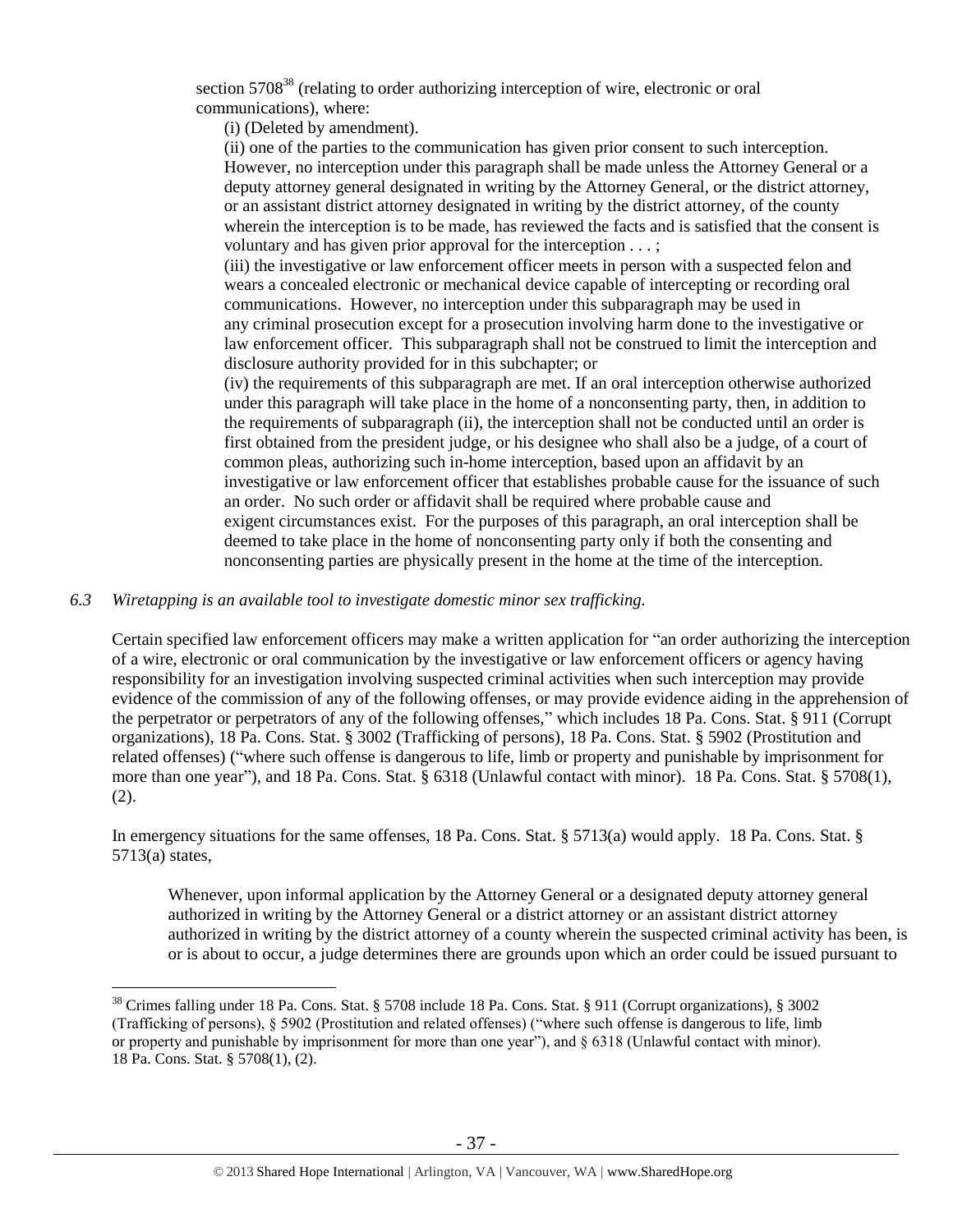this chapter, and that an emergency situation exists with respect to the investigation of an offense designated in section 5708 (relating to order authorizing interception of wire, electronic or oral communications), and involving conspiratorial activities characteristic of organized crime or a substantial danger to life or limb, dictating authorization for immediate interception of wire, electronic or oral communications before an application for an order could with due diligence be submitted to him and acted upon, the judge may grant oral approval for such interception without an order, conditioned upon the filing with him, within 48 hours thereafter, of an application for an order which, if granted, shall recite the oral approval and be retroactive to the time of such oral approval. Such interception shall immediately terminate when the communication sought is obtained or when the application for an order is denied, whichever is earlier. In the event no application for an order is made, the content of any wire, electronic or oral communication intercepted shall be treated as having been obtained in violation of this subchapter.

*6.4 Using a law enforcement decoy posing as a minor to investigate buying or selling of commercial sex acts is not a defense to soliciting, purchasing, or selling sex with a minor.*

18 Pa. Cons. Stat. § 6318 (Unlawful contact with minor) permits a law enforcement decoy to investigate situations of commercial sexual exploitation of children. 18 Pa. Cons. Stat. § 6318(a) states,

A person commits an offense if he is intentionally in contact with a minor, or a law enforcement officer acting in the performance of his duties who has assumed the identity of a minor, for the purpose of engaging in an activity prohibited under any of the following, and either the person initiating the contact or the person being contacted is within this Commonwealth:

. . . . (3) Prostitution as defined in section 5902 (relating to prostitution and related offenses). (4) Obscene and other sexual materials and performances as defined in section 5903 (relating to obscene and other sexual materials and performances)

. . . .

(6) Sexual exploitation of children as defined in section 6320 (relating to sexual exploitation of children).

Other CSEC offenses are silent on this investigative technique.

- 6.4.1 Recommendation: Amend the various CSEC crimes to specifically allow law enforcement to investigate these offenses through the use of decoys.
- *6.5 Using the Internet to investigate buyers and traffickers is a permissible investigative technique.*

Pennsylvania's statutes allow using the Internet for investigations in certain offenses related to human trafficking under 18 Pa. Cons. Stat. § 6318 (Unlawful contact with a minor). This statute gives concurrent jurisdiction to the attorney general and district attorney to prosecute when "any crime arising out of the activity prohibited by this section when the person charged with a violation of this section contacts a minor through the use of a computer, computer system or computer network." 18 Pa. Cons. Stat. § 6318(B.1). Under 18 Pa. Cons. Stat. § 6318(a),

A person commits an offense if he is intentionally in contact with a minor, or a law enforcement officer acting in the performance of his duties who has assumed the identity of a minor, for the purpose of engaging in an activity prohibited under any of the following, and either the person initiating the contact or the person being contacted is within this Commonwealth:

. . . . (3) Prostitution as defined in section 5902 (relating to prostitution and related offenses).